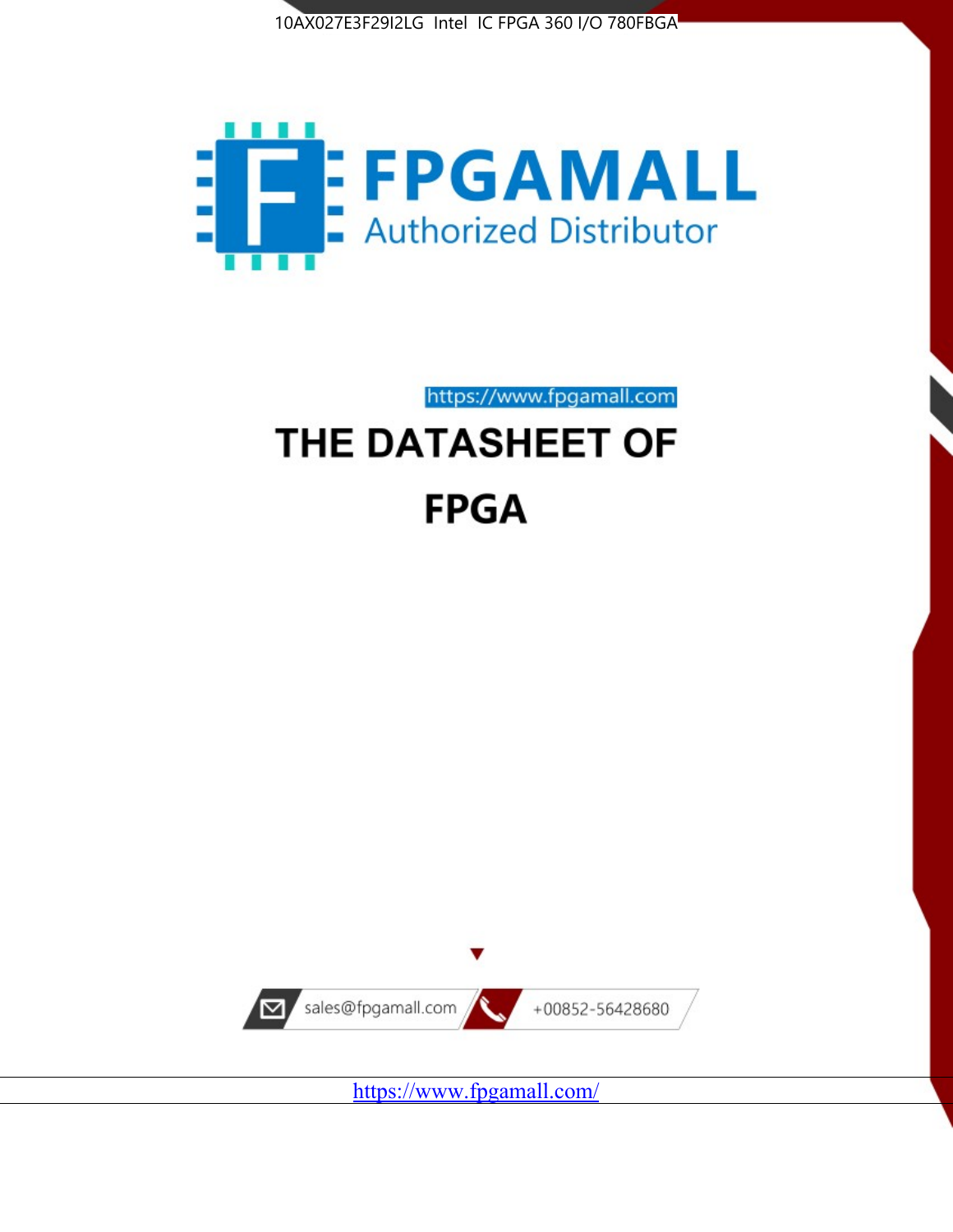10AX027E3F29I2LG Intel IC FPGA 360 I/O 780FBGA



# **Intel® Arria® 10 Device Overview**



**A10-OVERVIEW | 2018.12.06** Latest document on the web: **[PDF](https://www.intel.com/content/dam/www/programmable/us/en/pdfs/literature/hb/arria-10/a10_overview.pdf)** | **[HTML](https://www.intel.com/content/www/us/en/programmable/documentation/sam1403480274650.html)**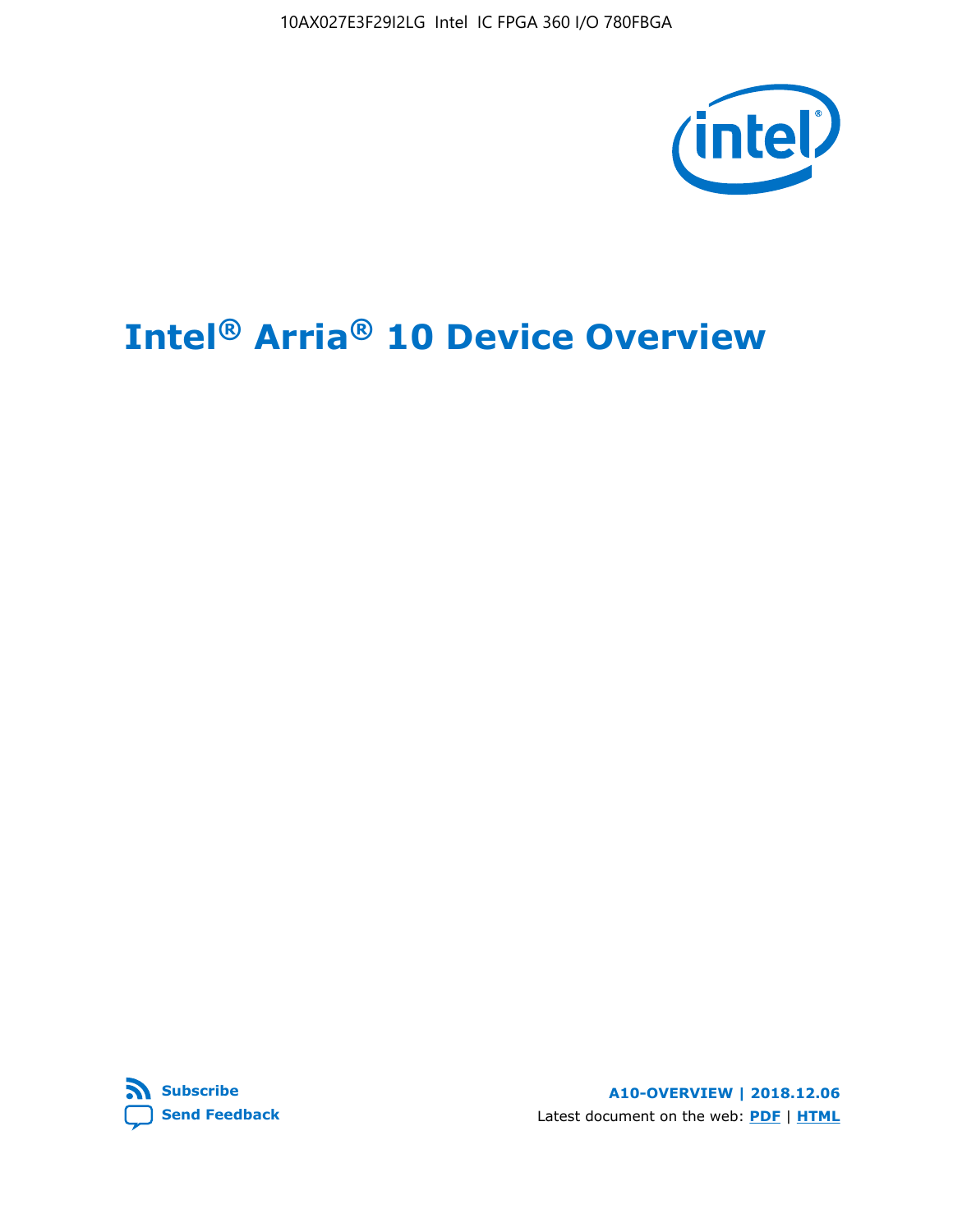

**Contents**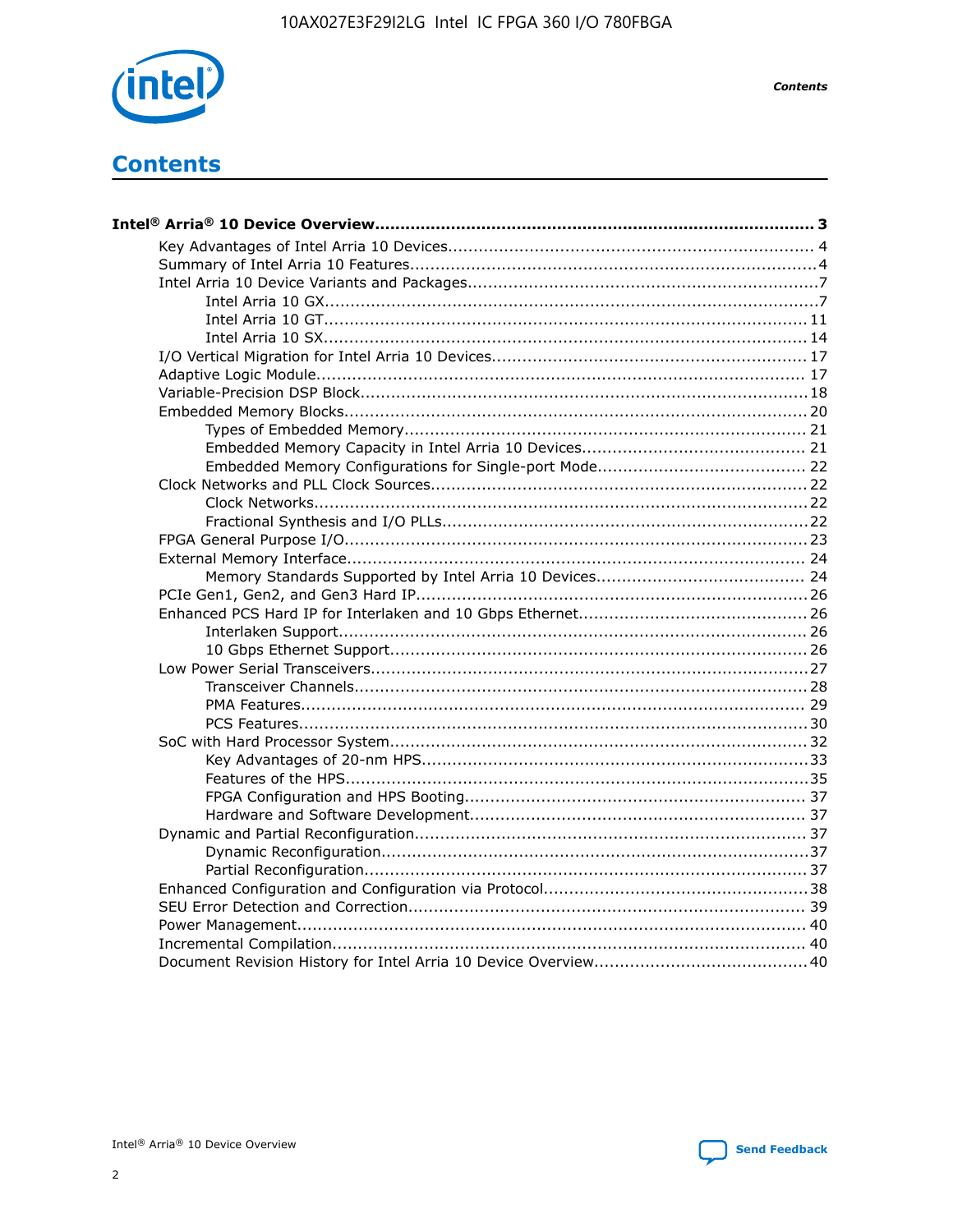**A10-OVERVIEW | 2018.12.06**

**[Send Feedback](mailto:FPGAtechdocfeedback@intel.com?subject=Feedback%20on%20Intel%20Arria%2010%20Device%20Overview%20(A10-OVERVIEW%202018.12.06)&body=We%20appreciate%20your%20feedback.%20In%20your%20comments,%20also%20specify%20the%20page%20number%20or%20paragraph.%20Thank%20you.)**



## **Intel® Arria® 10 Device Overview**

The Intel<sup>®</sup> Arria<sup>®</sup> 10 device family consists of high-performance and power-efficient 20 nm mid-range FPGAs and SoCs.

Intel Arria 10 device family delivers:

- Higher performance than the previous generation of mid-range and high-end FPGAs.
- Power efficiency attained through a comprehensive set of power-saving technologies.

The Intel Arria 10 devices are ideal for high performance, power-sensitive, midrange applications in diverse markets.

| <b>Market</b>         | <b>Applications</b>                                                                                               |
|-----------------------|-------------------------------------------------------------------------------------------------------------------|
| Wireless              | Channel and switch cards in remote radio heads<br>٠<br>Mobile backhaul<br>٠                                       |
| Wireline              | 40G/100G muxponders and transponders<br>٠<br>100G line cards<br>٠<br><b>Bridging</b><br>٠<br>Aggregation<br>٠     |
| <b>Broadcast</b>      | Studio switches<br>٠<br>Servers and transport<br>٠<br>Videoconferencing<br>٠<br>Professional audio and video<br>٠ |
| Computing and Storage | Flash cache<br>٠<br>Cloud computing servers<br>٠<br>Server acceleration<br>٠                                      |
| Medical               | Diagnostic scanners<br>٠<br>Diagnostic imaging<br>٠                                                               |
| Military              | Missile guidance and control<br>٠<br>Radar<br>٠<br>Electronic warfare<br>٠<br>Secure communications<br>٠          |

#### **Table 1. Sample Markets and Ideal Applications for Intel Arria 10 Devices**

#### **Related Information**

- [Intel Arria 10 Device Handbook: Known Issues](http://www.altera.com/support/kdb/solutions/rd07302013_646.html) Lists the planned updates to the *Intel Arria 10 Device Handbook* chapters.
- [Intel Arria 10 GX/GT Device Errata and Design Recommendations](https://www.intel.com/content/www/us/en/programmable/documentation/agz1493851706374.html#yqz1494433888646)
- [Intel Arria 10 SX Device Errata and Design Recommendations](https://www.intel.com/content/www/us/en/programmable/documentation/cru1462832385668.html#cru1462832558642)

Intel Corporation. All rights reserved. Intel, the Intel logo, Altera, Arria, Cyclone, Enpirion, MAX, Nios, Quartus and Stratix words and logos are trademarks of Intel Corporation or its subsidiaries in the U.S. and/or other countries. Intel warrants performance of its FPGA and semiconductor products to current specifications in accordance with Intel's standard warranty, but reserves the right to make changes to any products and services at any time without notice. Intel assumes no responsibility or liability arising out of the application or use of any information, product, or service described herein except as expressly agreed to in writing by Intel. Intel customers are advised to obtain the latest version of device specifications before relying on any published information and before placing orders for products or services. \*Other names and brands may be claimed as the property of others.

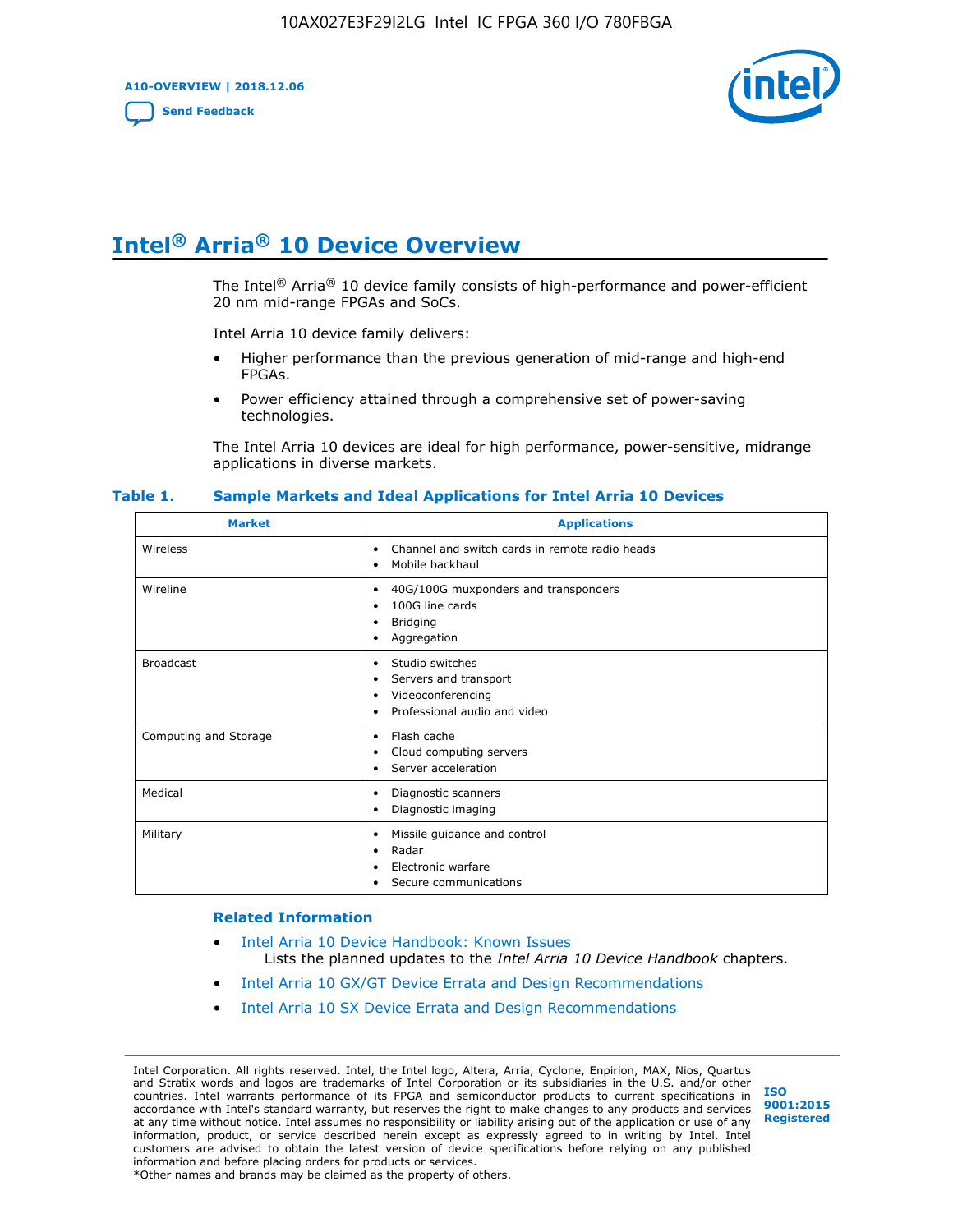

## **Key Advantages of Intel Arria 10 Devices**

## **Table 2. Key Advantages of the Intel Arria 10 Device Family**

| <b>Advantage</b>                                                                                          | <b>Supporting Feature</b>                                                                                                                                                                                                                                                                                                |  |  |  |  |  |  |
|-----------------------------------------------------------------------------------------------------------|--------------------------------------------------------------------------------------------------------------------------------------------------------------------------------------------------------------------------------------------------------------------------------------------------------------------------|--|--|--|--|--|--|
| Enhanced core architecture                                                                                | Built on TSMC's 20 nm process technology<br>٠<br>60% higher performance than the previous generation of mid-range FPGAs<br>٠<br>15% higher performance than the fastest previous-generation FPGA<br>٠                                                                                                                    |  |  |  |  |  |  |
| High-bandwidth integrated<br>transceivers                                                                 | Short-reach rates up to 25.8 Gigabits per second (Gbps)<br>٠<br>Backplane capability up to 12.5 Gbps<br>٠<br>Integrated 10GBASE-KR and 40GBASE-KR4 Forward Error Correction (FEC)<br>٠                                                                                                                                   |  |  |  |  |  |  |
| Improved logic integration and<br>hard IP blocks                                                          | 8-input adaptive logic module (ALM)<br>٠<br>Up to 65.6 megabits (Mb) of embedded memory<br>٠<br>Variable-precision digital signal processing (DSP) blocks<br>Fractional synthesis phase-locked loops (PLLs)<br>Hard PCI Express Gen3 IP blocks<br>Hard memory controllers and PHY up to 2,400 Megabits per second (Mbps) |  |  |  |  |  |  |
| Second generation hard<br>processor system (HPS) with<br>integrated ARM* Cortex*-A9*<br>MPCore* processor | Tight integration of a dual-core ARM Cortex-A9 MPCore processor, hard IP, and an<br>٠<br>FPGA in a single Intel Arria 10 system-on-a-chip (SoC)<br>Supports over 128 Gbps peak bandwidth with integrated data coherency between<br>$\bullet$<br>the processor and the FPGA fabric                                        |  |  |  |  |  |  |
| Advanced power savings                                                                                    | Comprehensive set of advanced power saving features<br>٠<br>Power-optimized MultiTrack routing and core architecture<br>٠<br>Up to 40% lower power compared to previous generation of mid-range FPGAs<br>٠<br>Up to 60% lower power compared to previous generation of high-end FPGAs                                    |  |  |  |  |  |  |

## **Summary of Intel Arria 10 Features**

#### **Table 3. Summary of Features for Intel Arria 10 Devices**

| <b>Feature</b>                  | <b>Description</b>                                                                                                                                                                                                                                                                                                                                                                                       |
|---------------------------------|----------------------------------------------------------------------------------------------------------------------------------------------------------------------------------------------------------------------------------------------------------------------------------------------------------------------------------------------------------------------------------------------------------|
| Technology                      | TSMC's 20-nm SoC process technology<br>٠<br>Allows operation at a lower $V_{\text{CC}}$ level of 0.82 V instead of the 0.9 V standard $V_{\text{CC}}$ core voltage                                                                                                                                                                                                                                       |
| Packaging                       | 1.0 mm ball-pitch Fineline BGA packaging<br>0.8 mm ball-pitch Ultra Fineline BGA packaging<br>Multiple devices with identical package footprints for seamless migration between different<br><b>FPGA</b> densities<br>Devices with compatible package footprints allow migration to next generation high-end<br>Stratix $\mathcal{R}$ 10 devices<br>RoHS, leaded $(1)$ , and lead-free (Pb-free) options |
| High-performance<br>FPGA fabric | Enhanced 8-input ALM with four registers<br>٠<br>Improved multi-track routing architecture to reduce congestion and improve compilation time<br>Hierarchical core clocking architecture<br>Fine-grained partial reconfiguration                                                                                                                                                                          |
| Internal memory<br>blocks       | M20K-20-Kb memory blocks with hard error correction code (ECC)<br>Memory logic array block (MLAB)-640-bit memory                                                                                                                                                                                                                                                                                         |
|                                 | continued                                                                                                                                                                                                                                                                                                                                                                                                |



<sup>(1)</sup> Contact Intel for availability.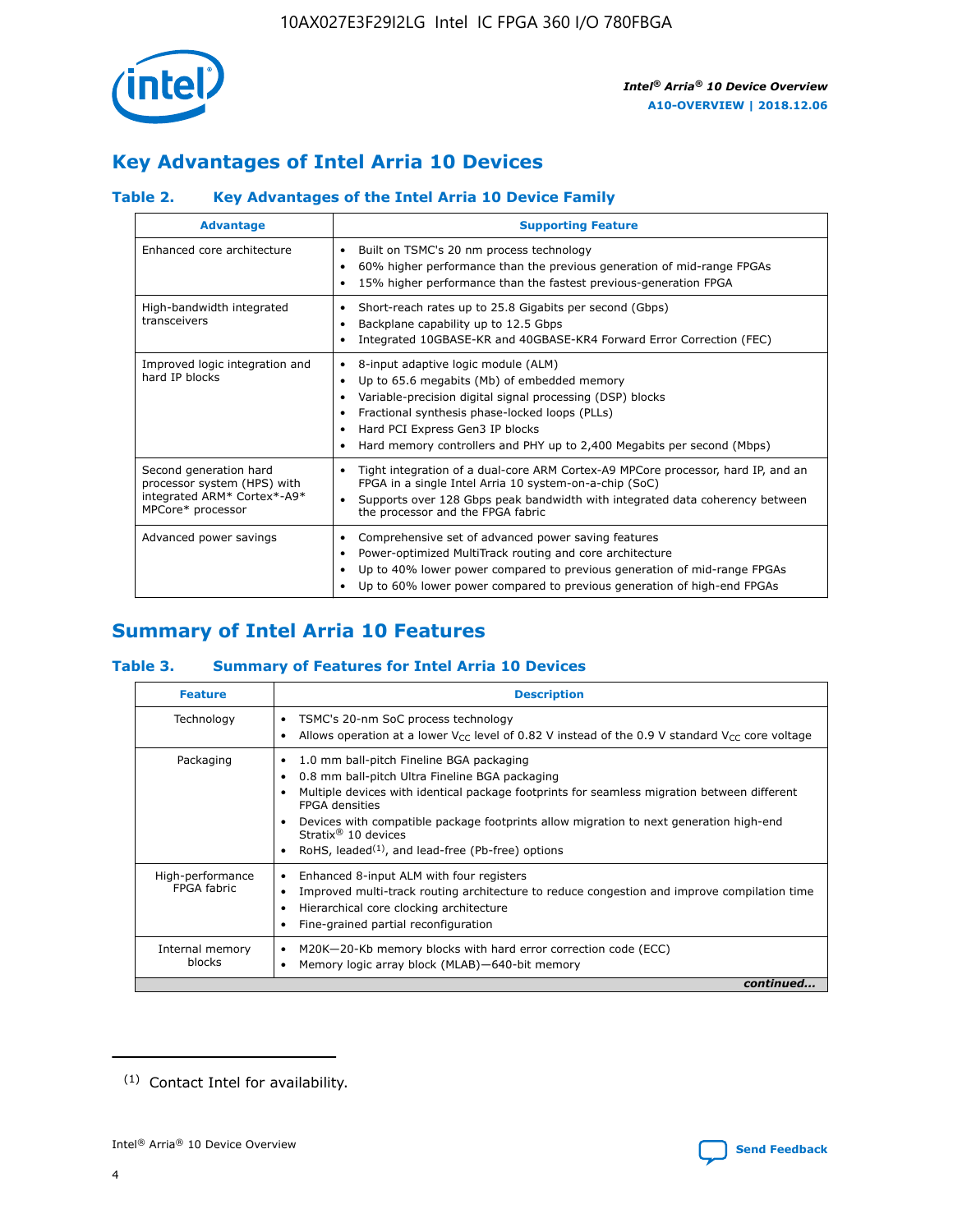$\mathsf{r}$ 



| <b>Feature</b>                         |                                                                                                                | <b>Description</b>                                                                                                                                                                                                                                                                                                                                                                                                                                                                                                                                                                                                                                                                                                                                                                                                                          |
|----------------------------------------|----------------------------------------------------------------------------------------------------------------|---------------------------------------------------------------------------------------------------------------------------------------------------------------------------------------------------------------------------------------------------------------------------------------------------------------------------------------------------------------------------------------------------------------------------------------------------------------------------------------------------------------------------------------------------------------------------------------------------------------------------------------------------------------------------------------------------------------------------------------------------------------------------------------------------------------------------------------------|
| Embedded Hard IP<br>blocks             | Variable-precision DSP                                                                                         | Native support for signal processing precision levels from $18 \times 19$ to<br>$\bullet$<br>54 x 54<br>Native support for 27 x 27 multiplier mode<br>64-bit accumulator and cascade for systolic finite impulse responses<br>(FIRS)<br>Internal coefficient memory banks<br>٠<br>Preadder/subtractor for improved efficiency<br>Additional pipeline register to increase performance and reduce<br>power<br>Supports floating point arithmetic:<br>- Perform multiplication, addition, subtraction, multiply-add,<br>multiply-subtract, and complex multiplication.<br>- Supports multiplication with accumulation capability, cascade<br>summation, and cascade subtraction capability.<br>- Dynamic accumulator reset control.<br>- Support direct vector dot and complex multiplication chaining<br>multiply floating point DSP blocks. |
|                                        | Memory controller                                                                                              | DDR4, DDR3, and DDR3L                                                                                                                                                                                                                                                                                                                                                                                                                                                                                                                                                                                                                                                                                                                                                                                                                       |
|                                        | PCI Express*                                                                                                   | PCI Express (PCIe*) Gen3 (x1, x2, x4, or x8), Gen2 (x1, x2, x4, or x8)<br>and Gen1 (x1, x2, x4, or x8) hard IP with complete protocol stack,<br>endpoint, and root port                                                                                                                                                                                                                                                                                                                                                                                                                                                                                                                                                                                                                                                                     |
|                                        | Transceiver I/O                                                                                                | 10GBASE-KR/40GBASE-KR4 Forward Error Correction (FEC)<br>PCS hard IPs that support:<br>- 10-Gbps Ethernet (10GbE)<br>- PCIe PIPE interface<br>- Interlaken<br>- Gbps Ethernet (GbE)<br>- Common Public Radio Interface (CPRI) with deterministic latency<br>support<br>- Gigabit-capable passive optical network (GPON) with fast lock-<br>time support<br>13.5G JESD204b<br>8B/10B, 64B/66B, 64B/67B encoders and decoders<br>Custom mode support for proprietary protocols                                                                                                                                                                                                                                                                                                                                                                |
| Core clock networks                    | $\bullet$                                                                                                      | Up to 800 MHz fabric clocking, depending on the application:<br>- 667 MHz external memory interface clocking with 2,400 Mbps DDR4 interface<br>- 800 MHz LVDS interface clocking with 1,600 Mbps LVDS interface<br>Global, regional, and peripheral clock networks<br>Clock networks that are not used can be gated to reduce dynamic power                                                                                                                                                                                                                                                                                                                                                                                                                                                                                                 |
| Phase-locked loops<br>(PLLs)           | High-resolution fractional synthesis PLLs:<br>$\bullet$<br>Integer PLLs:<br>- Adjacent to general purpose I/Os | - Precision clock synthesis, clock delay compensation, and zero delay buffering (ZDB)<br>- Support integer mode and fractional mode<br>- Fractional mode support with third-order delta-sigma modulation<br>- Support external memory and LVDS interfaces                                                                                                                                                                                                                                                                                                                                                                                                                                                                                                                                                                                   |
| FPGA General-purpose<br>$I/Os$ (GPIOs) | On-chip termination (OCT)<br>$\bullet$                                                                         | 1.6 Gbps LVDS-every pair can be configured as receiver or transmitter<br>1.2 V to 3.0 V single-ended LVTTL/LVCMOS interfacing                                                                                                                                                                                                                                                                                                                                                                                                                                                                                                                                                                                                                                                                                                               |
| <b>External Memory</b><br>Interface    |                                                                                                                | Hard memory controller- DDR4, DDR3, and DDR3L support<br>$-$ DDR4 $-$ speeds up to 1,200 MHz/2,400 Mbps<br>- DDR3-speeds up to 1,067 MHz/2,133 Mbps<br>Soft memory controller—provides support for RLDRAM $3^{(2)}$ , QDR IV $(2)$ , and QDR II+<br>continued                                                                                                                                                                                                                                                                                                                                                                                                                                                                                                                                                                               |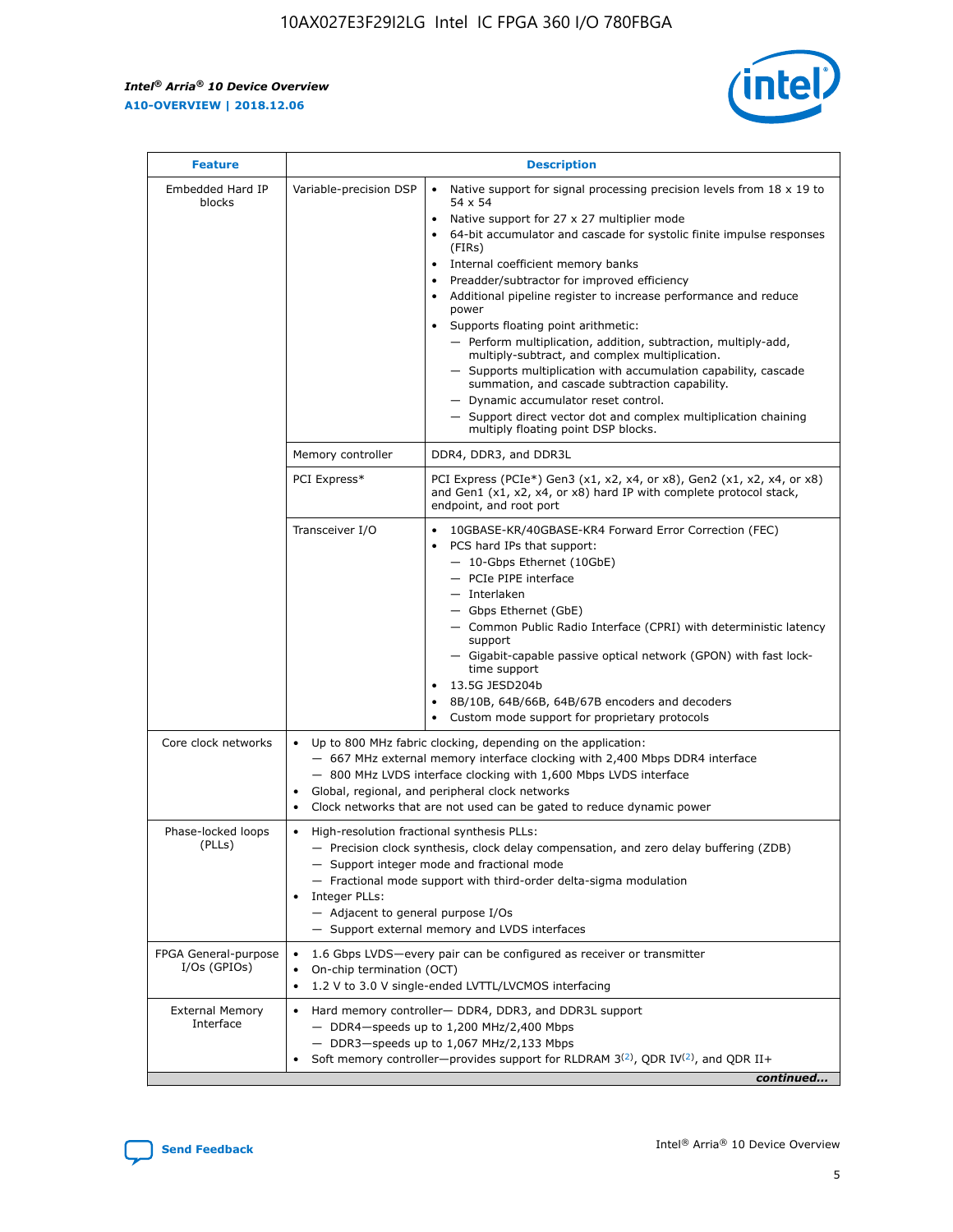

| <b>Feature</b>                                    | <b>Description</b>                                                                                                                                                                                                                                                                                                                                                                                                                                                                                                                                                                                                                                                 |
|---------------------------------------------------|--------------------------------------------------------------------------------------------------------------------------------------------------------------------------------------------------------------------------------------------------------------------------------------------------------------------------------------------------------------------------------------------------------------------------------------------------------------------------------------------------------------------------------------------------------------------------------------------------------------------------------------------------------------------|
| Low-power serial<br>transceivers                  | • Continuous operating range:<br>- Intel Arria 10 GX-1 Gbps to 17.4 Gbps<br>- Intel Arria 10 GT-1 Gbps to 25.8 Gbps<br>Backplane support:<br>$-$ Intel Arria 10 GX-up to 12.5<br>- Intel Arria 10 GT-up to 12.5<br>Extended range down to 125 Mbps with oversampling<br>ATX transmit PLLs with user-configurable fractional synthesis capability<br>$\bullet$<br>Electronic Dispersion Compensation (EDC) support for XFP, SFP+, OSFP, and CFP optical<br>module<br>Adaptive linear and decision feedback equalization<br>$\bullet$<br>Transmitter pre-emphasis and de-emphasis<br>$\bullet$<br>Dynamic partial reconfiguration of individual transceiver channels |
| <b>HPS</b><br>(Intel Arria 10 SX<br>devices only) | • Dual-core ARM Cortex-A9 MPCore processor-1.2 GHz CPU with<br>Processor and system<br>1.5 GHz overdrive capability<br>256 KB on-chip RAM and 64 KB on-chip ROM<br>$\bullet$<br>System peripherals—general-purpose timers, watchdog timers, direct<br>memory access (DMA) controller, FPGA configuration manager, and<br>clock and reset managers<br>Security features—anti-tamper, secure boot, Advanced Encryption<br>$\bullet$<br>Standard (AES) and authentication (SHA)<br>ARM CoreSight* JTAG debug access port, trace port, and on-chip<br>$\bullet$<br>trace storage                                                                                       |
|                                                   | <b>External interfaces</b><br>Hard memory interface-Hard memory controller (2,400 Mbps DDR4,<br>$\bullet$<br>and 2,133 Mbps DDR3), Quad serial peripheral interface (OSPI) flash<br>controller, NAND flash controller, direct memory access (DMA)<br>controller, Secure Digital/MultiMediaCard (SD/MMC) controller<br>Communication interface-10/100/1000 Ethernet media access<br>$\bullet$<br>control (MAC), USB On-The-GO (OTG) controllers, I <sup>2</sup> C controllers,<br>UART 16550, serial peripheral interface (SPI), and up to 62<br>HPS GPIO interfaces (48 direct-share I/Os)                                                                         |
|                                                   | Interconnects to core<br>High-performance ARM AMBA* AXI bus bridges that support<br>$\bullet$<br>simultaneous read and write<br>HPS-FPGA bridges-include the FPGA-to-HPS, HPS-to-FPGA, and<br>$\bullet$<br>lightweight HPS-to-FPGA bridges that allow the FPGA fabric to issue<br>transactions to slaves in the HPS, and vice versa<br>Configuration bridge that allows HPS configuration manager to<br>configure the core logic via dedicated 32-bit configuration port<br>FPGA-to-HPS SDRAM controller bridge-provides configuration<br>interfaces for the multiport front end (MPFE) of the HPS SDRAM<br>controller                                             |
| Configuration                                     | Tamper protection—comprehensive design protection to protect your valuable IP investments<br>Enhanced 256-bit advanced encryption standard (AES) design security with authentication<br>٠<br>Configuration via protocol (CvP) using PCIe Gen1, Gen2, or Gen3<br>continued                                                                                                                                                                                                                                                                                                                                                                                          |

<sup>(2)</sup> Intel Arria 10 devices support this external memory interface using hard PHY with soft memory controller.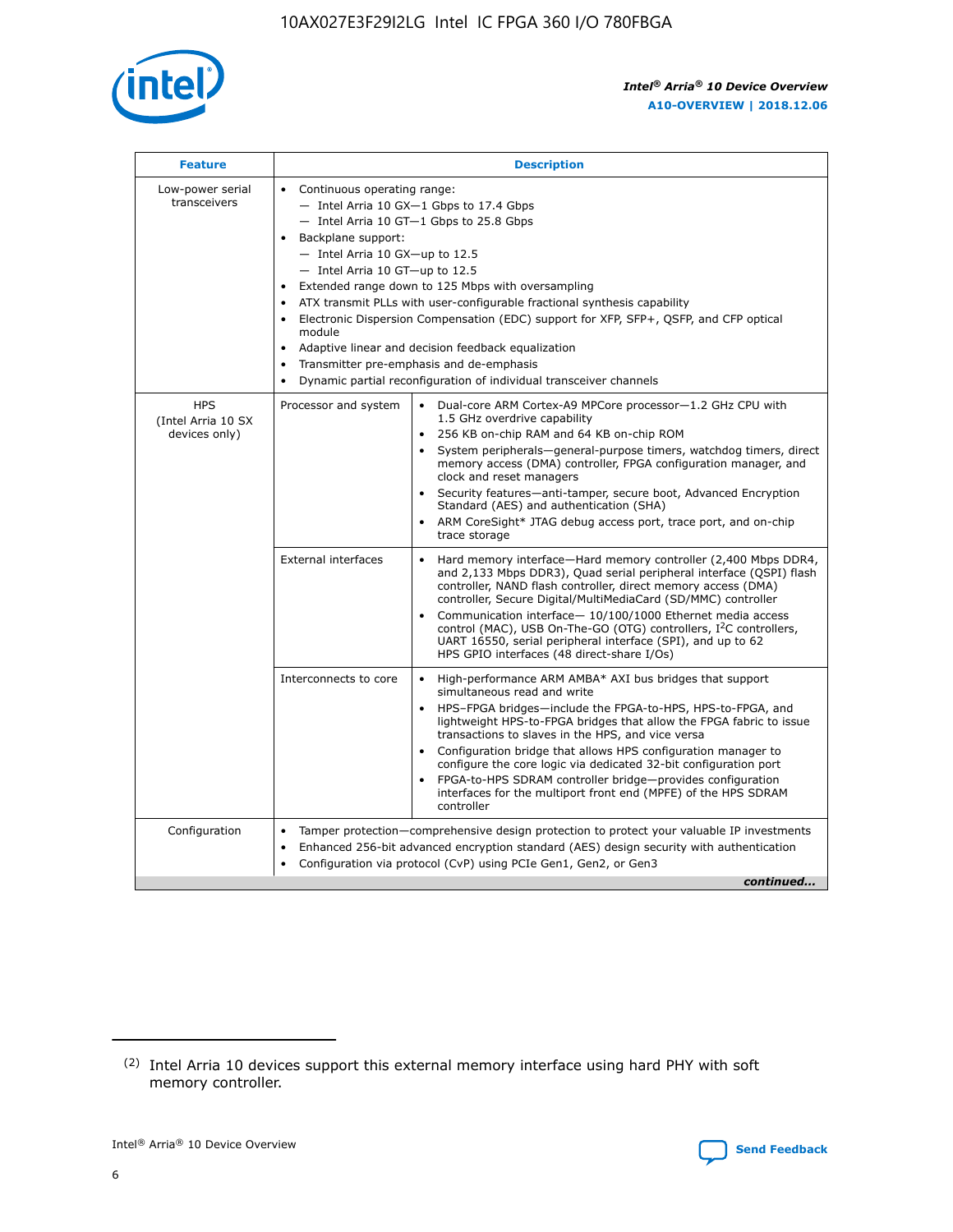

| <b>Feature</b>     | <b>Description</b>                                                                                                                                                                                               |
|--------------------|------------------------------------------------------------------------------------------------------------------------------------------------------------------------------------------------------------------|
|                    | Dynamic reconfiguration of the transceivers and PLLs<br>Fine-grained partial reconfiguration of the core fabric<br>Active Serial x4 Interface                                                                    |
| Power management   | SmartVID<br>Low static power device options<br>Programmable Power Technology<br>Intel Quartus <sup>®</sup> Prime integrated power analysis                                                                       |
| Software and tools | Intel Quartus Prime design suite<br>Transceiver toolkit<br>Platform Designer system integration tool<br>DSP Builder for Intel FPGAs<br>OpenCL <sup>™</sup> support<br>Intel SoC FPGA Embedded Design Suite (EDS) |

#### **Related Information**

[Intel Arria 10 Transceiver PHY Overview](https://www.intel.com/content/www/us/en/programmable/documentation/nik1398707230472.html#nik1398706768037) Provides details on Intel Arria 10 transceivers.

## **Intel Arria 10 Device Variants and Packages**

#### **Table 4. Device Variants for the Intel Arria 10 Device Family**

| <b>Variant</b>    | <b>Description</b>                                                                                                                                                                                                     |
|-------------------|------------------------------------------------------------------------------------------------------------------------------------------------------------------------------------------------------------------------|
| Intel Arria 10 GX | FPGA featuring 17.4 Gbps transceivers for short reach applications with 12.5 backplane driving<br>capability.                                                                                                          |
| Intel Arria 10 GT | FPGA featuring:<br>17.4 Gbps transceivers for short reach applications with 12.5 backplane driving capability.<br>25.8 Gbps transceivers for supporting CAUI-4 and CEI-25G applications with CFP2 and CFP4<br>modules. |
| Intel Arria 10 SX | SoC integrating ARM-based HPS and FPGA featuring 17.4 Gbps transceivers for short reach<br>applications with 12.5 backplane driving capability.                                                                        |

## **Intel Arria 10 GX**

This section provides the available options, maximum resource counts, and package plan for the Intel Arria 10 GX devices.

The information in this section is correct at the time of publication. For the latest information and to get more details, refer to the Intel FPGA Product Selector.

#### **Related Information**

#### [Intel FPGA Product Selector](http://www.altera.com/products/selector/psg-selector.html) Provides the latest information on Intel products.

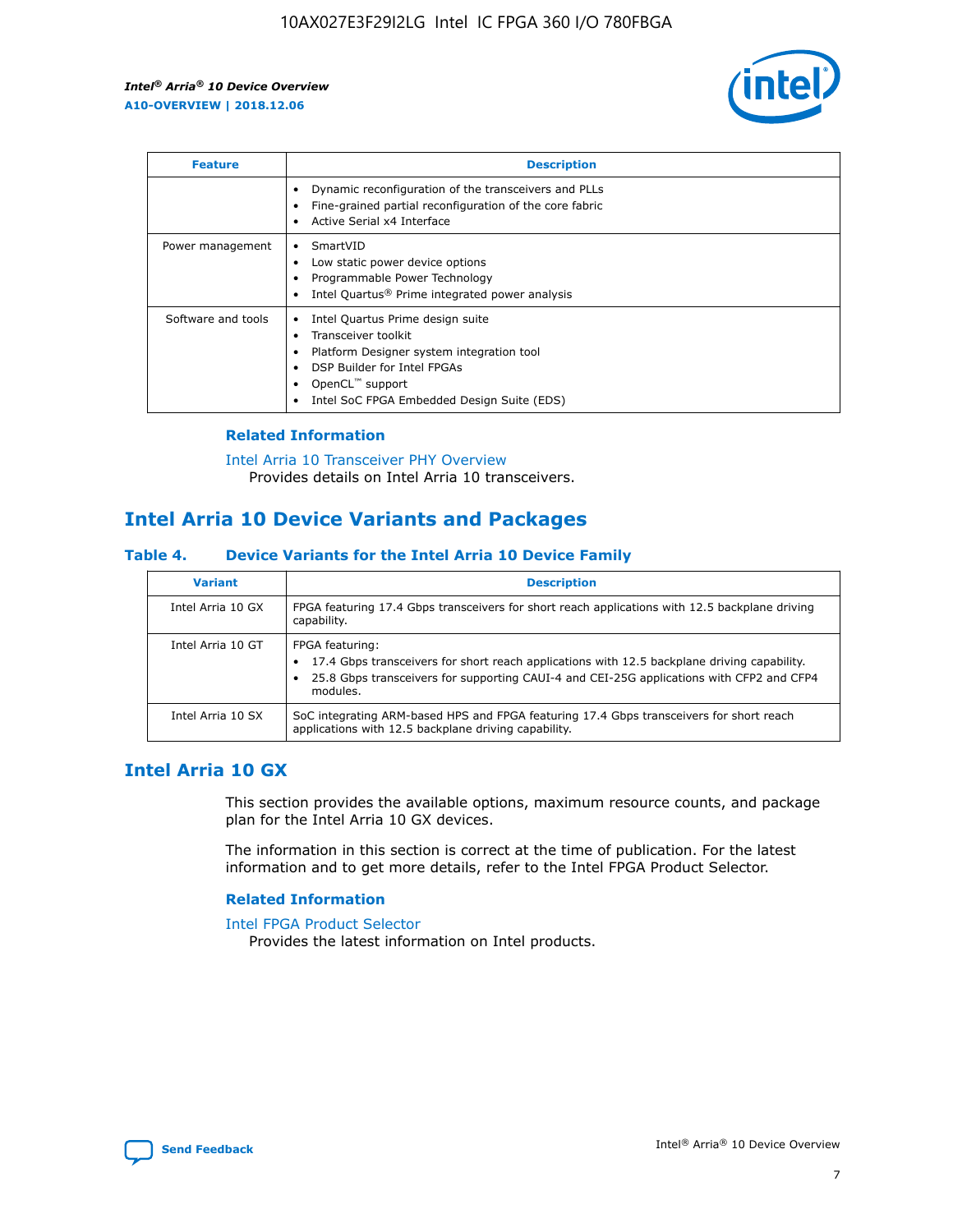

## **Available Options**





#### **Related Information**

#### [Transceiver Performance for Intel Arria 10 GX/SX Devices](https://www.intel.com/content/www/us/en/programmable/documentation/mcn1413182292568.html#mcn1413213965502) Provides more information about the transceiver speed grade.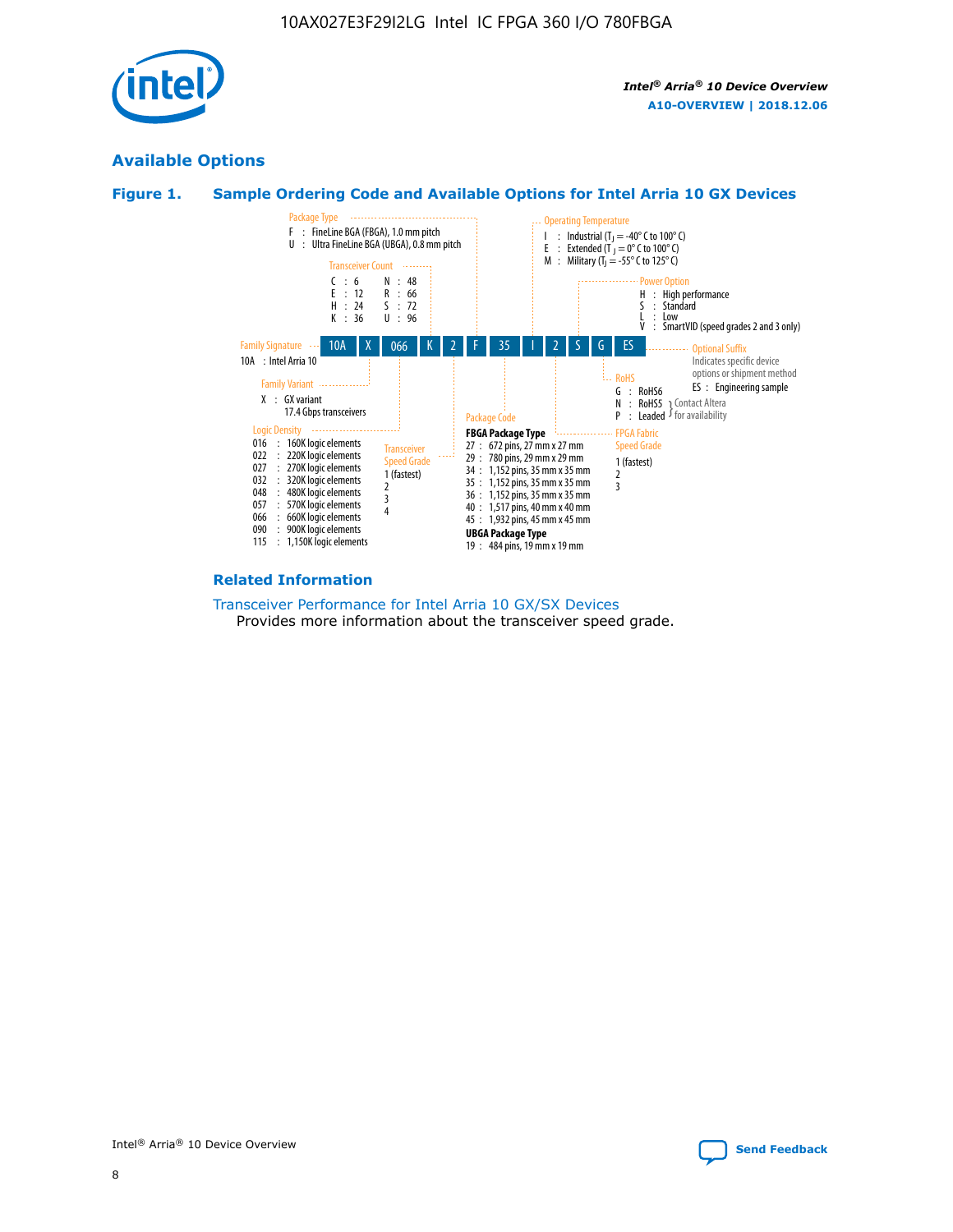

## **Maximum Resources**

#### **Table 5. Maximum Resource Counts for Intel Arria 10 GX Devices (GX 160, GX 220, GX 270, GX 320, and GX 480)**

| <b>Resource</b>              |                         | <b>Product Line</b> |                                                 |                    |                |                |  |  |  |
|------------------------------|-------------------------|---------------------|-------------------------------------------------|--------------------|----------------|----------------|--|--|--|
|                              |                         | <b>GX 160</b>       | <b>GX 220</b><br><b>GX 270</b><br><b>GX 320</b> |                    |                | <b>GX 480</b>  |  |  |  |
| Logic Elements (LE) (K)      |                         | 160                 | 220                                             | 270                | 320            | 480            |  |  |  |
| <b>ALM</b>                   |                         | 61,510              | 80,330                                          | 101,620            | 119,900        | 183,590        |  |  |  |
| Register                     |                         | 246,040             | 321,320                                         | 406,480<br>479,600 |                | 734,360        |  |  |  |
| Memory (Kb)                  | M <sub>20</sub> K       | 8,800               | 11,740                                          | 15,000             | 17,820         | 28,620         |  |  |  |
| <b>MLAB</b>                  |                         | 1,050               | 1,690<br>2,452                                  |                    | 2,727          | 4,164          |  |  |  |
| Variable-precision DSP Block |                         | 156                 | 192                                             | 830                | 985            | 1,368          |  |  |  |
|                              | 18 x 19 Multiplier      |                     | 384                                             | 1,660              | 1,970          | 2,736          |  |  |  |
| PLL                          | Fractional<br>Synthesis | 6                   | 6                                               | 8                  | 8              | 12             |  |  |  |
|                              | I/O                     | 6                   | 6                                               | 8                  | 8              | 12             |  |  |  |
| 17.4 Gbps Transceiver        |                         | 12                  | 12                                              | 24<br>24           |                | 36             |  |  |  |
| GPIO <sup>(3)</sup>          |                         | 288                 | 288                                             | 384<br>384         |                | 492            |  |  |  |
| LVDS Pair $(4)$              |                         | 120                 | 120                                             | 168                | 168            | 222            |  |  |  |
| PCIe Hard IP Block           |                         | 1                   | 1                                               | 2                  | $\overline{2}$ | $\overline{2}$ |  |  |  |
| Hard Memory Controller       |                         | 6                   | 6                                               | 8                  | 8              | 12             |  |  |  |

<sup>(4)</sup> Each LVDS I/O pair can be used as differential input or output.



<sup>(3)</sup> The number of GPIOs does not include transceiver I/Os. In the Intel Quartus Prime software, the number of user I/Os includes transceiver I/Os.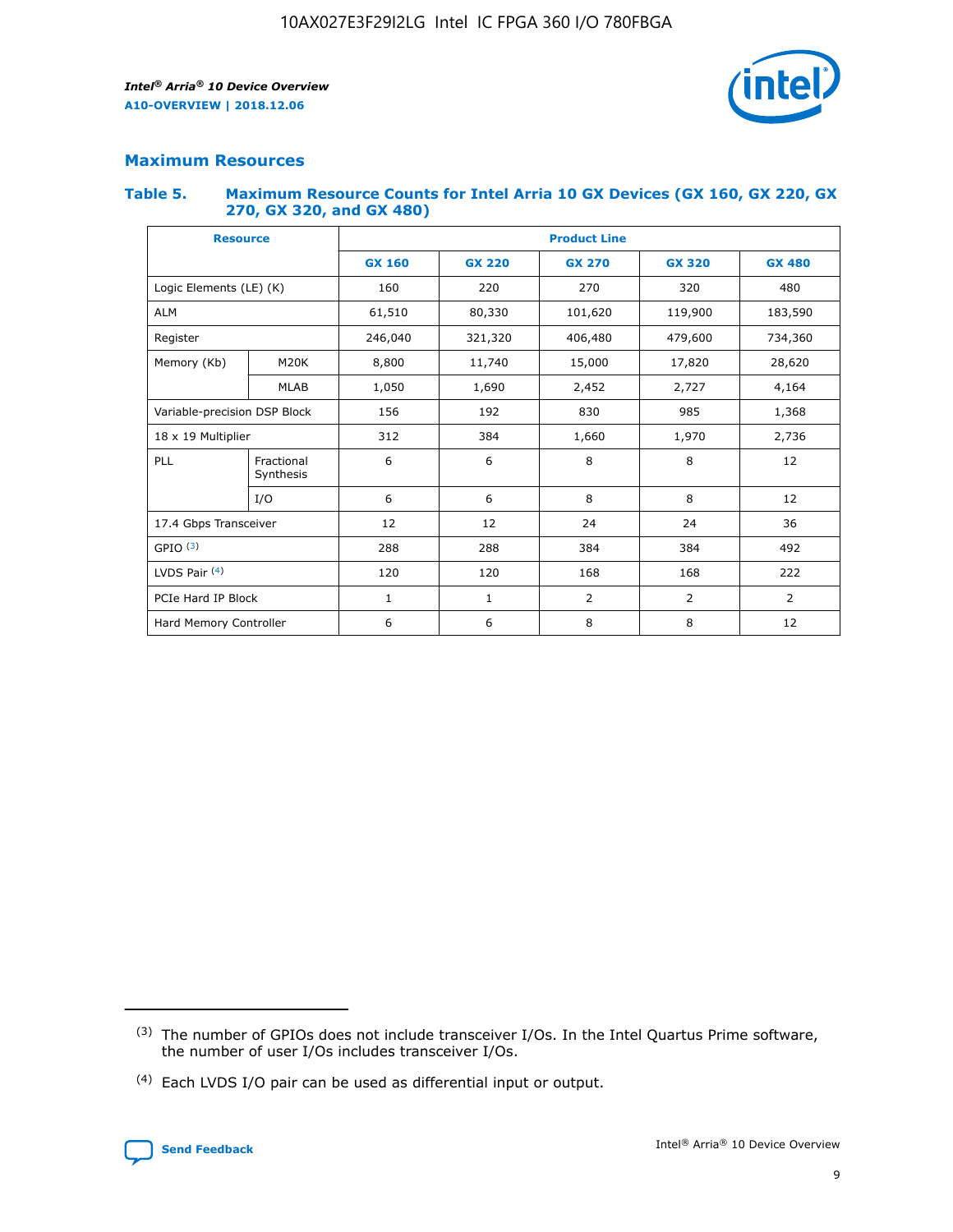

#### **Table 6. Maximum Resource Counts for Intel Arria 10 GX Devices (GX 570, GX 660, GX 900, and GX 1150)**

| <b>Resource</b>              |                         | <b>Product Line</b> |                |                |                |  |  |  |  |
|------------------------------|-------------------------|---------------------|----------------|----------------|----------------|--|--|--|--|
|                              |                         | <b>GX 570</b>       | <b>GX 660</b>  | <b>GX 900</b>  | <b>GX 1150</b> |  |  |  |  |
| Logic Elements (LE) (K)      |                         | 570                 | 660            | 900            | 1,150          |  |  |  |  |
| <b>ALM</b>                   |                         | 217,080             | 251,680        | 339,620        | 427,200        |  |  |  |  |
| Register                     |                         | 868,320             | 1,006,720      | 1,358,480      | 1,708,800      |  |  |  |  |
| Memory (Kb)                  | <b>M20K</b>             | 36,000              | 42,620         | 48,460         | 54,260         |  |  |  |  |
|                              | <b>MLAB</b>             | 5,096               | 5,788          | 9,386          | 12,984         |  |  |  |  |
| Variable-precision DSP Block |                         | 1,523               | 1,687          | 1,518          | 1,518          |  |  |  |  |
| $18 \times 19$ Multiplier    |                         | 3,046               | 3,374          | 3,036          | 3,036          |  |  |  |  |
| PLL                          | Fractional<br>Synthesis | 16                  | 16             | 32             | 32             |  |  |  |  |
|                              | I/O                     | 16                  | 16             | 16             | 16             |  |  |  |  |
| 17.4 Gbps Transceiver        |                         | 48                  | 48             | 96             | 96             |  |  |  |  |
| GPIO <sup>(3)</sup>          |                         | 696                 | 696            | 768            | 768            |  |  |  |  |
| LVDS Pair $(4)$              |                         | 324                 | 324            | 384            | 384            |  |  |  |  |
| PCIe Hard IP Block           |                         | $\overline{2}$      | $\overline{2}$ | $\overline{4}$ | $\overline{4}$ |  |  |  |  |
| Hard Memory Controller       |                         | 16                  | 16             | 16             | 16             |  |  |  |  |

## **Package Plan**

#### **Table 7. Package Plan for Intel Arria 10 GX Devices (U19, F27, and F29)**

Refer to I/O and High Speed I/O in Intel Arria 10 Devices chapter for the number of 3 V I/O, LVDS I/O, and LVDS channels in each device package.

| <b>Product Line</b> | U <sub>19</sub><br>$(19 \text{ mm} \times 19 \text{ mm})$<br>484-pin UBGA) |          |             |         | <b>F27</b><br>(27 mm × 27 mm,<br>672-pin FBGA) |             | <b>F29</b><br>(29 mm × 29 mm,<br>780-pin FBGA) |          |             |  |
|---------------------|----------------------------------------------------------------------------|----------|-------------|---------|------------------------------------------------|-------------|------------------------------------------------|----------|-------------|--|
|                     | 3 V I/O                                                                    | LVDS I/O | <b>XCVR</b> | 3 V I/O | <b>LVDS I/O</b>                                | <b>XCVR</b> | 3 V I/O                                        | LVDS I/O | <b>XCVR</b> |  |
| GX 160              | 48                                                                         | 192      | 6           | 48      | 192                                            | 12          | 48                                             | 240      | 12          |  |
| GX 220              | 48                                                                         | 192      | 6           | 48      | 192                                            | 12          | 48                                             | 240      | 12          |  |
| GX 270              |                                                                            |          |             | 48      | 192                                            | 12          | 48                                             | 312      | 12          |  |
| GX 320              |                                                                            |          |             | 48      | 192                                            | 12          | 48                                             | 312      | 12          |  |
| GX 480              |                                                                            |          |             |         |                                                |             | 48                                             | 312      | 12          |  |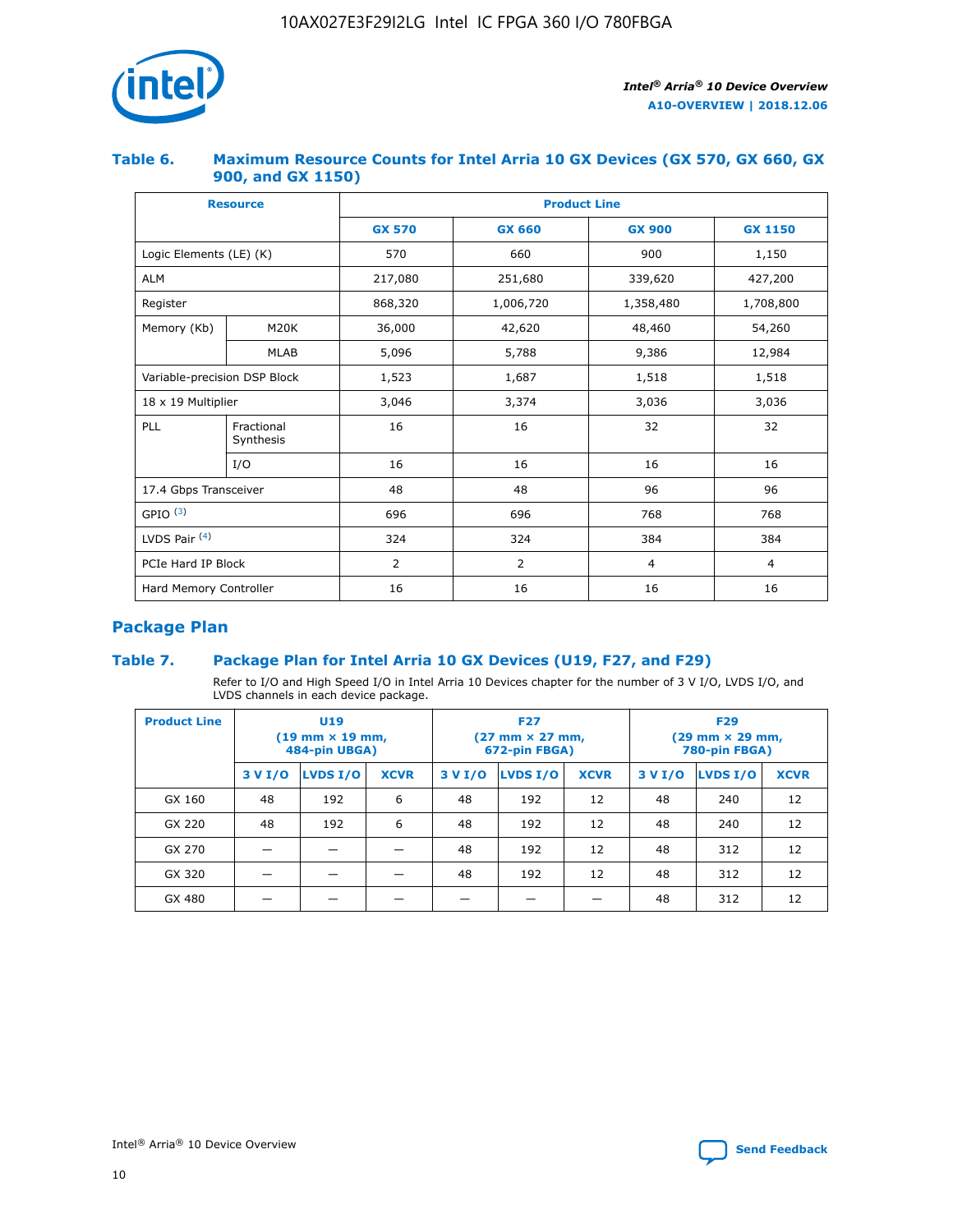

#### **Table 8. Package Plan for Intel Arria 10 GX Devices (F34, F35, NF40, and KF40)**

Refer to I/O and High Speed I/O in Intel Arria 10 Devices chapter for the number of 3 V I/O, LVDS I/O, and LVDS channels in each device package.

| <b>Product Line</b> | <b>F34</b><br>$(35 \text{ mm} \times 35 \text{ mm})$<br>1152-pin FBGA) |                    | <b>F35</b><br>$(35$ mm $\times$ 35 mm,<br><b>1152-pin FBGA)</b> |           | <b>KF40</b><br>$(40$ mm $\times$ 40 mm,<br>1517-pin FBGA) |             |           | <b>NF40</b><br>$(40$ mm $\times$ 40 mm,<br><b>1517-pin FBGA)</b> |             |            |                    |             |
|---------------------|------------------------------------------------------------------------|--------------------|-----------------------------------------------------------------|-----------|-----------------------------------------------------------|-------------|-----------|------------------------------------------------------------------|-------------|------------|--------------------|-------------|
|                     | 3V<br>I/O                                                              | <b>LVDS</b><br>I/O | <b>XCVR</b>                                                     | 3V<br>I/O | <b>LVDS</b><br>I/O                                        | <b>XCVR</b> | 3V<br>I/O | <b>LVDS</b><br>I/O                                               | <b>XCVR</b> | 3 V<br>I/O | <b>LVDS</b><br>I/O | <b>XCVR</b> |
| GX 270              | 48                                                                     | 336                | 24                                                              | 48        | 336                                                       | 24          |           |                                                                  |             |            |                    |             |
| GX 320              | 48                                                                     | 336                | 24                                                              | 48        | 336                                                       | 24          |           |                                                                  |             |            |                    |             |
| GX 480              | 48                                                                     | 444                | 24                                                              | 48        | 348                                                       | 36          |           |                                                                  |             |            |                    |             |
| GX 570              | 48                                                                     | 444                | 24                                                              | 48        | 348                                                       | 36          | 96        | 600                                                              | 36          | 48         | 540                | 48          |
| GX 660              | 48                                                                     | 444                | 24                                                              | 48        | 348                                                       | 36          | 96        | 600                                                              | 36          | 48         | 540                | 48          |
| GX 900              |                                                                        | 504                | 24                                                              | —         |                                                           | -           |           |                                                                  |             |            | 600                | 48          |
| GX 1150             |                                                                        | 504                | 24                                                              |           |                                                           |             |           |                                                                  |             |            | 600                | 48          |

#### **Table 9. Package Plan for Intel Arria 10 GX Devices (RF40, NF45, SF45, and UF45)**

Refer to I/O and High Speed I/O in Intel Arria 10 Devices chapter for the number of 3 V I/O, LVDS I/O, and LVDS channels in each device package.

| <b>Product Line</b> | <b>RF40</b><br>$(40$ mm $\times$ 40 mm,<br>1517-pin FBGA) |                    |             | <b>NF45</b><br>$(45 \text{ mm} \times 45 \text{ mm})$<br><b>1932-pin FBGA)</b> |                    |             | <b>SF45</b><br>$(45 \text{ mm} \times 45 \text{ mm})$<br><b>1932-pin FBGA)</b> |                    |             | <b>UF45</b><br>$(45 \text{ mm} \times 45 \text{ mm})$<br><b>1932-pin FBGA)</b> |                    |             |
|---------------------|-----------------------------------------------------------|--------------------|-------------|--------------------------------------------------------------------------------|--------------------|-------------|--------------------------------------------------------------------------------|--------------------|-------------|--------------------------------------------------------------------------------|--------------------|-------------|
|                     | 3V<br>I/O                                                 | <b>LVDS</b><br>I/O | <b>XCVR</b> | 3 V<br>I/O                                                                     | <b>LVDS</b><br>I/O | <b>XCVR</b> | 3 V<br>I/O                                                                     | <b>LVDS</b><br>I/O | <b>XCVR</b> | 3V<br>I/O                                                                      | <b>LVDS</b><br>I/O | <b>XCVR</b> |
| GX 900              |                                                           | 342                | 66          | _                                                                              | 768                | 48          |                                                                                | 624                | 72          |                                                                                | 480                | 96          |
| GX 1150             |                                                           | 342                | 66          | _                                                                              | 768                | 48          |                                                                                | 624                | 72          |                                                                                | 480                | 96          |

#### **Related Information**

[I/O and High-Speed Differential I/O Interfaces in Intel Arria 10 Devices chapter, Intel](https://www.intel.com/content/www/us/en/programmable/documentation/sam1403482614086.html#sam1403482030321) [Arria 10 Device Handbook](https://www.intel.com/content/www/us/en/programmable/documentation/sam1403482614086.html#sam1403482030321)

Provides the number of 3 V and LVDS I/Os, and LVDS channels for each Intel Arria 10 device package.

## **Intel Arria 10 GT**

This section provides the available options, maximum resource counts, and package plan for the Intel Arria 10 GT devices.

The information in this section is correct at the time of publication. For the latest information and to get more details, refer to the Intel FPGA Product Selector.

#### **Related Information**

#### [Intel FPGA Product Selector](http://www.altera.com/products/selector/psg-selector.html)

Provides the latest information on Intel products.

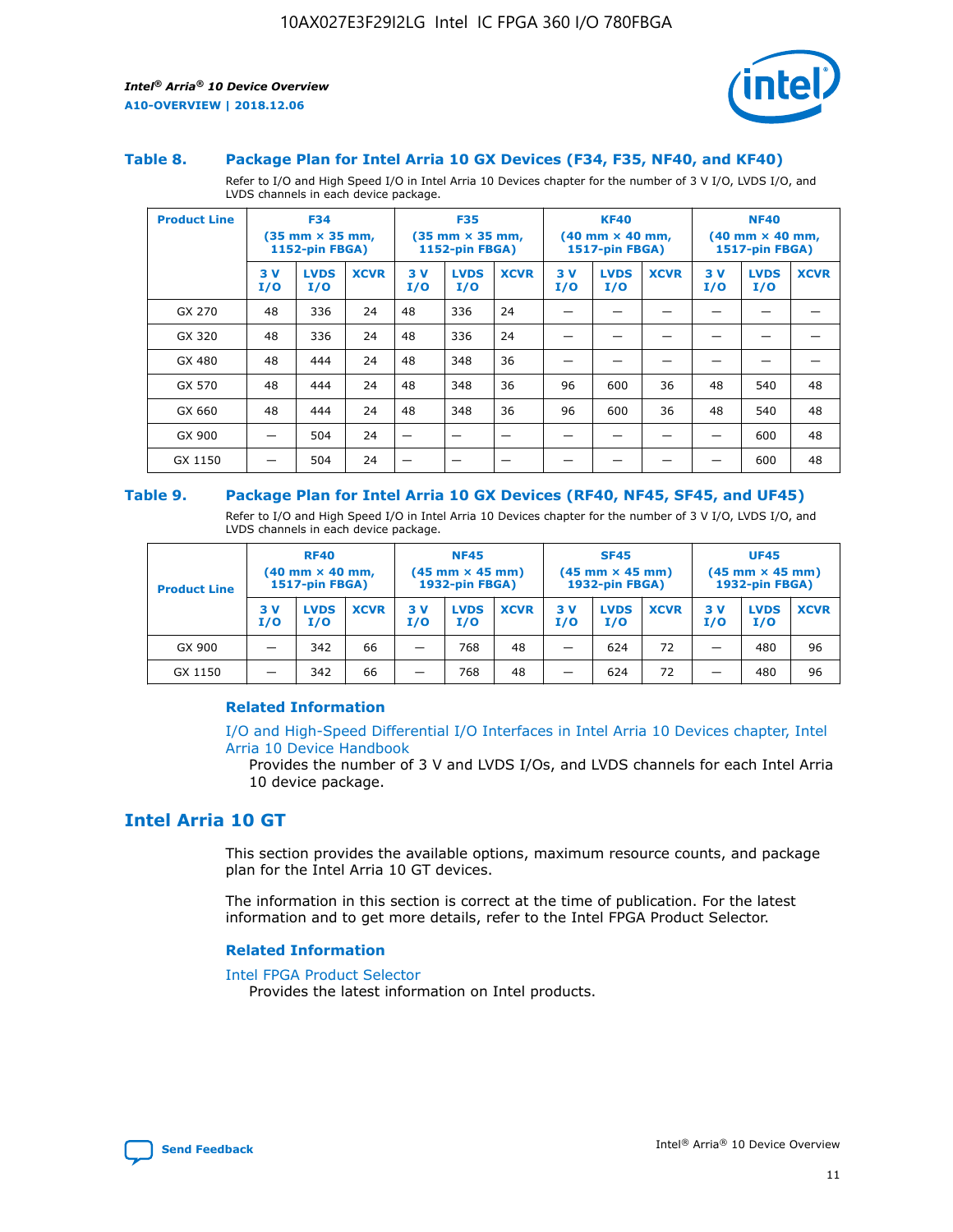

## **Available Options**

## **Figure 2. Sample Ordering Code and Available Options for Intel Arria 10 GT Devices**

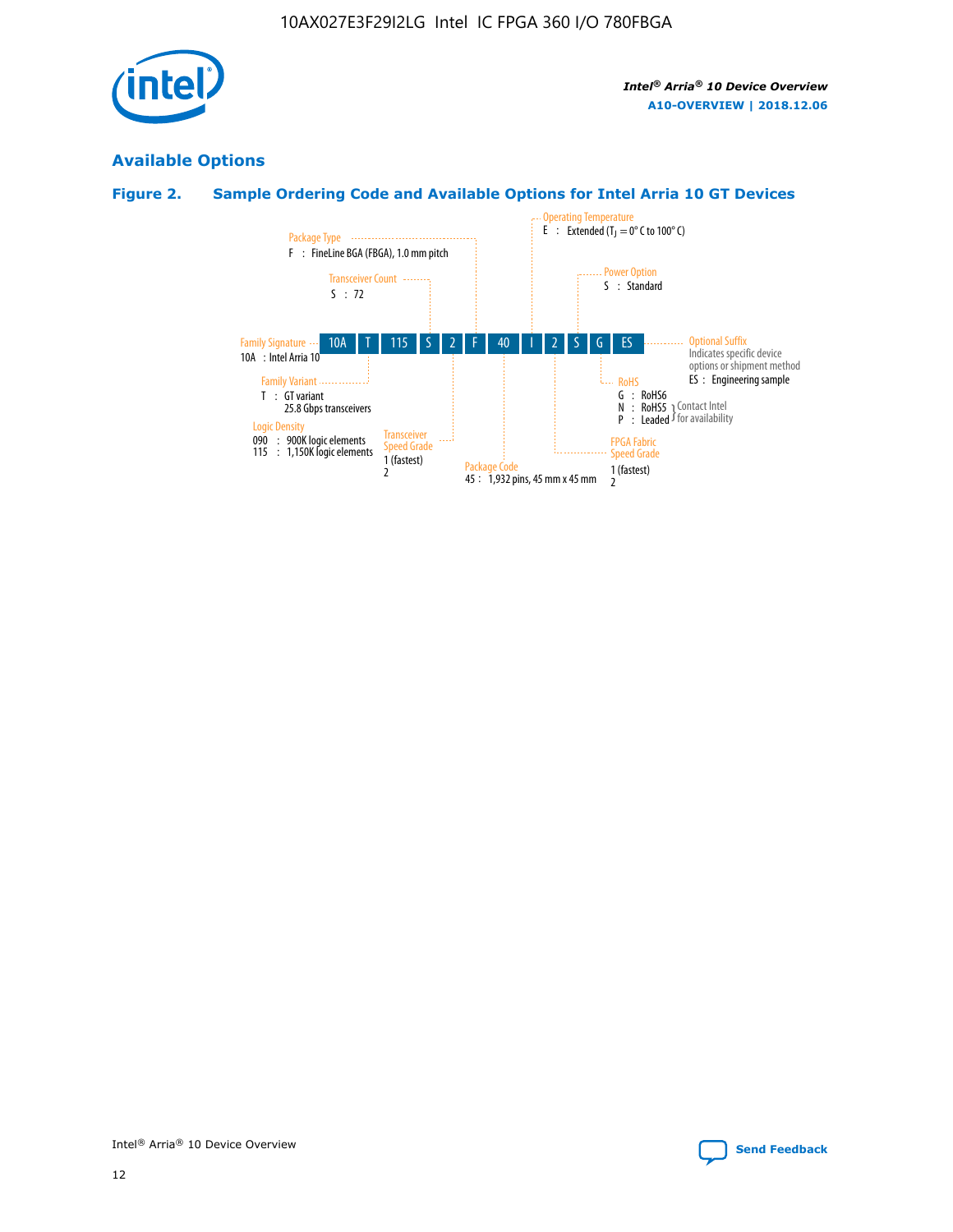

#### **Maximum Resources**

#### **Table 10. Maximum Resource Counts for Intel Arria 10 GT Devices**

| <b>Resource</b>              |                      | <b>Product Line</b> |                |  |
|------------------------------|----------------------|---------------------|----------------|--|
|                              |                      | <b>GT 900</b>       | <b>GT 1150</b> |  |
| Logic Elements (LE) (K)      |                      | 900                 | 1,150          |  |
| <b>ALM</b>                   |                      | 339,620             | 427,200        |  |
| Register                     |                      | 1,358,480           | 1,708,800      |  |
| Memory (Kb)                  | M20K                 | 48,460              | 54,260         |  |
|                              | <b>MLAB</b>          | 9,386               | 12,984         |  |
| Variable-precision DSP Block |                      | 1,518               | 1,518          |  |
| 18 x 19 Multiplier           |                      | 3,036               | 3,036          |  |
| PLL                          | Fractional Synthesis | 32                  | 32             |  |
|                              | I/O                  | 16                  | 16             |  |
| Transceiver                  | 17.4 Gbps            | 72(5)               | 72(5)          |  |
|                              | 25.8 Gbps            | 6                   | 6              |  |
| GPIO <sup>(6)</sup>          |                      | 624                 | 624            |  |
| LVDS Pair $(7)$              |                      | 312                 | 312            |  |
| PCIe Hard IP Block           |                      | $\overline{4}$      | $\overline{4}$ |  |
| Hard Memory Controller       |                      | 16                  | 16             |  |

#### **Related Information**

#### [Intel Arria 10 GT Channel Usage](https://www.intel.com/content/www/us/en/programmable/documentation/nik1398707230472.html#nik1398707008178)

Configuring GT/GX channels in Intel Arria 10 GT devices.

#### **Package Plan**

#### **Table 11. Package Plan for Intel Arria 10 GT Devices**

Refer to I/O and High Speed I/O in Intel Arria 10 Devices chapter for the number of 3 V I/O, LVDS I/O, and LVDS channels in each device package.

| <b>Product Line</b> | <b>SF45</b><br>(45 mm × 45 mm, 1932-pin FBGA) |                 |             |  |  |  |
|---------------------|-----------------------------------------------|-----------------|-------------|--|--|--|
|                     | 3 V I/O                                       | <b>LVDS I/O</b> | <b>XCVR</b> |  |  |  |
| GT 900              |                                               | 624             | 72          |  |  |  |
| GT 1150             |                                               | 624             | 72          |  |  |  |

<sup>(7)</sup> Each LVDS I/O pair can be used as differential input or output.



 $(5)$  If all 6 GT channels are in use, 12 of the GX channels are not usable.

<sup>(6)</sup> The number of GPIOs does not include transceiver I/Os. In the Intel Quartus Prime software, the number of user I/Os includes transceiver I/Os.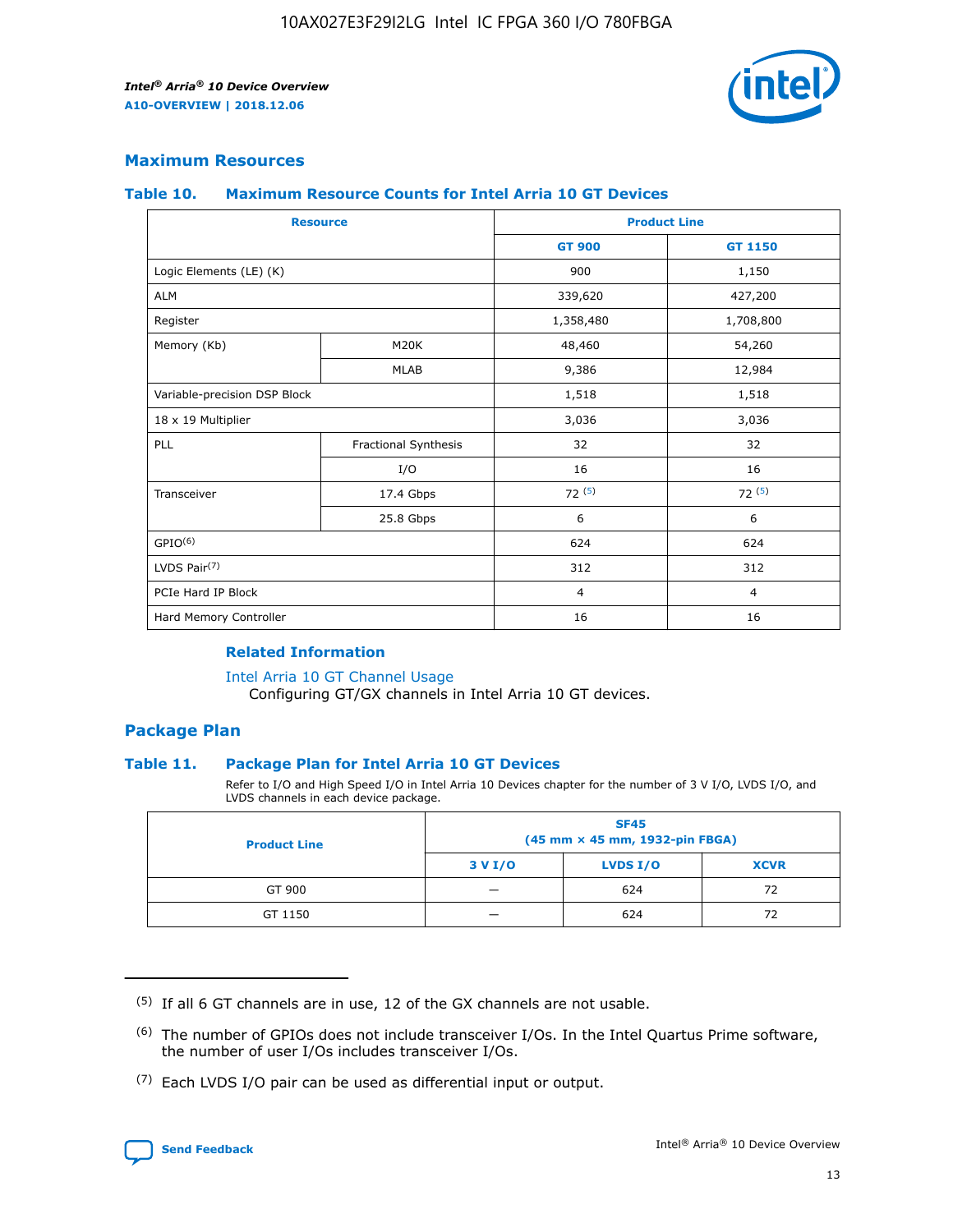

#### **Related Information**

[I/O and High-Speed Differential I/O Interfaces in Intel Arria 10 Devices chapter, Intel](https://www.intel.com/content/www/us/en/programmable/documentation/sam1403482614086.html#sam1403482030321) [Arria 10 Device Handbook](https://www.intel.com/content/www/us/en/programmable/documentation/sam1403482614086.html#sam1403482030321)

Provides the number of 3 V and LVDS I/Os, and LVDS channels for each Intel Arria 10 device package.

## **Intel Arria 10 SX**

This section provides the available options, maximum resource counts, and package plan for the Intel Arria 10 SX devices.

The information in this section is correct at the time of publication. For the latest information and to get more details, refer to the Intel FPGA Product Selector.

#### **Related Information**

[Intel FPGA Product Selector](http://www.altera.com/products/selector/psg-selector.html) Provides the latest information on Intel products.

#### **Available Options**

#### **Figure 3. Sample Ordering Code and Available Options for Intel Arria 10 SX Devices**



#### **Related Information**

[Transceiver Performance for Intel Arria 10 GX/SX Devices](https://www.intel.com/content/www/us/en/programmable/documentation/mcn1413182292568.html#mcn1413213965502) Provides more information about the transceiver speed grade.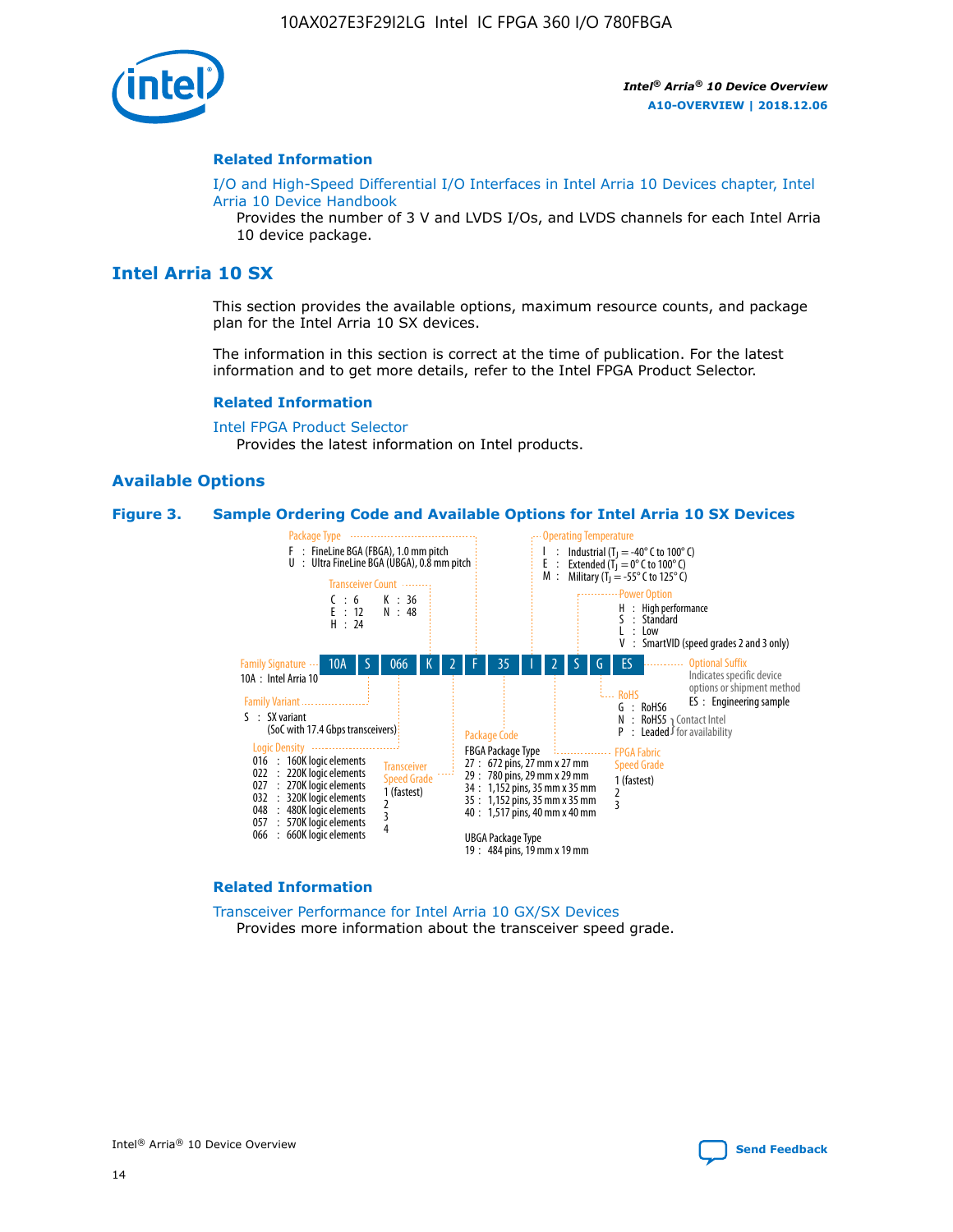

#### **Maximum Resources**

#### **Table 12. Maximum Resource Counts for Intel Arria 10 SX Devices**

| <b>Resource</b>                   |                         | <b>Product Line</b> |               |                |                |                |                |                |  |  |  |
|-----------------------------------|-------------------------|---------------------|---------------|----------------|----------------|----------------|----------------|----------------|--|--|--|
|                                   |                         | <b>SX 160</b>       | <b>SX 220</b> | <b>SX 270</b>  | <b>SX 320</b>  | <b>SX 480</b>  | <b>SX 570</b>  | <b>SX 660</b>  |  |  |  |
| Logic Elements (LE) (K)           |                         | 160                 | 220           | 270            | 320            | 480            | 570            | 660            |  |  |  |
| <b>ALM</b>                        |                         | 61,510              | 80,330        | 101,620        | 119,900        | 183,590        | 217,080        | 251,680        |  |  |  |
| Register                          |                         | 246,040             | 321,320       | 406,480        | 479,600        | 734,360        | 868,320        | 1,006,720      |  |  |  |
| Memory (Kb)                       | <b>M20K</b>             | 8,800               | 11,740        | 15,000         | 17,820         | 28,620         | 36,000         | 42,620         |  |  |  |
|                                   | <b>MLAB</b>             | 1,050               | 1,690         | 2,452          | 2,727          | 4,164          | 5,096          | 5,788          |  |  |  |
| Variable-precision DSP Block      |                         | 156                 | 192           | 830            | 985            | 1,368          | 1,523          | 1,687          |  |  |  |
| 18 x 19 Multiplier                |                         | 312                 | 384           | 1,660          | 1,970          | 2,736          | 3,046          | 3,374          |  |  |  |
| PLL                               | Fractional<br>Synthesis | 6                   | 6             | 8              | 8              | 12             | 16             | 16             |  |  |  |
|                                   | I/O                     | 6                   | 6             | 8              | 8              | 12             | 16             | 16             |  |  |  |
| 17.4 Gbps Transceiver             |                         | 12                  | 12            | 24             | 24             | 36             | 48             | 48             |  |  |  |
| GPIO <sup>(8)</sup>               |                         | 288                 | 288           | 384            | 384            | 492            | 696            | 696            |  |  |  |
| LVDS Pair $(9)$                   |                         | 120                 | 120           | 168            | 168            | 174            | 324            | 324            |  |  |  |
| PCIe Hard IP Block                |                         | $\mathbf{1}$        | $\mathbf{1}$  | $\overline{2}$ | $\overline{2}$ | $\overline{2}$ | $\overline{2}$ | $\overline{2}$ |  |  |  |
| Hard Memory Controller            |                         | 6                   | 6             | 8              | 8              | 12             | 16             | 16             |  |  |  |
| ARM Cortex-A9 MPCore<br>Processor |                         | Yes                 | Yes           | Yes            | Yes            | Yes            | Yes            | <b>Yes</b>     |  |  |  |

#### **Package Plan**

#### **Table 13. Package Plan for Intel Arria 10 SX Devices (U19, F27, F29, and F34)**

Refer to I/O and High Speed I/O in Intel Arria 10 Devices chapter for the number of 3 V I/O, LVDS I/O, and LVDS channels in each device package.

| <b>Product Line</b> | U <sub>19</sub><br>$(19 \text{ mm} \times 19 \text{ mm})$<br>484-pin UBGA) |                    | <b>F27</b><br>$(27 \text{ mm} \times 27 \text{ mm})$<br>672-pin FBGA) |           | <b>F29</b><br>$(29 \text{ mm} \times 29 \text{ mm})$<br>780-pin FBGA) |             |            | <b>F34</b><br>$(35 \text{ mm} \times 35 \text{ mm})$<br><b>1152-pin FBGA)</b> |             |           |                    |             |
|---------------------|----------------------------------------------------------------------------|--------------------|-----------------------------------------------------------------------|-----------|-----------------------------------------------------------------------|-------------|------------|-------------------------------------------------------------------------------|-------------|-----------|--------------------|-------------|
|                     | 3V<br>I/O                                                                  | <b>LVDS</b><br>I/O | <b>XCVR</b>                                                           | 3V<br>I/O | <b>LVDS</b><br>I/O                                                    | <b>XCVR</b> | 3 V<br>I/O | <b>LVDS</b><br>I/O                                                            | <b>XCVR</b> | 3V<br>I/O | <b>LVDS</b><br>I/O | <b>XCVR</b> |
| SX 160              | 48                                                                         | 144                | 6                                                                     | 48        | 192                                                                   | 12          | 48         | 240                                                                           | 12          | –         |                    |             |
| SX 220              | 48                                                                         | 144                | 6                                                                     | 48        | 192                                                                   | 12          | 48         | 240                                                                           | 12          |           |                    |             |
| SX 270              |                                                                            |                    |                                                                       | 48        | 192                                                                   | 12          | 48         | 312                                                                           | 12          | 48        | 336                | 24          |
| SX 320              |                                                                            |                    |                                                                       | 48        | 192                                                                   | 12          | 48         | 312                                                                           | 12          | 48        | 336                | 24          |
|                     | continued                                                                  |                    |                                                                       |           |                                                                       |             |            |                                                                               |             |           |                    |             |

 $(8)$  The number of GPIOs does not include transceiver I/Os. In the Intel Quartus Prime software, the number of user I/Os includes transceiver I/Os.

 $(9)$  Each LVDS I/O pair can be used as differential input or output.

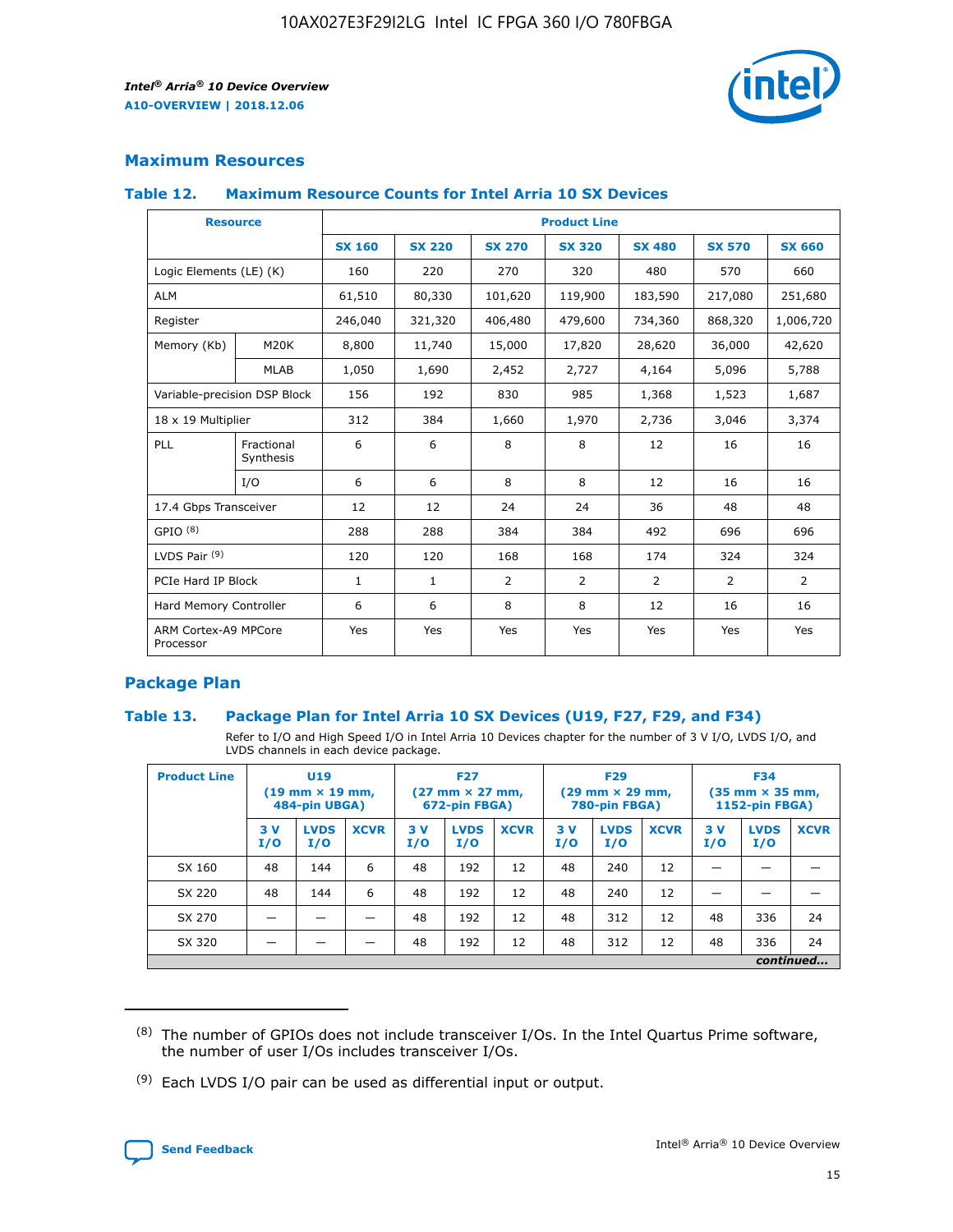

| <b>Product Line</b> | U <sub>19</sub><br>$(19 \text{ mm} \times 19 \text{ mm})$<br>484-pin UBGA) |                    | <b>F27</b><br>$(27 \text{ mm} \times 27 \text{ mm})$<br>672-pin FBGA) |           | <b>F29</b><br>$(29 \text{ mm} \times 29 \text{ mm})$<br>780-pin FBGA) |             |           | <b>F34</b><br>$(35$ mm $\times$ 35 mm,<br><b>1152-pin FBGA)</b> |             |           |                    |             |
|---------------------|----------------------------------------------------------------------------|--------------------|-----------------------------------------------------------------------|-----------|-----------------------------------------------------------------------|-------------|-----------|-----------------------------------------------------------------|-------------|-----------|--------------------|-------------|
|                     | 3V<br>I/O                                                                  | <b>LVDS</b><br>I/O | <b>XCVR</b>                                                           | 3V<br>I/O | <b>LVDS</b><br>I/O                                                    | <b>XCVR</b> | 3V<br>I/O | <b>LVDS</b><br>I/O                                              | <b>XCVR</b> | 3V<br>I/O | <b>LVDS</b><br>I/O | <b>XCVR</b> |
| SX 480              |                                                                            |                    |                                                                       |           |                                                                       |             | 48        | 312                                                             | 12          | 48        | 444                | 24          |
| SX 570              |                                                                            |                    |                                                                       |           |                                                                       |             |           |                                                                 |             | 48        | 444                | 24          |
| SX 660              |                                                                            |                    |                                                                       |           |                                                                       |             |           |                                                                 |             | 48        | 444                | 24          |

#### **Table 14. Package Plan for Intel Arria 10 SX Devices (F35, KF40, and NF40)**

Refer to I/O and High Speed I/O in Intel Arria 10 Devices chapter for the number of 3 V I/O, LVDS I/O, and LVDS channels in each device package.

| <b>Product Line</b> | <b>F35</b><br>$(35 \text{ mm} \times 35 \text{ mm})$<br><b>1152-pin FBGA)</b> |          |             |                                           | <b>KF40</b><br>(40 mm × 40 mm,<br>1517-pin FBGA) |    | <b>NF40</b><br>$(40 \text{ mm} \times 40 \text{ mm})$<br>1517-pin FBGA) |          |             |  |
|---------------------|-------------------------------------------------------------------------------|----------|-------------|-------------------------------------------|--------------------------------------------------|----|-------------------------------------------------------------------------|----------|-------------|--|
|                     | 3 V I/O                                                                       | LVDS I/O | <b>XCVR</b> | <b>LVDS I/O</b><br><b>XCVR</b><br>3 V I/O |                                                  |    | 3 V I/O                                                                 | LVDS I/O | <b>XCVR</b> |  |
| SX 270              | 48                                                                            | 336      | 24          |                                           |                                                  |    |                                                                         |          |             |  |
| SX 320              | 48                                                                            | 336      | 24          |                                           |                                                  |    |                                                                         |          |             |  |
| SX 480              | 48                                                                            | 348      | 36          |                                           |                                                  |    |                                                                         |          |             |  |
| SX 570              | 48                                                                            | 348      | 36          | 96                                        | 600                                              | 36 | 48                                                                      | 540      | 48          |  |
| SX 660              | 48                                                                            | 348      | 36          | 96                                        | 600                                              | 36 | 48                                                                      | 540      | 48          |  |

## **Related Information**

[I/O and High-Speed Differential I/O Interfaces in Intel Arria 10 Devices chapter, Intel](https://www.intel.com/content/www/us/en/programmable/documentation/sam1403482614086.html#sam1403482030321) [Arria 10 Device Handbook](https://www.intel.com/content/www/us/en/programmable/documentation/sam1403482614086.html#sam1403482030321)

Provides the number of 3 V and LVDS I/Os, and LVDS channels for each Intel Arria 10 device package.

Intel<sup>®</sup> Arria<sup>®</sup> 10 Device Overview **[Send Feedback](mailto:FPGAtechdocfeedback@intel.com?subject=Feedback%20on%20Intel%20Arria%2010%20Device%20Overview%20(A10-OVERVIEW%202018.12.06)&body=We%20appreciate%20your%20feedback.%20In%20your%20comments,%20also%20specify%20the%20page%20number%20or%20paragraph.%20Thank%20you.)** Send Feedback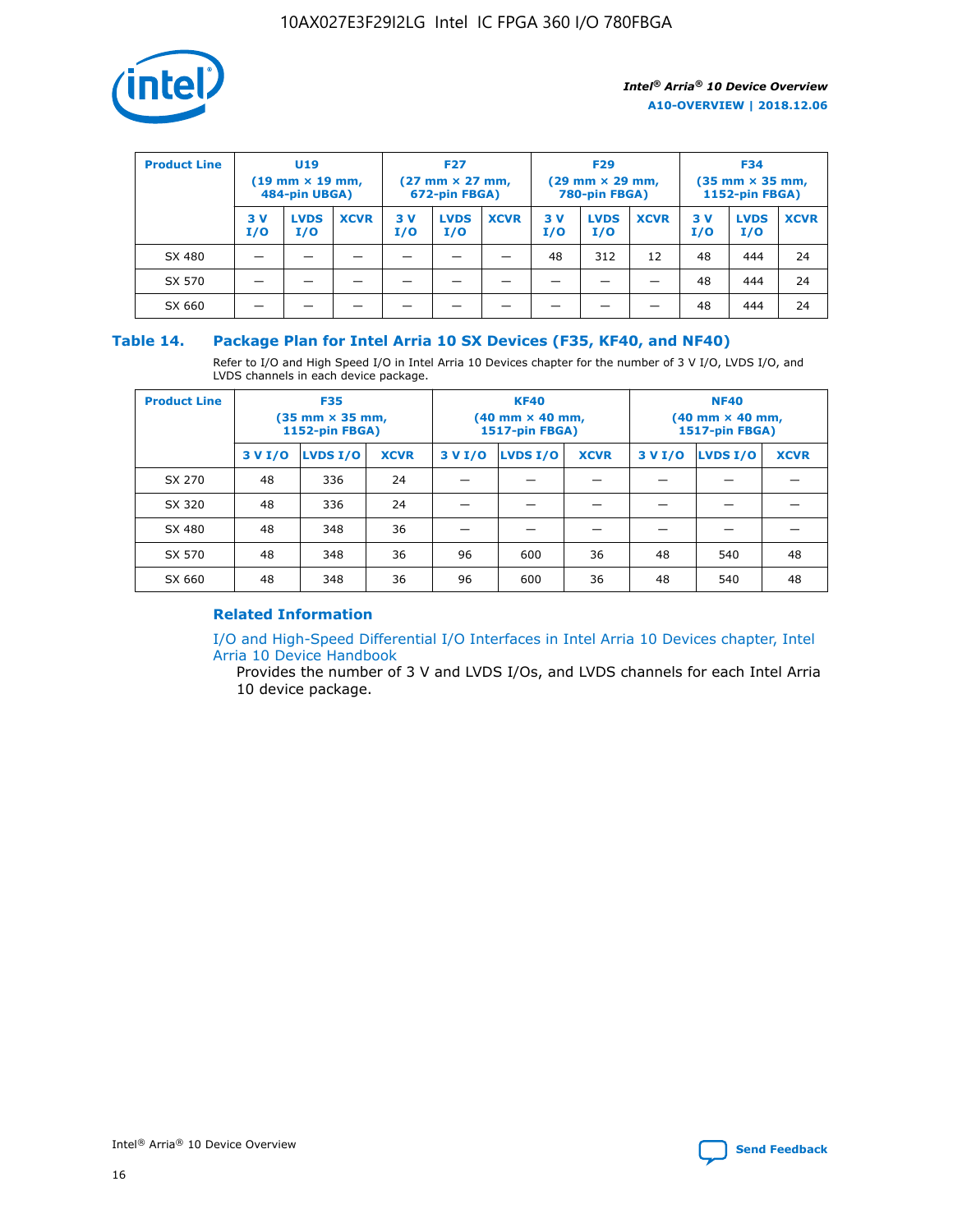

## **I/O Vertical Migration for Intel Arria 10 Devices**

#### **Figure 4. Migration Capability Across Intel Arria 10 Product Lines**

- The arrows indicate the migration paths. The devices included in each vertical migration path are shaded. Devices with fewer resources in the same path have lighter shades.
- To achieve the full I/O migration across product lines in the same migration path, restrict I/Os and transceivers usage to match the product line with the lowest I/O and transceiver counts.
- An LVDS I/O bank in the source device may be mapped to a 3 V I/O bank in the target device. To use memory interface clock frequency higher than 533 MHz, assign external memory interface pins only to banks that are LVDS I/O in both devices.
- There may be nominal 0.15 mm package height difference between some product lines in the same package type.
	- **Variant Product Line Package U19 F27 F29 F34 F35 KF40 NF40 RF40 NF45 SF45 UF45** Intel® Arria® 10 GX GX 160 GX 220 GX 270 GX 320 GX 480 GX 570 GX 660 GX 900 GX 1150 Intel Arria 10 GT GT 900 GT 1150 Intel Arria 10 SX SX 160 SX 220 SX 270 SX 320 SX 480 SX 570 SX 660
- Some migration paths are not shown in the Intel Quartus Prime software **Pin Migration View**.

*Note:* To verify the pin migration compatibility, use the **Pin Migration View** window in the Intel Quartus Prime software Pin Planner.

## **Adaptive Logic Module**

Intel Arria 10 devices use a 20 nm ALM as the basic building block of the logic fabric.

The ALM architecture is the same as the previous generation FPGAs, allowing for efficient implementation of logic functions and easy conversion of IP between the device generations.

The ALM, as shown in following figure, uses an 8-input fracturable look-up table (LUT) with four dedicated registers to help improve timing closure in register-rich designs and achieve an even higher design packing capability than the traditional two-register per LUT architecture.

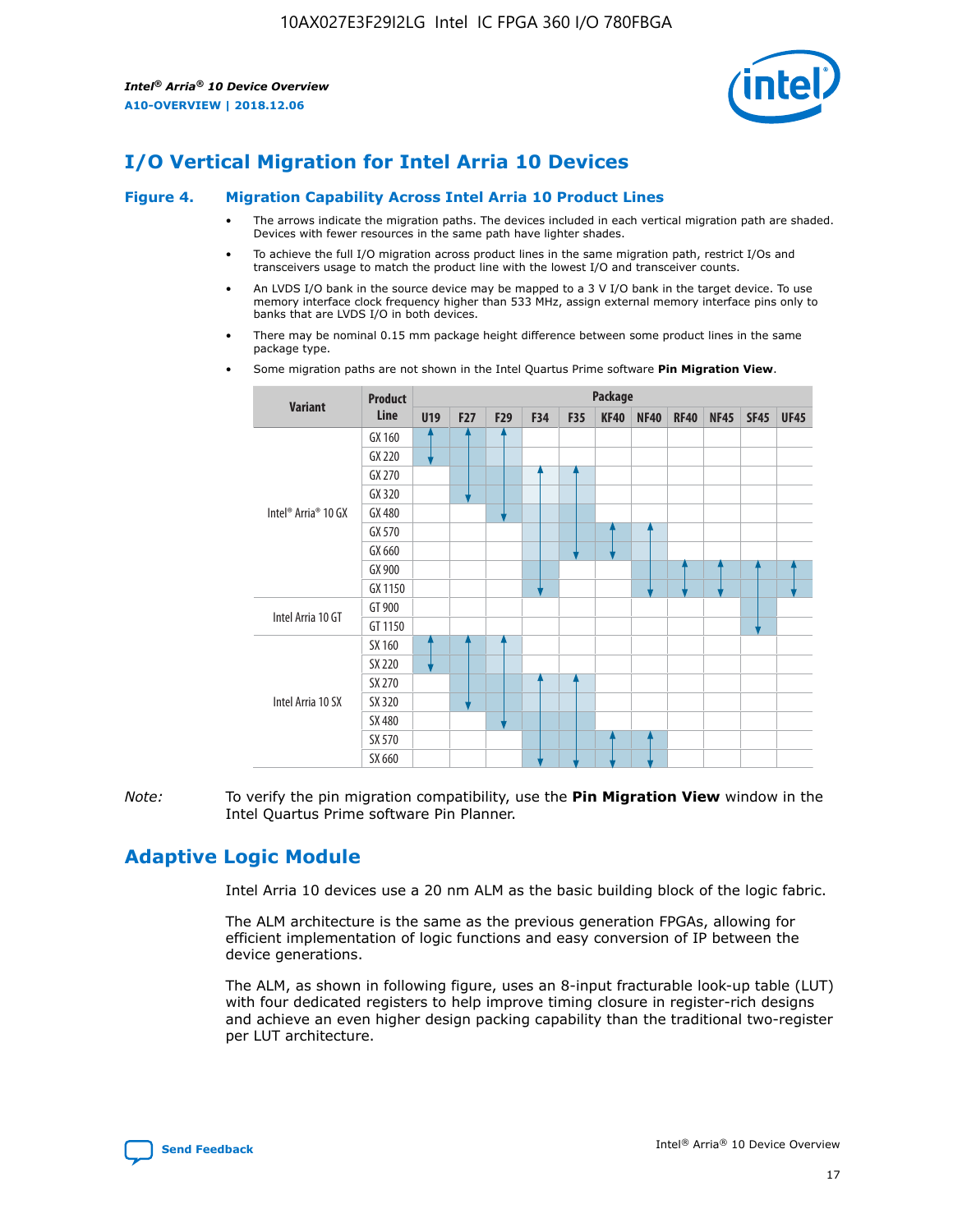

**Figure 5. ALM for Intel Arria 10 Devices**



The Intel Quartus Prime software optimizes your design according to the ALM logic structure and automatically maps legacy designs into the Intel Arria 10 ALM architecture.

## **Variable-Precision DSP Block**

The Intel Arria 10 variable precision DSP blocks support fixed-point arithmetic and floating-point arithmetic.

Features for fixed-point arithmetic:

- High-performance, power-optimized, and fully registered multiplication operations
- 18-bit and 27-bit word lengths
- Two 18 x 19 multipliers or one 27 x 27 multiplier per DSP block
- Built-in addition, subtraction, and 64-bit double accumulation register to combine multiplication results
- Cascading 19-bit or 27-bit when pre-adder is disabled and cascading 18-bit when pre-adder is used to form the tap-delay line for filtering applications
- Cascading 64-bit output bus to propagate output results from one block to the next block without external logic support
- Hard pre-adder supported in 19-bit and 27-bit modes for symmetric filters
- Internal coefficient register bank in both 18-bit and 27-bit modes for filter implementation
- 18-bit and 27-bit systolic finite impulse response (FIR) filters with distributed output adder
- Biased rounding support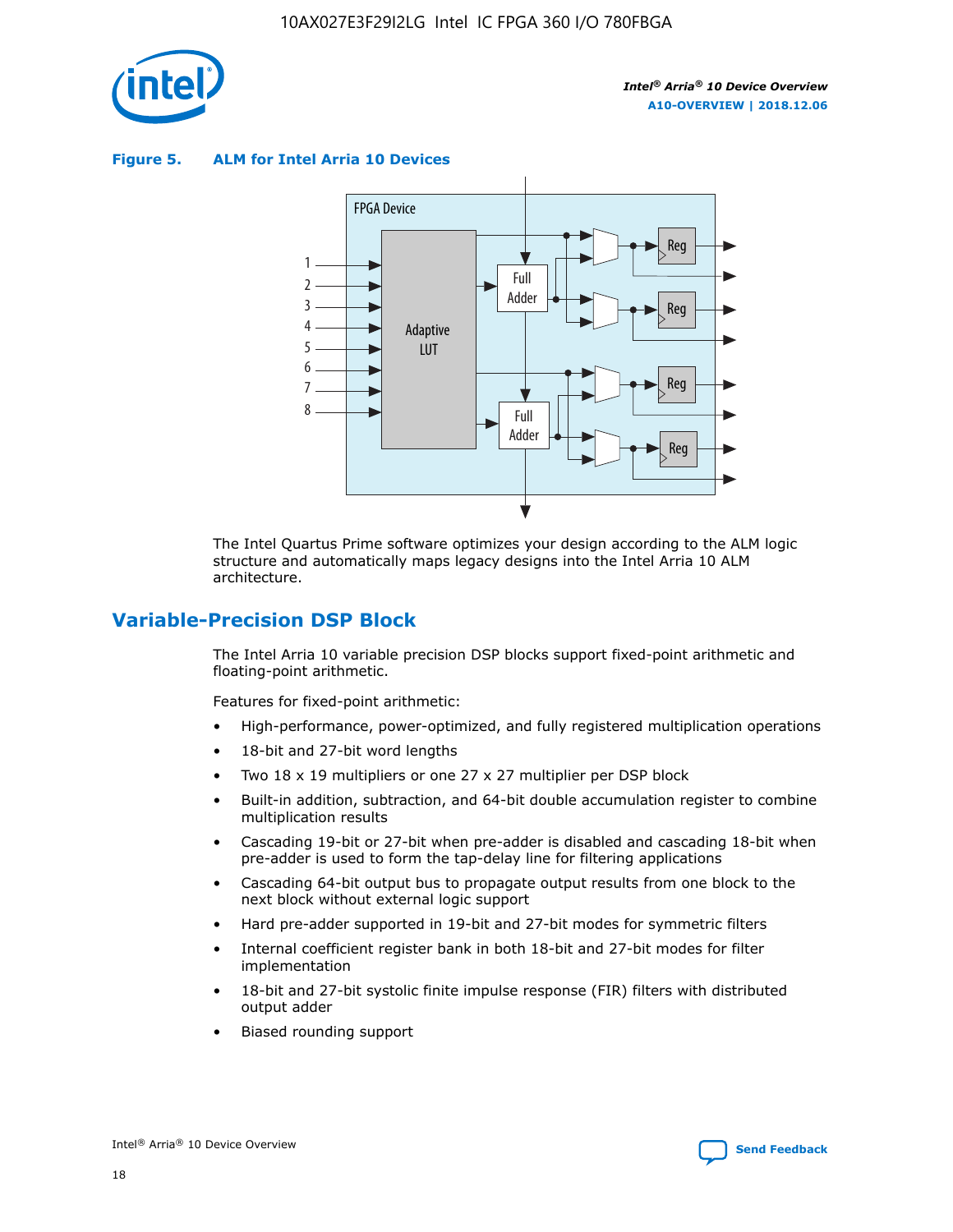

Features for floating-point arithmetic:

- A completely hardened architecture that supports multiplication, addition, subtraction, multiply-add, and multiply-subtract
- Multiplication with accumulation capability and a dynamic accumulator reset control
- Multiplication with cascade summation capability
- Multiplication with cascade subtraction capability
- Complex multiplication
- Direct vector dot product
- Systolic FIR filter

#### **Table 15. Variable-Precision DSP Block Configurations for Intel Arria 10 Devices**

| <b>Usage Example</b>                                       | <b>Multiplier Size (Bit)</b>    | <b>DSP Block Resources</b> |
|------------------------------------------------------------|---------------------------------|----------------------------|
| Medium precision fixed point                               | Two 18 x 19                     |                            |
| High precision fixed or Single precision<br>floating point | One 27 x 27                     |                            |
| Fixed point FFTs                                           | One 19 x 36 with external adder |                            |
| Very high precision fixed point                            | One 36 x 36 with external adder |                            |
| Double precision floating point                            | One 54 x 54 with external adder | 4                          |

#### **Table 16. Resources for Fixed-Point Arithmetic in Intel Arria 10 Devices**

The table lists the variable-precision DSP resources by bit precision for each Intel Arria 10 device.

| <b>Variant</b>        | <b>Product Line</b> | <b>Variable-</b><br>precision<br><b>DSP Block</b> | <b>Independent Input and Output</b><br><b>Multiplications Operator</b> |                                     | 18 x 19<br><b>Multiplier</b><br><b>Adder Sum</b> | $18 \times 18$<br><b>Multiplier</b><br><b>Adder</b> |
|-----------------------|---------------------|---------------------------------------------------|------------------------------------------------------------------------|-------------------------------------|--------------------------------------------------|-----------------------------------------------------|
|                       |                     |                                                   | 18 x 19<br><b>Multiplier</b>                                           | $27 \times 27$<br><b>Multiplier</b> | <b>Mode</b>                                      | <b>Summed with</b><br>36 bit Input                  |
| AIntel Arria 10<br>GX | GX 160              | 156                                               | 312                                                                    | 156                                 | 156                                              | 156                                                 |
|                       | GX 220              | 192                                               | 384                                                                    | 192                                 | 192                                              | 192                                                 |
|                       | GX 270              | 830                                               | 1,660                                                                  | 830                                 | 830                                              | 830                                                 |
|                       | GX 320              | 984                                               | 1,968                                                                  | 984                                 | 984                                              | 984                                                 |
|                       | GX 480              | 1,368                                             | 2,736                                                                  | 1,368                               | 1,368                                            | 1,368                                               |
|                       | GX 570              | 1,523                                             | 3,046                                                                  | 1,523                               | 1,523                                            | 1,523                                               |
|                       | GX 660              | 1,687                                             | 3,374                                                                  | 1,687                               | 1,687                                            | 1,687                                               |
|                       | GX 900              | 1,518                                             | 3,036                                                                  | 1,518                               | 1,518                                            | 1,518                                               |
|                       | GX 1150             | 1,518                                             | 3,036                                                                  | 1,518                               | 1,518                                            | 1,518                                               |
| Intel Arria 10        | GT 900              | 1,518                                             | 3,036                                                                  | 1,518                               | 1,518                                            | 1,518                                               |
| GT                    | GT 1150             | 1,518                                             | 3,036                                                                  | 1,518                               | 1,518                                            | 1,518                                               |
| Intel Arria 10        | SX 160              | 156                                               | 312                                                                    | 156                                 | 156                                              | 156                                                 |
| <b>SX</b>             | SX 220              | 192                                               | 384                                                                    | 192                                 | 192                                              | 192                                                 |
|                       | SX 270              | 830                                               | 1,660                                                                  | 830                                 | 830                                              | 830                                                 |
|                       |                     |                                                   |                                                                        |                                     |                                                  | continued                                           |

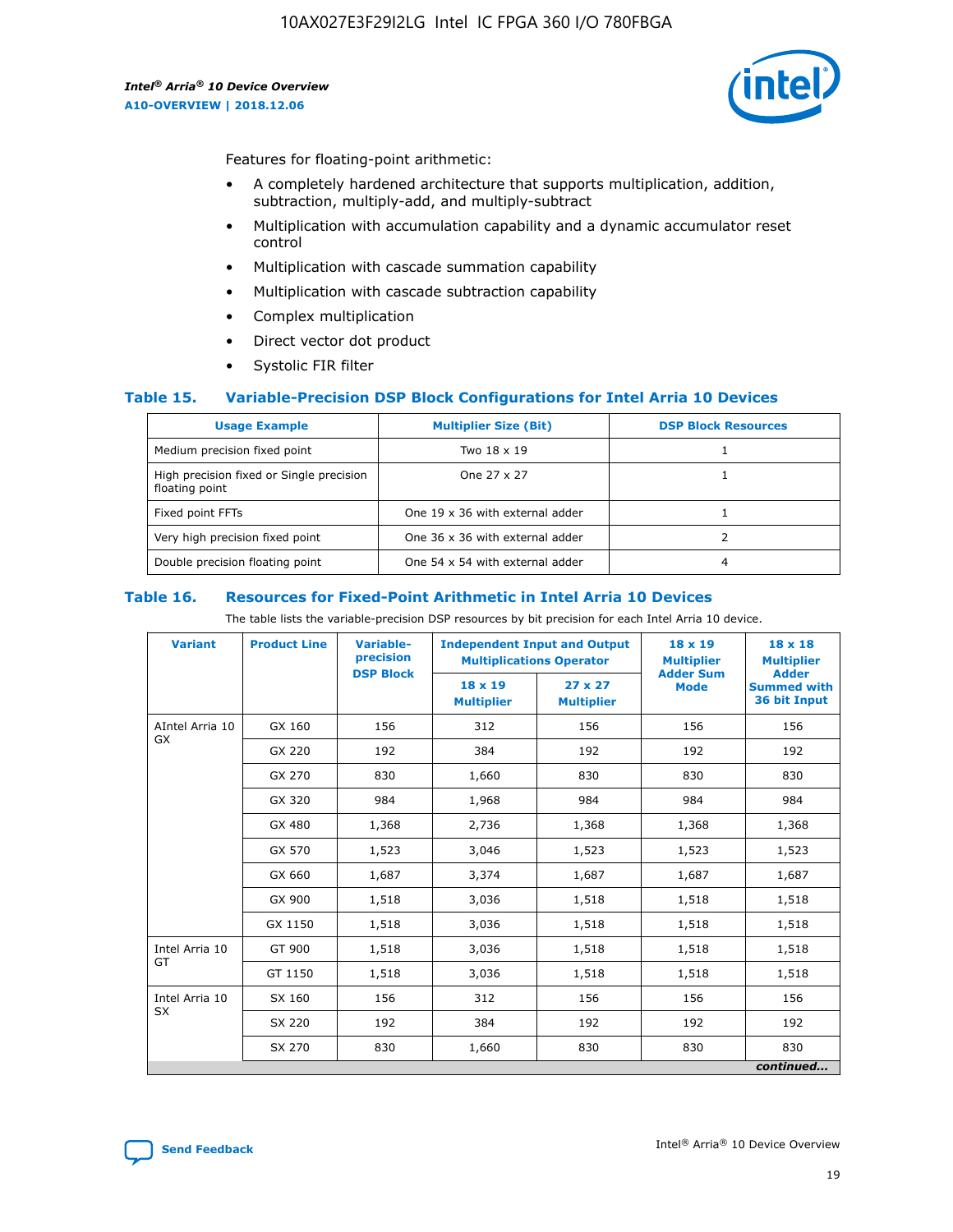

| <b>Variant</b> | <b>Product Line</b> | Variable-<br>precision | <b>Independent Input and Output</b><br><b>Multiplications Operator</b> |                                     | $18 \times 19$<br><b>Multiplier</b> | $18 \times 18$<br><b>Multiplier</b><br><b>Adder</b> |  |
|----------------|---------------------|------------------------|------------------------------------------------------------------------|-------------------------------------|-------------------------------------|-----------------------------------------------------|--|
|                |                     | <b>DSP Block</b>       | $18 \times 19$<br><b>Multiplier</b>                                    | $27 \times 27$<br><b>Multiplier</b> | <b>Adder Sum</b><br><b>Mode</b>     | <b>Summed with</b><br>36 bit Input                  |  |
|                | SX 320              | 984                    | 1,968                                                                  | 984                                 | 984                                 | 984                                                 |  |
|                | SX 480              | 1,368                  | 2,736                                                                  | 1,368                               | 1,368                               | 1,368                                               |  |
|                | SX 570              | 1,523                  | 3,046                                                                  | 1,523                               | 1,523                               | 1,523                                               |  |
|                | SX 660              | 1,687                  | 3,374                                                                  | 1,687                               | 1,687                               | 1,687                                               |  |

## **Table 17. Resources for Floating-Point Arithmetic in Intel Arria 10 Devices**

The table lists the variable-precision DSP resources by bit precision for each Intel Arria 10 device.

| <b>Variant</b> | <b>Product Line</b> | <b>Variable-</b><br>precision<br><b>DSP Block</b> | <b>Single</b><br><b>Precision</b><br><b>Floating-Point</b><br><b>Multiplication</b><br><b>Mode</b> | <b>Single-Precision</b><br><b>Floating-Point</b><br><b>Adder Mode</b> | Single-<br><b>Precision</b><br><b>Floating-Point</b><br><b>Multiply</b><br><b>Accumulate</b><br><b>Mode</b> | <b>Peak</b><br><b>Giga Floating-</b><br><b>Point</b><br><b>Operations</b><br>per Second<br>(GFLOPs) |
|----------------|---------------------|---------------------------------------------------|----------------------------------------------------------------------------------------------------|-----------------------------------------------------------------------|-------------------------------------------------------------------------------------------------------------|-----------------------------------------------------------------------------------------------------|
| Intel Arria 10 | GX 160              | 156                                               | 156                                                                                                | 156                                                                   | 156                                                                                                         | 140                                                                                                 |
| GX             | GX 220              | 192                                               | 192                                                                                                | 192                                                                   | 192                                                                                                         | 173                                                                                                 |
|                | GX 270              | 830                                               | 830                                                                                                | 830                                                                   | 830                                                                                                         | 747                                                                                                 |
|                | GX 320              | 984                                               | 984                                                                                                | 984                                                                   | 984                                                                                                         | 886                                                                                                 |
|                | GX 480              | 1,369                                             | 1,368                                                                                              | 1,368                                                                 | 1,368                                                                                                       | 1,231                                                                                               |
|                | GX 570              | 1,523                                             | 1,523                                                                                              | 1,523                                                                 | 1,523                                                                                                       | 1,371                                                                                               |
|                | GX 660              | 1,687                                             | 1,687                                                                                              | 1,687                                                                 | 1,687                                                                                                       | 1,518                                                                                               |
|                | GX 900              | 1,518                                             | 1,518                                                                                              | 1,518                                                                 | 1,518                                                                                                       | 1,366                                                                                               |
|                | GX 1150             | 1,518                                             | 1,518                                                                                              | 1,518                                                                 | 1,518                                                                                                       | 1,366                                                                                               |
| Intel Arria 10 | GT 900              | 1,518                                             | 1,518                                                                                              | 1,518                                                                 | 1,518                                                                                                       | 1,366                                                                                               |
| GT             | GT 1150             | 1,518                                             | 1,518                                                                                              | 1,518                                                                 | 1,518                                                                                                       | 1,366                                                                                               |
| Intel Arria 10 | SX 160              | 156                                               | 156                                                                                                | 156                                                                   | 156                                                                                                         | 140                                                                                                 |
| <b>SX</b>      | SX 220              | 192                                               | 192                                                                                                | 192                                                                   | 192                                                                                                         | 173                                                                                                 |
|                | SX 270              | 830                                               | 830                                                                                                | 830                                                                   | 830                                                                                                         | 747                                                                                                 |
|                | SX 320              | 984                                               | 984                                                                                                | 984                                                                   | 984                                                                                                         | 886                                                                                                 |
|                | SX 480              | 1,369                                             | 1,368                                                                                              | 1,368                                                                 | 1,368                                                                                                       | 1,231                                                                                               |
|                | SX 570              | 1,523                                             | 1,523                                                                                              | 1,523                                                                 | 1,523                                                                                                       | 1,371                                                                                               |
|                | SX 660              | 1,687                                             | 1,687                                                                                              | 1,687                                                                 | 1,687                                                                                                       | 1,518                                                                                               |

## **Embedded Memory Blocks**

The embedded memory blocks in the devices are flexible and designed to provide an optimal amount of small- and large-sized memory arrays to fit your design requirements.

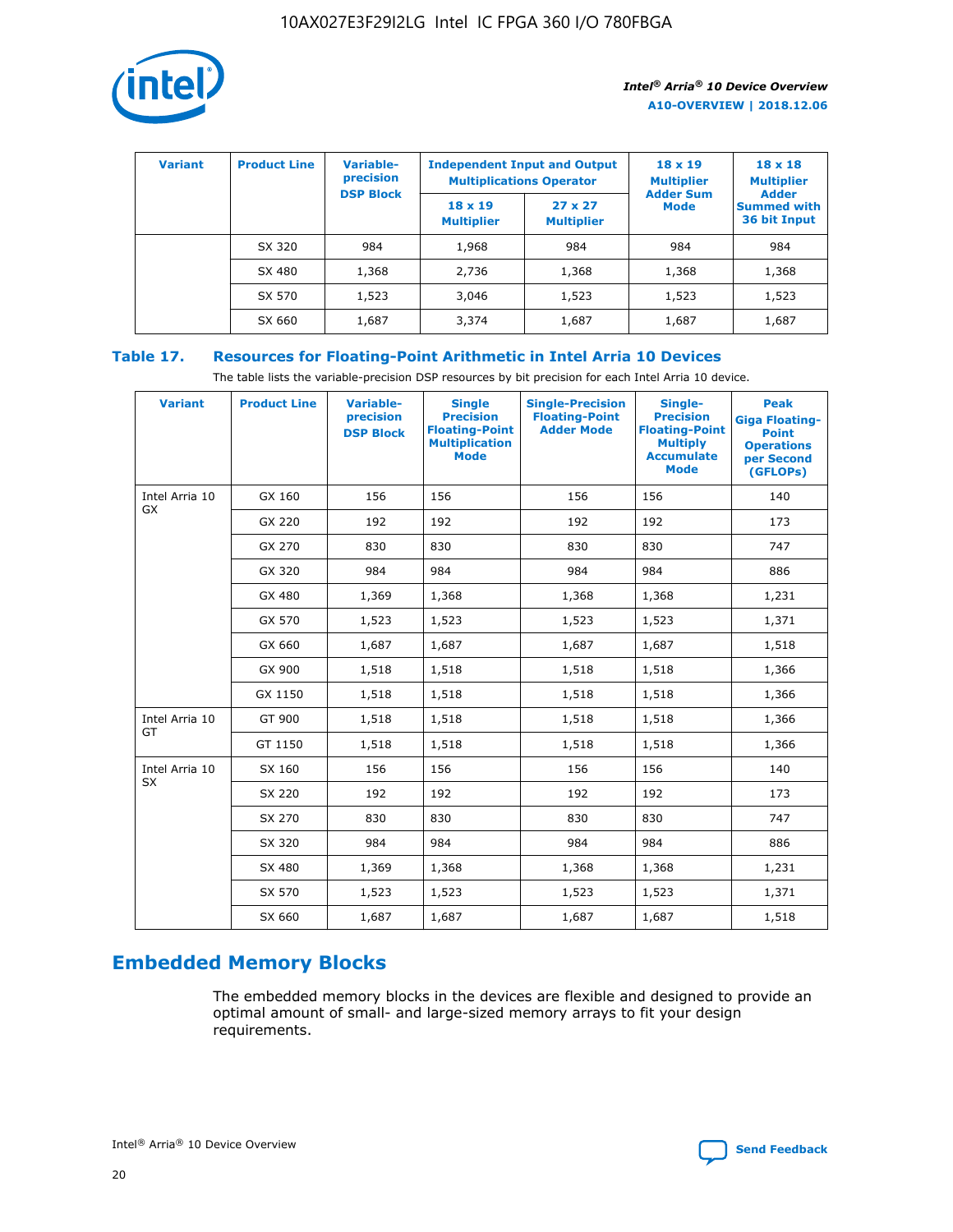

## **Types of Embedded Memory**

The Intel Arria 10 devices contain two types of memory blocks:

- 20 Kb M20K blocks—blocks of dedicated memory resources. The M20K blocks are ideal for larger memory arrays while still providing a large number of independent ports.
- 640 bit memory logic array blocks (MLABs)—enhanced memory blocks that are configured from dual-purpose logic array blocks (LABs). The MLABs are ideal for wide and shallow memory arrays. The MLABs are optimized for implementation of shift registers for digital signal processing (DSP) applications, wide and shallow FIFO buffers, and filter delay lines. Each MLAB is made up of ten adaptive logic modules (ALMs). In the Intel Arria 10 devices, you can configure these ALMs as ten 32 x 2 blocks, giving you one 32 x 20 simple dual-port SRAM block per MLAB.

## **Embedded Memory Capacity in Intel Arria 10 Devices**

|                   | <b>Product</b> |              | <b>M20K</b>         | <b>MLAB</b>  |                     | <b>Total RAM Bit</b> |
|-------------------|----------------|--------------|---------------------|--------------|---------------------|----------------------|
| <b>Variant</b>    | Line           | <b>Block</b> | <b>RAM Bit (Kb)</b> | <b>Block</b> | <b>RAM Bit (Kb)</b> | (Kb)                 |
| Intel Arria 10 GX | GX 160         | 440          | 8,800               | 1,680        | 1,050               | 9,850                |
|                   | GX 220         | 587          | 11,740              | 2,703        | 1,690               | 13,430               |
|                   | GX 270         | 750          | 15,000              | 3,922        | 2,452               | 17,452               |
|                   | GX 320         | 891          | 17,820              | 4,363        | 2,727               | 20,547               |
|                   | GX 480         | 1,431        | 28,620              | 6,662        | 4,164               | 32,784               |
|                   | GX 570         | 1,800        | 36,000              | 8,153        | 5,096               | 41,096               |
|                   | GX 660         | 2,131        | 42,620              | 9,260        | 5,788               | 48,408               |
|                   | GX 900         | 2,423        | 48,460              | 15,017       | 9,386               | 57,846               |
|                   | GX 1150        | 2,713        | 54,260              | 20,774       | 12,984              | 67,244               |
| Intel Arria 10 GT | GT 900         | 2,423        | 48,460              | 15,017       | 9,386               | 57,846               |
|                   | GT 1150        | 2,713        | 54,260              | 20,774       | 12,984              | 67,244               |
| Intel Arria 10 SX | SX 160         | 440          | 8,800               | 1,680        | 1,050               | 9,850                |
|                   | SX 220         | 587          | 11,740              | 2,703        | 1,690               | 13,430               |
|                   | SX 270         | 750          | 15,000              | 3,922        | 2,452               | 17,452               |
|                   | SX 320         | 891          | 17,820              | 4,363        | 2,727               | 20,547               |
|                   | SX 480         | 1,431        | 28,620              | 6,662        | 4,164               | 32,784               |
|                   | SX 570         | 1,800        | 36,000              | 8,153        | 5,096               | 41,096               |
|                   | SX 660         | 2,131        | 42,620              | 9,260        | 5,788               | 48,408               |

#### **Table 18. Embedded Memory Capacity and Distribution in Intel Arria 10 Devices**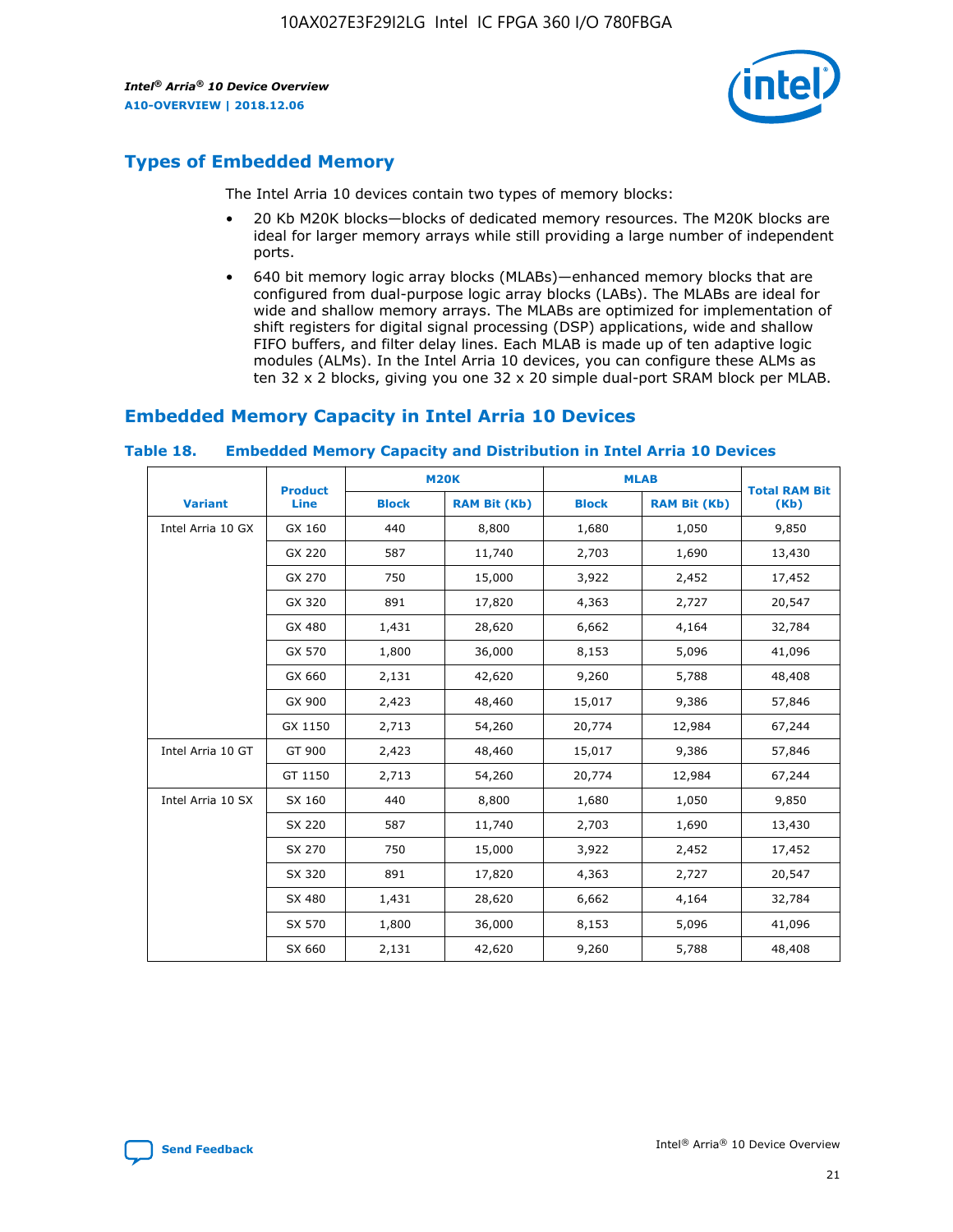

## **Embedded Memory Configurations for Single-port Mode**

#### **Table 19. Single-port Embedded Memory Configurations for Intel Arria 10 Devices**

This table lists the maximum configurations supported for single-port RAM and ROM modes.

| <b>Memory Block</b> | Depth (bits) | <b>Programmable Width</b> |
|---------------------|--------------|---------------------------|
| MLAB                | 32           | x16, x18, or x20          |
|                     | 64(10)       | x8, x9, x10               |
| M20K                | 512          | x40, x32                  |
|                     | 1K           | x20, x16                  |
|                     | 2K           | x10, x8                   |
|                     | 4K           | x5, x4                    |
|                     | 8K           | x2                        |
|                     | 16K          | x1                        |

## **Clock Networks and PLL Clock Sources**

The clock network architecture is based on Intel's global, regional, and peripheral clock structure. This clock structure is supported by dedicated clock input pins, fractional clock synthesis PLLs, and integer I/O PLLs.

#### **Clock Networks**

The Intel Arria 10 core clock networks are capable of up to 800 MHz fabric operation across the full industrial temperature range. For the external memory interface, the clock network supports the hard memory controller with speeds up to 2,400 Mbps in a quarter-rate transfer.

To reduce power consumption, the Intel Quartus Prime software identifies all unused sections of the clock network and powers them down.

#### **Fractional Synthesis and I/O PLLs**

Intel Arria 10 devices contain up to 32 fractional synthesis PLLs and up to 16 I/O PLLs that are available for both specific and general purpose uses in the core:

- Fractional synthesis PLLs—located in the column adjacent to the transceiver blocks
- I/O PLLs—located in each bank of the 48 I/Os

#### **Fractional Synthesis PLLs**

You can use the fractional synthesis PLLs to:

- Reduce the number of oscillators that are required on your board
- Reduce the number of clock pins that are used in the device by synthesizing multiple clock frequencies from a single reference clock source

<sup>(10)</sup> Supported through software emulation and consumes additional MLAB blocks.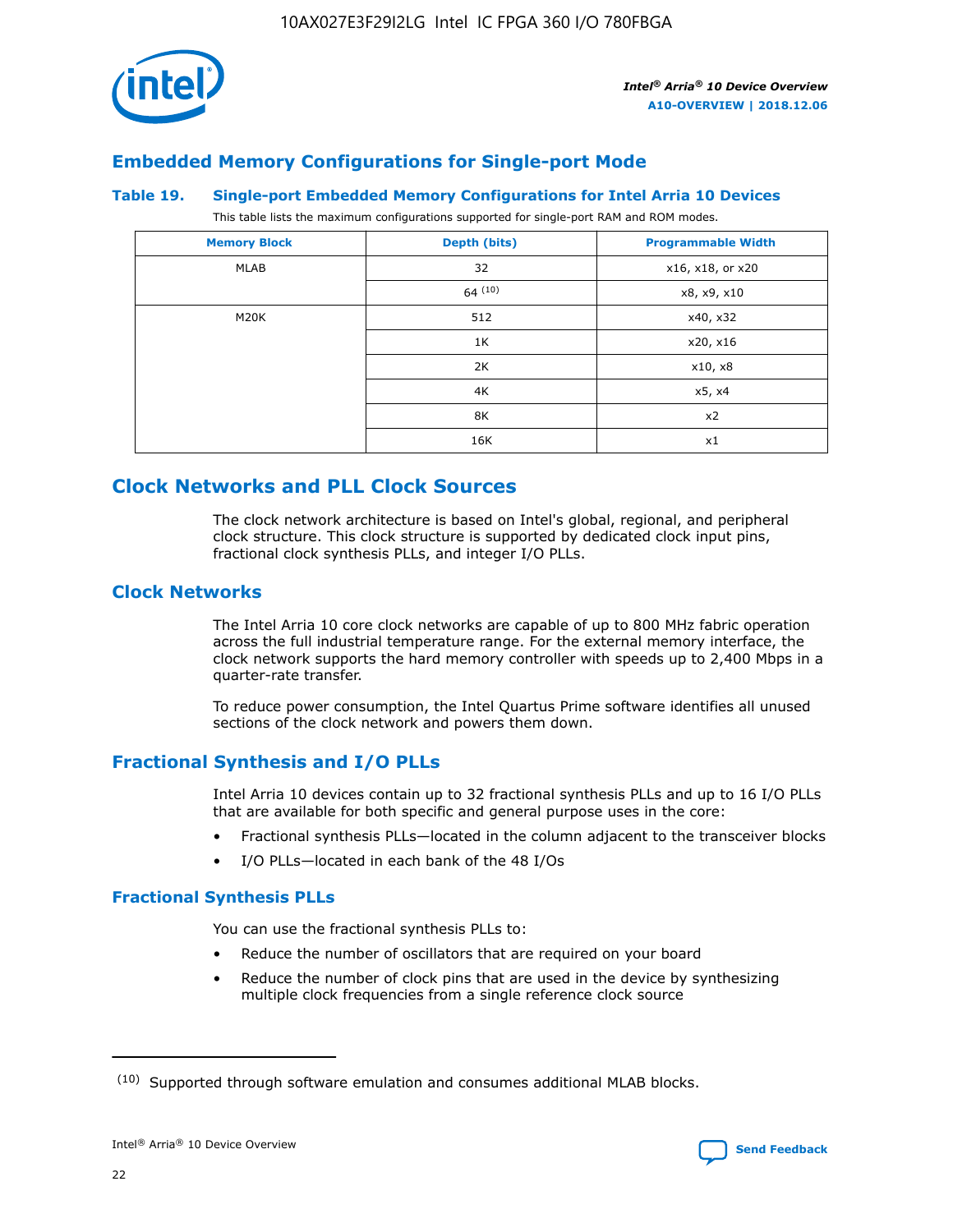10AX027E3F29I2LG Intel IC FPGA 360 I/O 780FBGA

*Intel® Arria® 10 Device Overview* **A10-OVERVIEW | 2018.12.06**



The fractional synthesis PLLs support the following features:

- Reference clock frequency synthesis for transceiver CMU and Advanced Transmit (ATX) PLLs
- Clock network delay compensation
- Zero-delay buffering
- Direct transmit clocking for transceivers
- Independently configurable into two modes:
	- Conventional integer mode equivalent to the general purpose PLL
	- Enhanced fractional mode with third order delta-sigma modulation
- PLL cascading

#### **I/O PLLs**

The integer mode I/O PLLs are located in each bank of 48 I/Os. You can use the I/O PLLs to simplify the design of external memory and high-speed LVDS interfaces.

In each I/O bank, the I/O PLLs are adjacent to the hard memory controllers and LVDS SERDES. Because these PLLs are tightly coupled with the I/Os that need to use them, it makes it easier to close timing.

You can use the I/O PLLs for general purpose applications in the core such as clock network delay compensation and zero-delay buffering.

Intel Arria 10 devices support PLL-to-PLL cascading.

## **FPGA General Purpose I/O**

Intel Arria 10 devices offer highly configurable GPIOs. Each I/O bank contains 48 general purpose I/Os and a high-efficiency hard memory controller.

The following list describes the features of the GPIOs:

- Consist of 3 V I/Os for high-voltage application and LVDS I/Os for differential signaling
	- Up to two 3 V I/O banks, available in some devices, that support up to 3 V I/O standards
	- LVDS I/O banks that support up to 1.8 V I/O standards
- Support a wide range of single-ended and differential I/O interfaces
- LVDS speeds up to 1.6 Gbps
- Each LVDS pair of pins has differential input and output buffers, allowing you to configure the LVDS direction for each pair.
- Programmable bus hold and weak pull-up
- Programmable differential output voltage  $(V_{OD})$  and programmable pre-emphasis

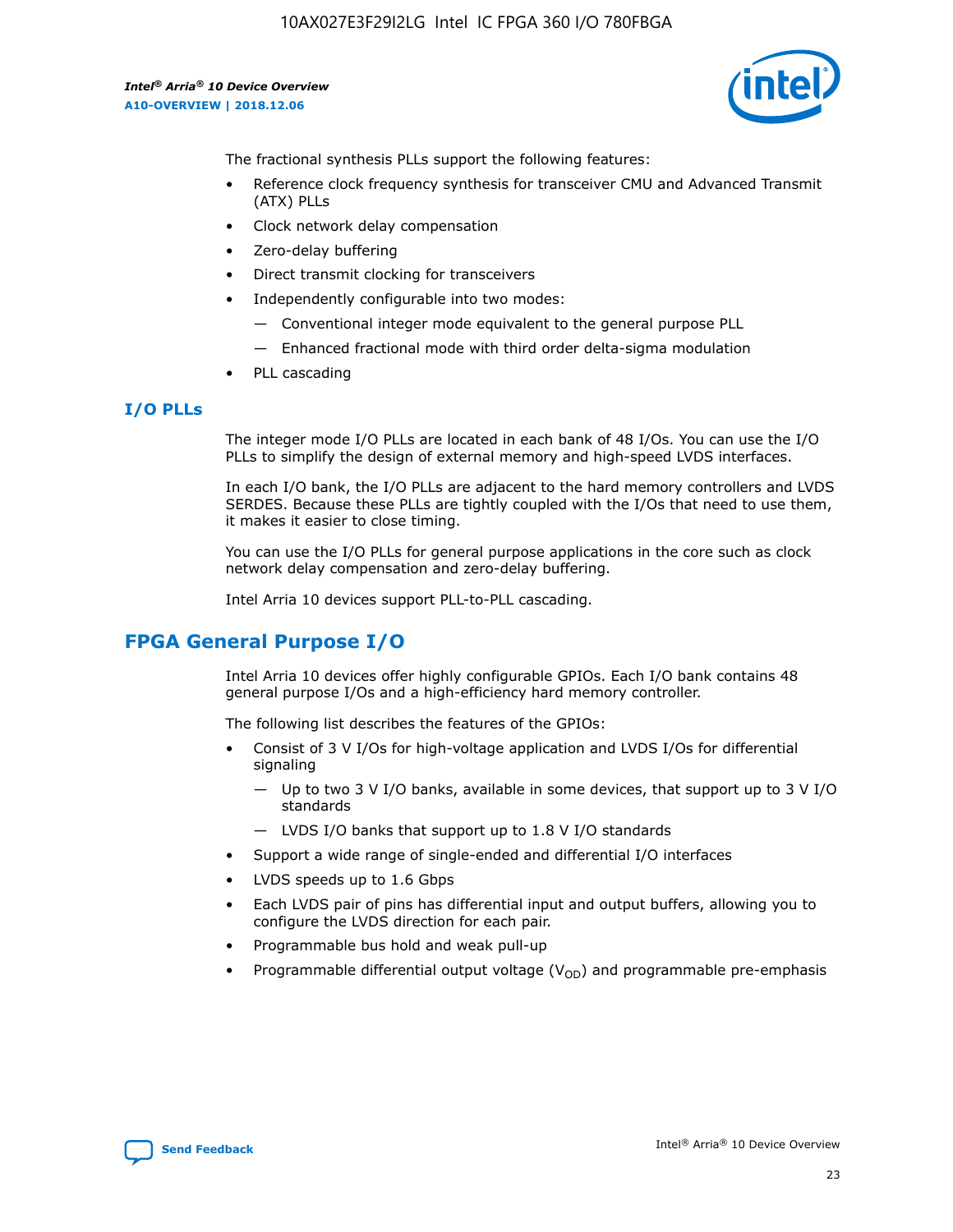

- Series (R<sub>S</sub>) and parallel (R<sub>T</sub>) on-chip termination (OCT) for all I/O banks with OCT calibration to limit the termination impedance variation
- On-chip dynamic termination that has the ability to swap between series and parallel termination, depending on whether there is read or write on a common bus for signal integrity
- Easy timing closure support using the hard read FIFO in the input register path, and delay-locked loop (DLL) delay chain with fine and coarse architecture

## **External Memory Interface**

Intel Arria 10 devices offer massive external memory bandwidth, with up to seven 32 bit DDR4 memory interfaces running at up to 2,400 Mbps. This bandwidth provides additional ease of design, lower power, and resource efficiencies of hardened highperformance memory controllers.

The memory interface within Intel Arria 10 FPGAs and SoCs delivers the highest performance and ease of use. You can configure up to a maximum width of 144 bits when using the hard or soft memory controllers. If required, you can bypass the hard memory controller and use a soft controller implemented in the user logic.

Each I/O contains a hardened DDR read/write path (PHY) capable of performing key memory interface functionality such as read/write leveling, FIFO buffering to lower latency and improve margin, timing calibration, and on-chip termination.

The timing calibration is aided by the inclusion of hard microcontrollers based on Intel's Nios® II technology, specifically tailored to control the calibration of multiple memory interfaces. This calibration allows the Intel Arria 10 device to compensate for any changes in process, voltage, or temperature either within the Intel Arria 10 device itself, or within the external memory device. The advanced calibration algorithms ensure maximum bandwidth and robust timing margin across all operating conditions.

In addition to parallel memory interfaces, Intel Arria 10 devices support serial memory technologies such as the Hybrid Memory Cube (HMC). The HMC is supported by the Intel Arria 10 high-speed serial transceivers which connect up to four HMC links, with each link running at data rates up to 15 Gbps.

#### **Related Information**

#### [External Memory Interface Spec Estimator](http://www.altera.com/technology/memory/estimator/mem-emif-index.html)

Provides a parametric tool that allows you to find and compare the performance of the supported external memory interfaces in IntelFPGAs.

## **Memory Standards Supported by Intel Arria 10 Devices**

The I/Os are designed to provide high performance support for existing and emerging external memory standards.

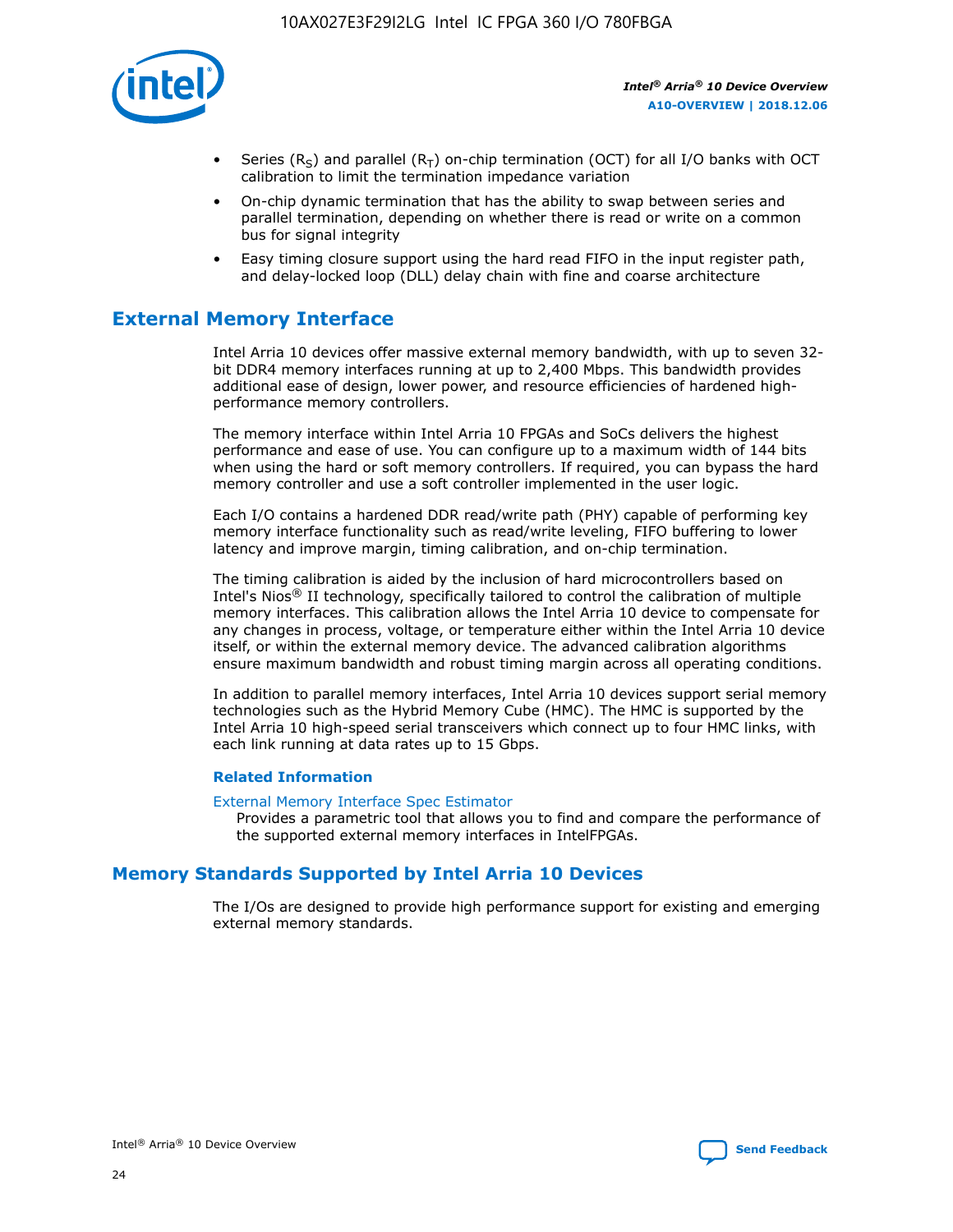

#### **Table 20. Memory Standards Supported by the Hard Memory Controller**

This table lists the overall capability of the hard memory controller. For specific details, refer to the External Memory Interface Spec Estimator and Intel Arria 10 Device Datasheet.

| <b>Memory Standard</b> | <b>Rate Support</b> | <b>Ping Pong PHY Support</b> | <b>Maximum Frequency</b><br>(MHz) |
|------------------------|---------------------|------------------------------|-----------------------------------|
| <b>DDR4 SDRAM</b>      | Quarter rate        | Yes                          | 1,067                             |
|                        |                     |                              | 1,200                             |
| <b>DDR3 SDRAM</b>      | Half rate           | Yes                          | 533                               |
|                        |                     |                              | 667                               |
|                        | Quarter rate        | Yes                          | 1,067                             |
|                        |                     |                              | 1,067                             |
| <b>DDR3L SDRAM</b>     | Half rate           | Yes                          | 533                               |
|                        |                     |                              | 667                               |
|                        | Quarter rate        | Yes                          | 933                               |
|                        |                     |                              | 933                               |
| LPDDR3 SDRAM           | Half rate           |                              | 533                               |
|                        | Quarter rate        |                              | 800                               |

#### **Table 21. Memory Standards Supported by the Soft Memory Controller**

| <b>Memory Standard</b>      | <b>Rate Support</b> | <b>Maximum Frequency</b><br>(MHz) |
|-----------------------------|---------------------|-----------------------------------|
| <b>RLDRAM 3 (11)</b>        | Quarter rate        | 1,200                             |
| ODR IV SRAM <sup>(11)</sup> | Quarter rate        | 1,067                             |
| <b>ODR II SRAM</b>          | Full rate           | 333                               |
|                             | Half rate           | 633                               |
| <b>ODR II+ SRAM</b>         | Full rate           | 333                               |
|                             | Half rate           | 633                               |
| <b>ODR II+ Xtreme SRAM</b>  | Full rate           | 333                               |
|                             | Half rate           | 633                               |

#### **Table 22. Memory Standards Supported by the HPS Hard Memory Controller**

The hard processor system (HPS) is available in Intel Arria 10 SoC devices only.

| <b>Memory Standard</b> | <b>Rate Support</b> | <b>Maximum Frequency</b><br>(MHz) |
|------------------------|---------------------|-----------------------------------|
| <b>DDR4 SDRAM</b>      | Half rate           | 1,200                             |
| DDR3 SDRAM             | Half rate           | 1,067                             |
| <b>DDR3L SDRAM</b>     | Half rate           | 933                               |

<sup>(11)</sup> Intel Arria 10 devices support this external memory interface using hard PHY with soft memory controller.

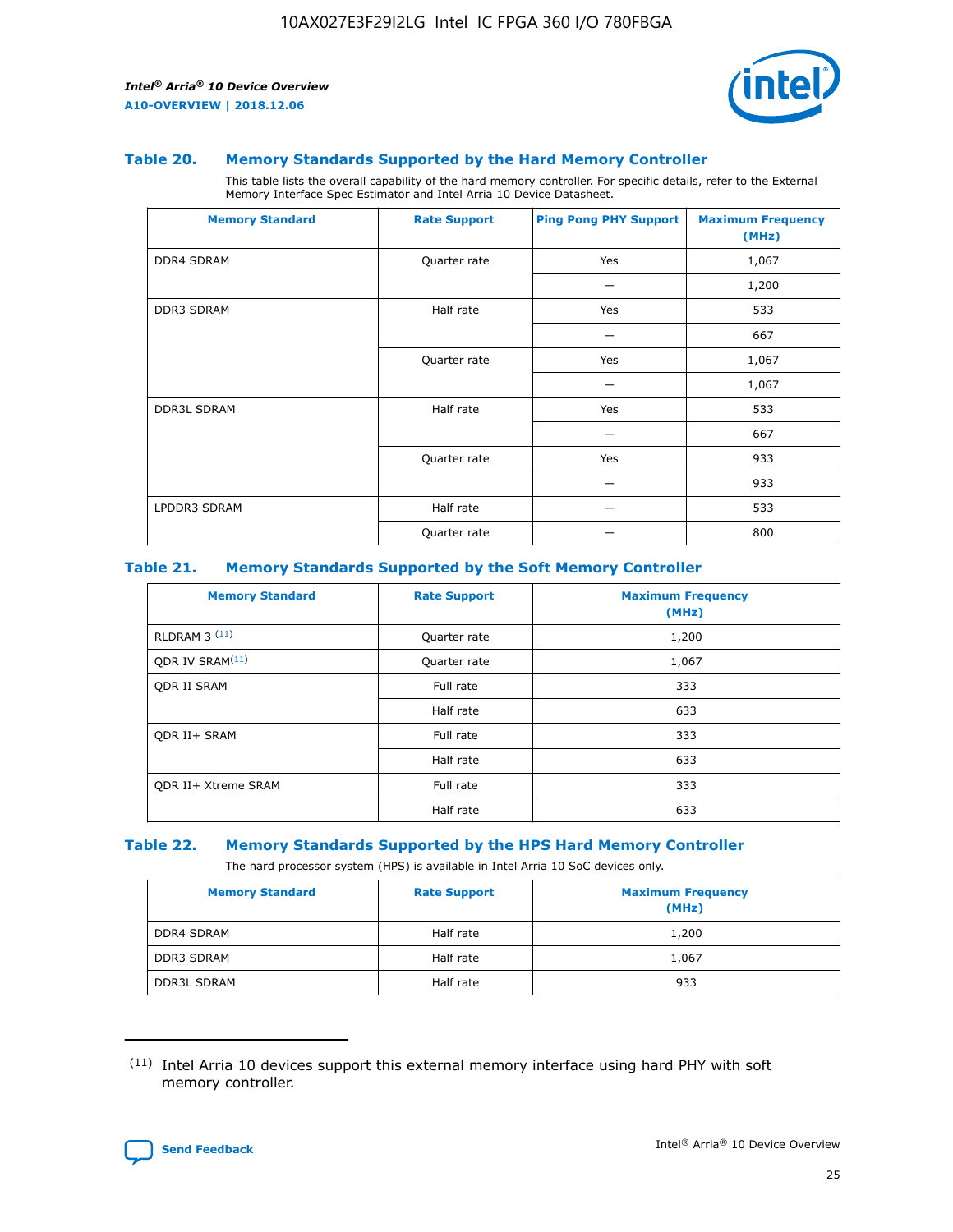

#### **Related Information**

#### [Intel Arria 10 Device Datasheet](https://www.intel.com/content/www/us/en/programmable/documentation/mcn1413182292568.html#mcn1413182153340)

Lists the memory interface performance according to memory interface standards, rank or chip select configurations, and Intel Arria 10 device speed grades.

## **PCIe Gen1, Gen2, and Gen3 Hard IP**

Intel Arria 10 devices contain PCIe hard IP that is designed for performance and ease-of-use:

- Includes all layers of the PCIe stack—transaction, data link and physical layers.
- Supports PCIe Gen3, Gen2, and Gen1 Endpoint and Root Port in x1, x2, x4, or x8 lane configuration.
- Operates independently from the core logic—optional configuration via protocol (CvP) allows the PCIe link to power up and complete link training in less than 100 ms while the Intel Arria 10 device completes loading the programming file for the rest of the FPGA.
- Provides added functionality that makes it easier to support emerging features such as Single Root I/O Virtualization (SR-IOV) and optional protocol extensions.
- Provides improved end-to-end datapath protection using ECC.
- Supports FPGA configuration via protocol (CvP) using PCIe at Gen3, Gen2, or Gen1 speed.

#### **Related Information**

PCS Features on page 30

## **Enhanced PCS Hard IP for Interlaken and 10 Gbps Ethernet**

## **Interlaken Support**

The Intel Arria 10 enhanced PCS hard IP provides integrated Interlaken PCS supporting rates up to 25.8 Gbps per lane.

The Interlaken PCS is based on the proven functionality of the PCS developed for Intel's previous generation FPGAs, which demonstrated interoperability with Interlaken ASSP vendors and third-party IP suppliers. The Interlaken PCS is present in every transceiver channel in Intel Arria 10 devices.

#### **Related Information**

PCS Features on page 30

#### **10 Gbps Ethernet Support**

The Intel Arria 10 enhanced PCS hard IP supports 10GBASE-R PCS compliant with IEEE 802.3 10 Gbps Ethernet (10GbE). The integrated hard IP support for 10GbE and the 10 Gbps transceivers save external PHY cost, board space, and system power.

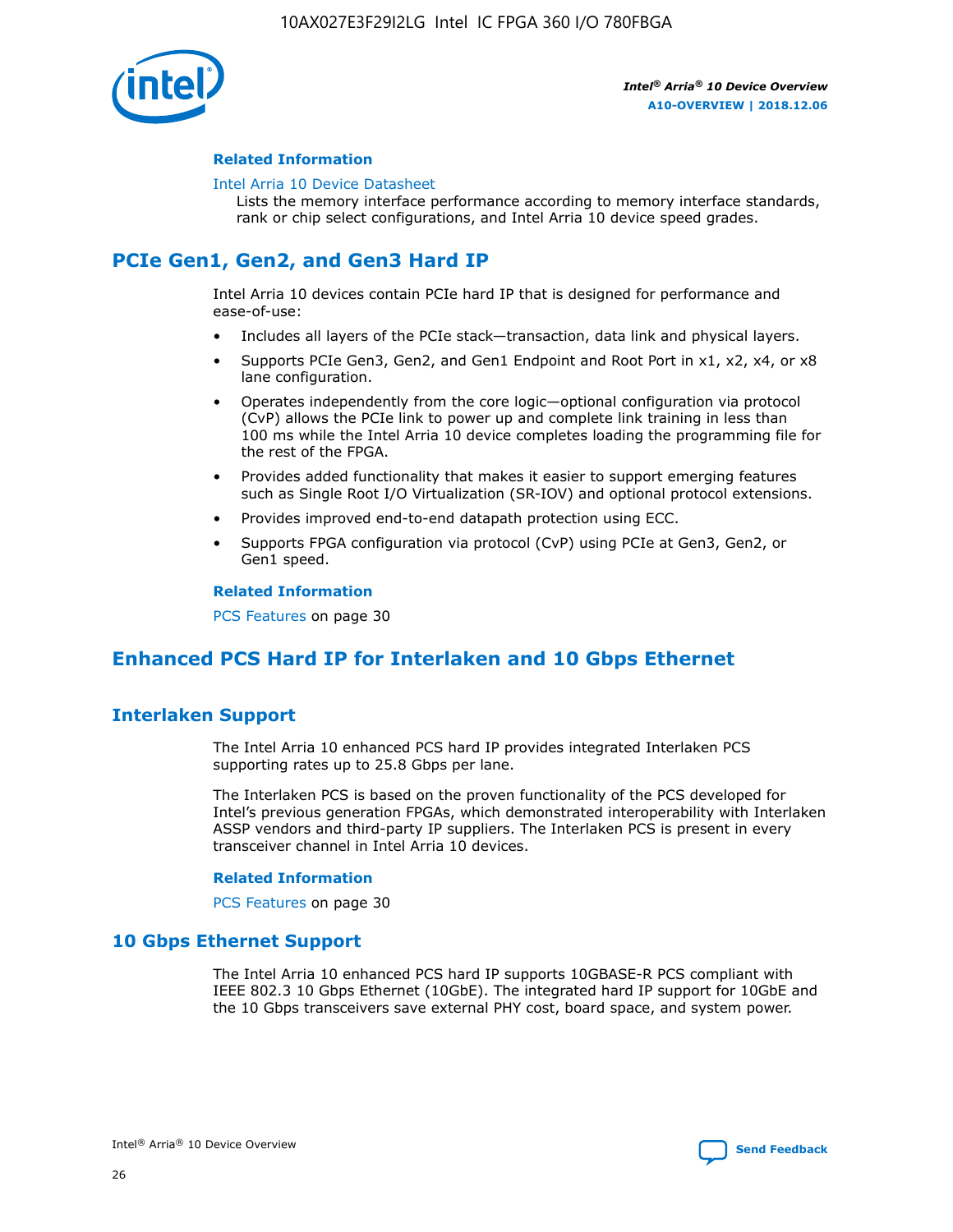

The scalable hard IP supports multiple independent 10GbE ports while using a single PLL for all the 10GBASE-R PCS instantiations, which saves on core logic resources and clock networks:

- Simplifies multiport 10GbE systems compared to XAUI interfaces that require an external XAUI-to-10G PHY.
- Incorporates Electronic Dispersion Compensation (EDC), which enables direct connection to standard 10 Gbps XFP and SFP+ pluggable optical modules.
- Supports backplane Ethernet applications and includes a hard 10GBASE-KR Forward Error Correction (FEC) circuit that you can use for 10 Gbps and 40 Gbps applications.

The 10 Gbps Ethernet PCS hard IP and 10GBASE-KR FEC are present in every transceiver channel.

#### **Related Information**

PCS Features on page 30

## **Low Power Serial Transceivers**

Intel Arria 10 FPGAs and SoCs include lowest power transceivers that deliver high bandwidth, throughput and low latency.

Intel Arria 10 devices deliver the industry's lowest power consumption per transceiver channel:

- 12.5 Gbps transceivers at as low as 242 mW
- 10 Gbps transceivers at as low as 168 mW
- 6 Gbps transceivers at as low as 117 mW

Intel Arria 10 transceivers support various data rates according to application:

- Chip-to-chip and chip-to-module applications—from 1 Gbps up to 25.8 Gbps
- Long reach and backplane applications—from 1 Gbps up to 12.5 with advanced adaptive equalization
- Critical power sensitive applications—from 1 Gbps up to 11.3 Gbps using lower power modes

The combination of 20 nm process technology and architectural advances provide the following benefits:

- Significant reduction in die area and power consumption
- Increase of up to two times in transceiver I/O density compared to previous generation devices while maintaining optimal signal integrity
- Up to 72 total transceiver channels—you can configure up to 6 of these channels to run as fast as 25.8 Gbps
- All channels feature continuous data rate support up to the maximum rated speed

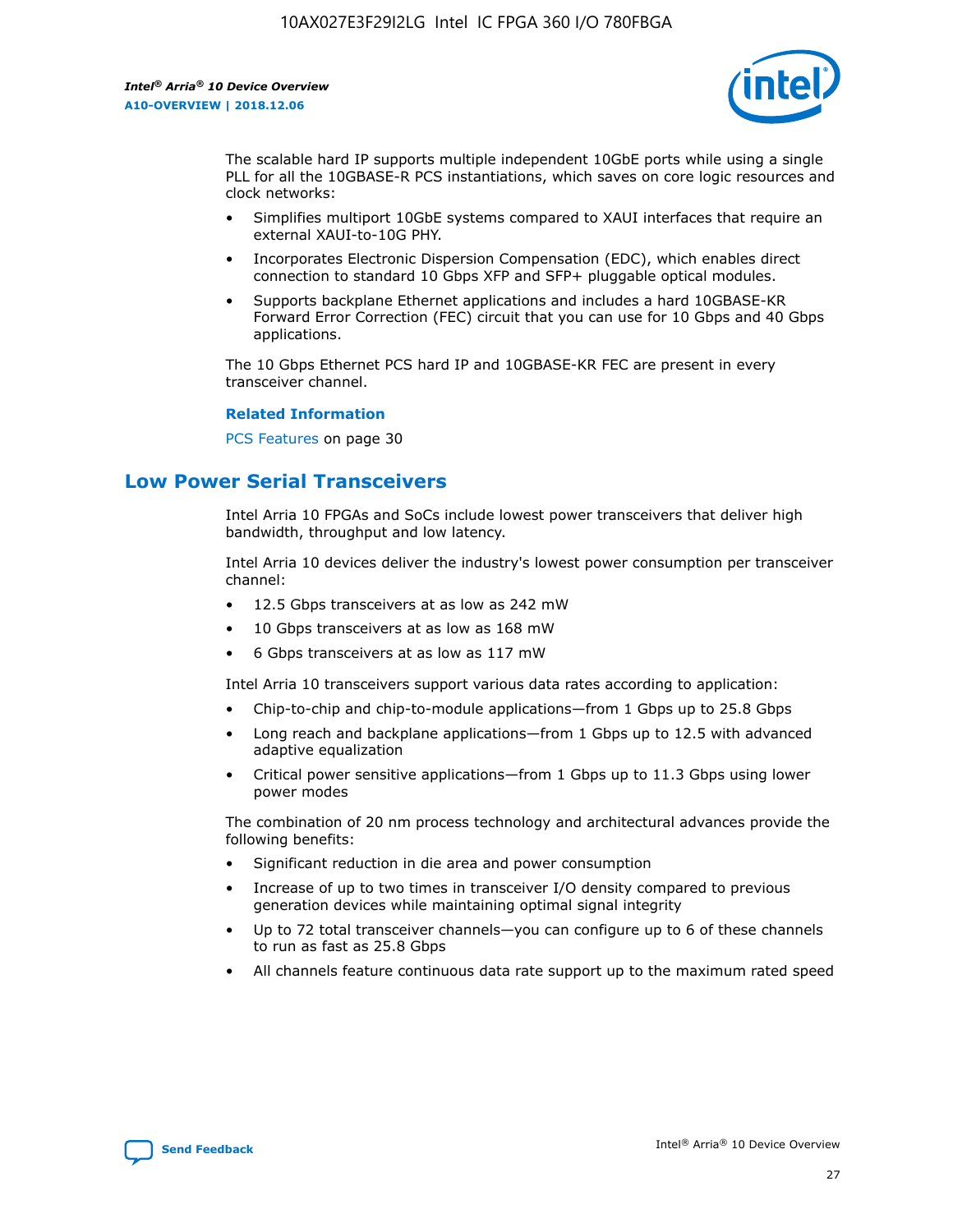

#### Transceiver PMA TX/RX PCS ATX PLL Transceiver PMA TX/RX PCS fPLL Network Flexible Clock Distribution Network PCS Transceiver PMA TX/RX FPGA **Clock Distribution** Fabric PCS Transceiver PMA TX/RX ATX Flexible PLL PCS Transceiver PMA TX/RX ▲ fPLL Transceiver PMA TX/RX PCS 4

#### **Figure 6. Intel Arria 10 Transceiver Block Architecture**

#### **Transceiver Channels**

All transceiver channels feature a dedicated Physical Medium Attachment (PMA) and a hardened Physical Coding Sublayer (PCS).

- The PMA provides primary interfacing capabilities to physical channels.
- The PCS typically handles encoding/decoding, word alignment, and other preprocessing functions before transferring data to the FPGA core fabric.

A transceiver channel consists of a PMA and a PCS block. Most transceiver banks have 6 channels. There are some transceiver banks that contain only 3 channels.

A wide variety of bonded and non-bonded data rate configurations is possible using a highly configurable clock distribution network. Up to 80 independent transceiver data rates can be configured.

The following figures are graphical representations of top views of the silicon die, which correspond to reverse views for flip chip packages. Different Intel Arria 10 devices may have different floorplans than the ones shown in the figures.

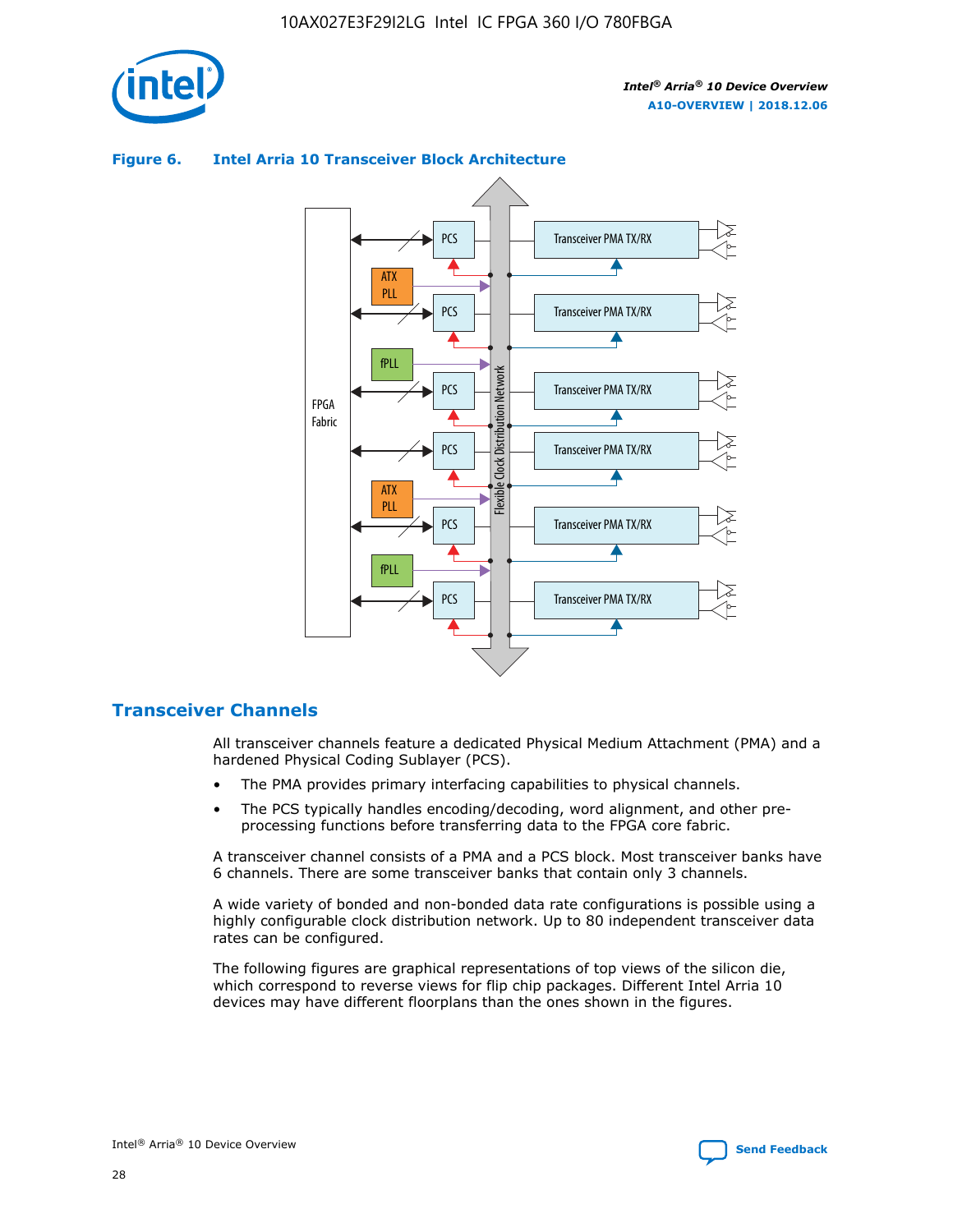

#### **Figure 7. Device Chip Overview for Intel Arria 10 GX and GT Devices**



M20K Internal Memory Blocks Core Logic Fabric Transceiver Channels Hard IP Per Transceiver: Standard PCS and Enhanced PCS Hard IPs PCI Express Gen3 Hard IP Fractional PLLs M20K Internal Memory Blocks PCI Express Gen3 Hard IP Variable Precision DSP Blocks I/O PLLs Hard Memory Controllers, General-Purpose I/O Cells, LVDS Hard Processor Subsystem, Dual-Core ARM Cortex A9 M20K Internal Memory Blocks Variable Precision DSP Blocks M20K Internal Memory Blocks Core Logic Fabric I/O PLLs Hard Memory Controllers, General-Purpose I/O Cells, LVDS M20K Internal Memory Blocks Variable Precision DSP Blocks M20K Internal Memory Blocks Transceiver Channels Hard IP Per Transceiver: Standard PCS and Enhanced PCS Hard IPs PCI Express Gen3 Hard IP Fractional PLLs PCI Express Gen3 Hard IP Hard PCS Hard PCS Hard PCS Hard PCS Hard PCS Hard PCS Hard PCS Hard PCS Hard PCS Transceiver PMA Transceiver PMA Transceiver PMA Transceiver PMA Transceiver PMA Transceiver PMA Transceiver PMA Unused transceiver chann can be used as additional transceiver transmit PLLs Transceiver PMA Transceiver PMA Transceiver Clock Networks ATX (LC) **Transmit** PLL fPLL ATX (LC) Transmi PLL fPLL ATX (LC) **Transmit** PLL

#### **PMA Features**

Intel Arria 10 transceivers provide exceptional signal integrity at data rates up to 25.8 Gbps. Clocking options include ultra-low jitter ATX PLLs (LC tank based), clock multiplier unit (CMU) PLLs, and fractional PLLs.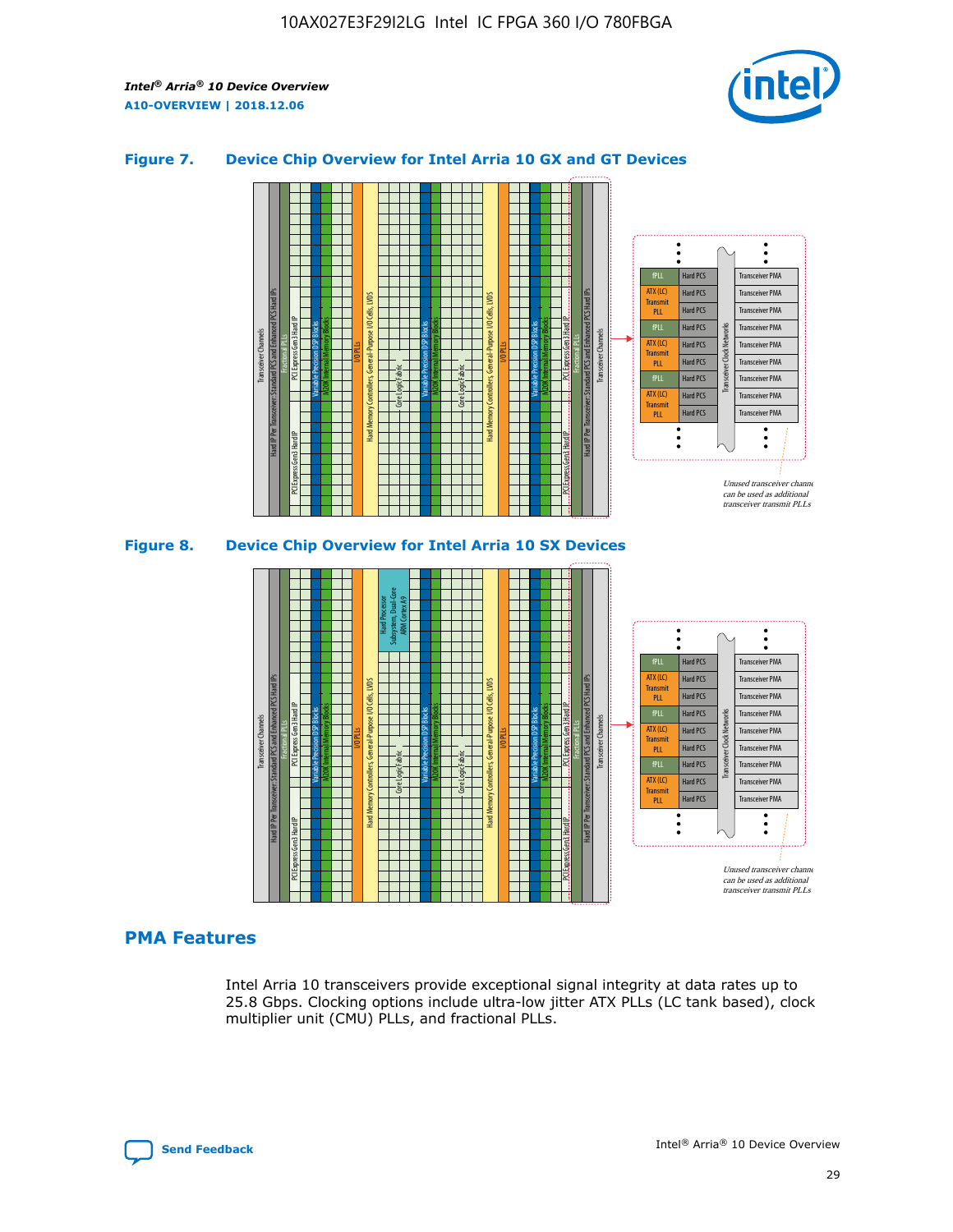

Each transceiver channel contains a channel PLL that can be used as the CMU PLL or clock data recovery (CDR) PLL. In CDR mode, the channel PLL recovers the receiver clock and data in the transceiver channel. Up to 80 independent data rates can be configured on a single Intel Arria 10 device.

#### **Table 23. PMA Features of the Transceivers in Intel Arria 10 Devices**

| <b>Feature</b>                                             | <b>Capability</b>                                                                                                                                                                                                             |
|------------------------------------------------------------|-------------------------------------------------------------------------------------------------------------------------------------------------------------------------------------------------------------------------------|
| Chip-to-Chip Data Rates                                    | 1 Gbps to 17.4 Gbps (Intel Arria 10 GX devices)<br>1 Gbps to 25.8 Gbps (Intel Arria 10 GT devices)                                                                                                                            |
| <b>Backplane Support</b>                                   | Drive backplanes at data rates up to 12.5 Gbps                                                                                                                                                                                |
| <b>Optical Module Support</b>                              | SFP+/SFP, XFP, CXP, QSFP/QSFP28, CFP/CFP2/CFP4                                                                                                                                                                                |
| Cable Driving Support                                      | SFP+ Direct Attach, PCI Express over cable, eSATA                                                                                                                                                                             |
| Transmit Pre-Emphasis                                      | 4-tap transmit pre-emphasis and de-emphasis to compensate for system channel loss                                                                                                                                             |
| Continuous Time Linear<br>Equalizer (CTLE)                 | Dual mode, high-gain, and high-data rate, linear receive equalization to compensate for<br>system channel loss                                                                                                                |
| Decision Feedback Equalizer<br>(DFE)                       | 7-fixed and 4-floating tap DFE to equalize backplane channel loss in the presence of<br>crosstalk and noisy environments                                                                                                      |
| Variable Gain Amplifier                                    | Optimizes the signal amplitude prior to the CDR sampling and operates in fixed and<br>adaptive modes                                                                                                                          |
| Altera Digital Adaptive<br>Parametric Tuning (ADAPT)       | Fully digital adaptation engine to automatically adjust all link equalization parameters-<br>including CTLE, DFE, and variable gain amplifier blocks—that provide optimal link margin<br>without intervention from user logic |
| Precision Signal Integrity<br>Calibration Engine (PreSICE) | Hardened calibration controller to quickly calibrate all transceiver control parameters on<br>power-up, which provides the optimal signal integrity and jitter performance                                                    |
| Advanced Transmit (ATX)<br><b>PLL</b>                      | Low jitter ATX (LC tank based) PLLs with continuous tuning range to cover a wide range of<br>standard and proprietary protocols                                                                                               |
| <b>Fractional PLLs</b>                                     | On-chip fractional frequency synthesizers to replace on-board crystal oscillators and reduce<br>system cost                                                                                                                   |
| Digitally Assisted Analog<br><b>CDR</b>                    | Superior jitter tolerance with fast lock time                                                                                                                                                                                 |
| <b>Dynamic Partial</b><br>Reconfiguration                  | Allows independent control of the Avalon memory-mapped interface of each transceiver<br>channel for the highest transceiver flexibility                                                                                       |
| Multiple PCS-PMA and PCS-<br>PLD interface widths          | 8-, 10-, 16-, 20-, 32-, 40-, or 64-bit interface widths for flexibility of deserialization width,<br>encoding, and reduced latency                                                                                            |

## **PCS Features**

This table summarizes the Intel Arria 10 transceiver PCS features. You can use the transceiver PCS to support a wide range of protocols ranging from 1 Gbps to 25.8 Gbps.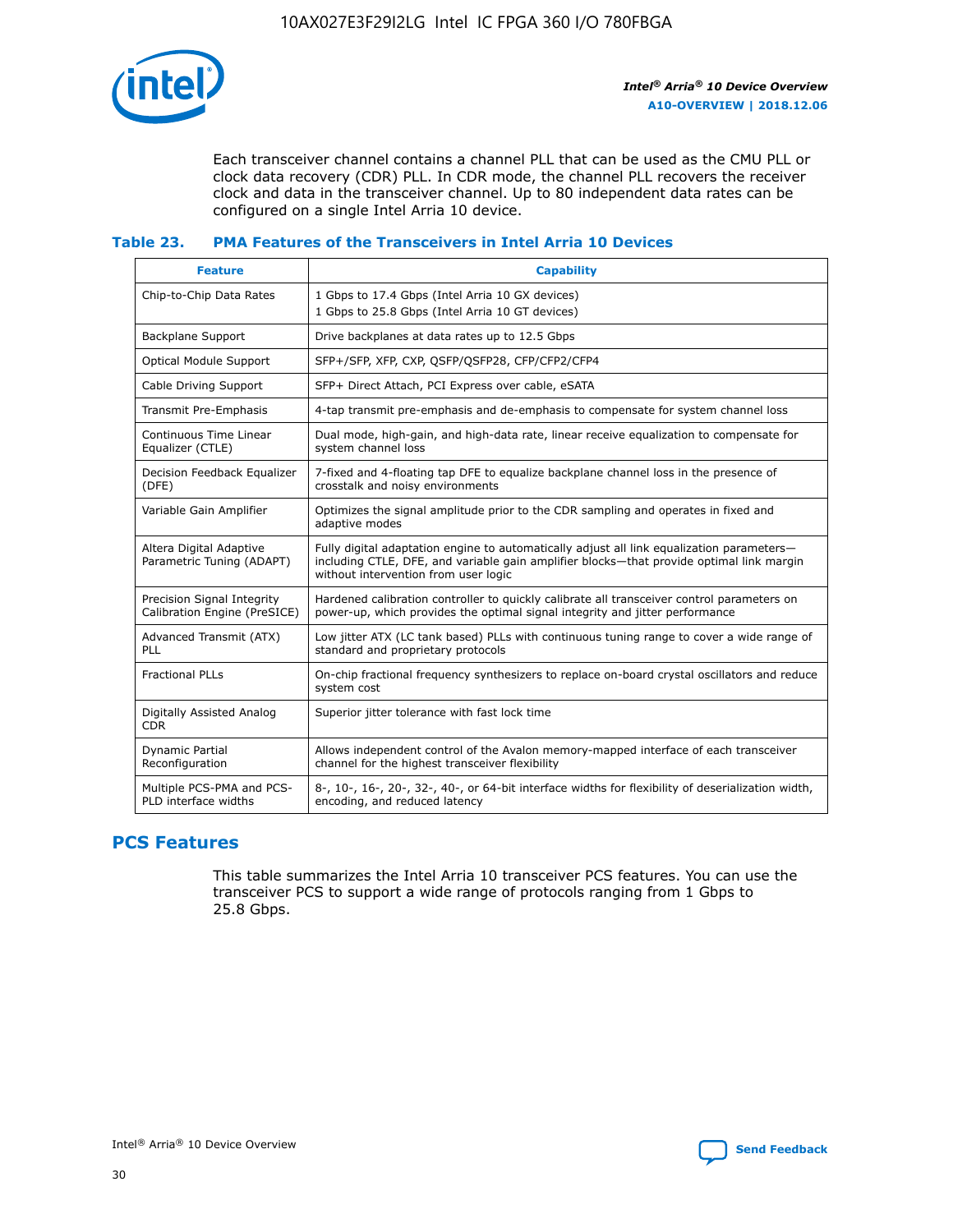

| <b>PCS</b>          | <b>Description</b>                                                                                                                                                                                                                                                                                                                                                                                             |
|---------------------|----------------------------------------------------------------------------------------------------------------------------------------------------------------------------------------------------------------------------------------------------------------------------------------------------------------------------------------------------------------------------------------------------------------|
| Standard PCS        | Operates at a data rate up to 12 Gbps<br>Supports protocols such as PCI-Express, CPRI 4.2+, GigE, IEEE 1588 in Hard PCS<br>Implements other protocols using Basic/Custom (Standard PCS) transceiver<br>configuration rules.                                                                                                                                                                                    |
| <b>Enhanced PCS</b> | Performs functions common to most serial data industry standards, such as word<br>alignment, encoding/decoding, and framing, before data is sent or received off-chip<br>through the PMA<br>• Handles data transfer to and from the FPGA fabric<br>Handles data transfer internally to and from the PMA<br>Provides frequency compensation<br>Performs channel bonding for multi-channel low skew applications |
| PCIe Gen3 PCS       | Supports the seamless switching of Data and Clock between the Gen1, Gen2, and Gen3<br>data rates<br>Provides support for PIPE 3.0 features<br>Supports the PIPE interface with the Hard IP enabled, as well as with the Hard IP<br>bypassed                                                                                                                                                                    |

#### **Related Information**

- PCIe Gen1, Gen2, and Gen3 Hard IP on page 26
- Interlaken Support on page 26
- 10 Gbps Ethernet Support on page 26

## **PCS Protocol Support**

This table lists some of the protocols supported by the Intel Arria 10 transceiver PCS. For more information about the blocks in the transmitter and receiver data paths, refer to the related information.

| <b>Protocol</b>                                 | <b>Data Rate</b><br>(Gbps) | <b>Transceiver IP</b>       | <b>PCS Support</b>                      |
|-------------------------------------------------|----------------------------|-----------------------------|-----------------------------------------|
| PCIe Gen3 x1, x2, x4, x8                        | 8.0                        | Native PHY (PIPE)           | Standard PCS and PCIe<br>Gen3 PCS       |
| PCIe Gen2 x1, x2, x4, x8                        | 5.0                        | Native PHY (PIPE)           | <b>Standard PCS</b>                     |
| PCIe Gen1 x1, x2, x4, x8                        | 2.5                        | Native PHY (PIPE)           | Standard PCS                            |
| 1000BASE-X Gigabit Ethernet                     | 1.25                       | Native PHY                  | <b>Standard PCS</b>                     |
| 1000BASE-X Gigabit Ethernet with<br>IEEE 1588v2 | 1.25                       | Native PHY                  | Standard PCS                            |
| 10GBASE-R                                       | 10.3125                    | Native PHY                  | <b>Enhanced PCS</b>                     |
| 10GBASE-R with IEEE 1588v2                      | 10.3125                    | Native PHY                  | <b>Enhanced PCS</b>                     |
| 10GBASE-R with KR FEC                           | 10.3125                    | Native PHY                  | <b>Enhanced PCS</b>                     |
| 10GBASE-KR and 1000BASE-X                       | 10.3125                    | 1G/10GbE and 10GBASE-KR PHY | Standard PCS and<br><b>Enhanced PCS</b> |
| Interlaken (CEI-6G/11G)                         | 3.125 to 17.4              | Native PHY                  | <b>Enhanced PCS</b>                     |
| SFI-S/SFI-5.2                                   | 11.2                       | Native PHY                  | <b>Enhanced PCS</b>                     |
| $10G$ SDI                                       | 10.692                     | Native PHY                  | <b>Enhanced PCS</b>                     |
|                                                 |                            |                             | continued                               |

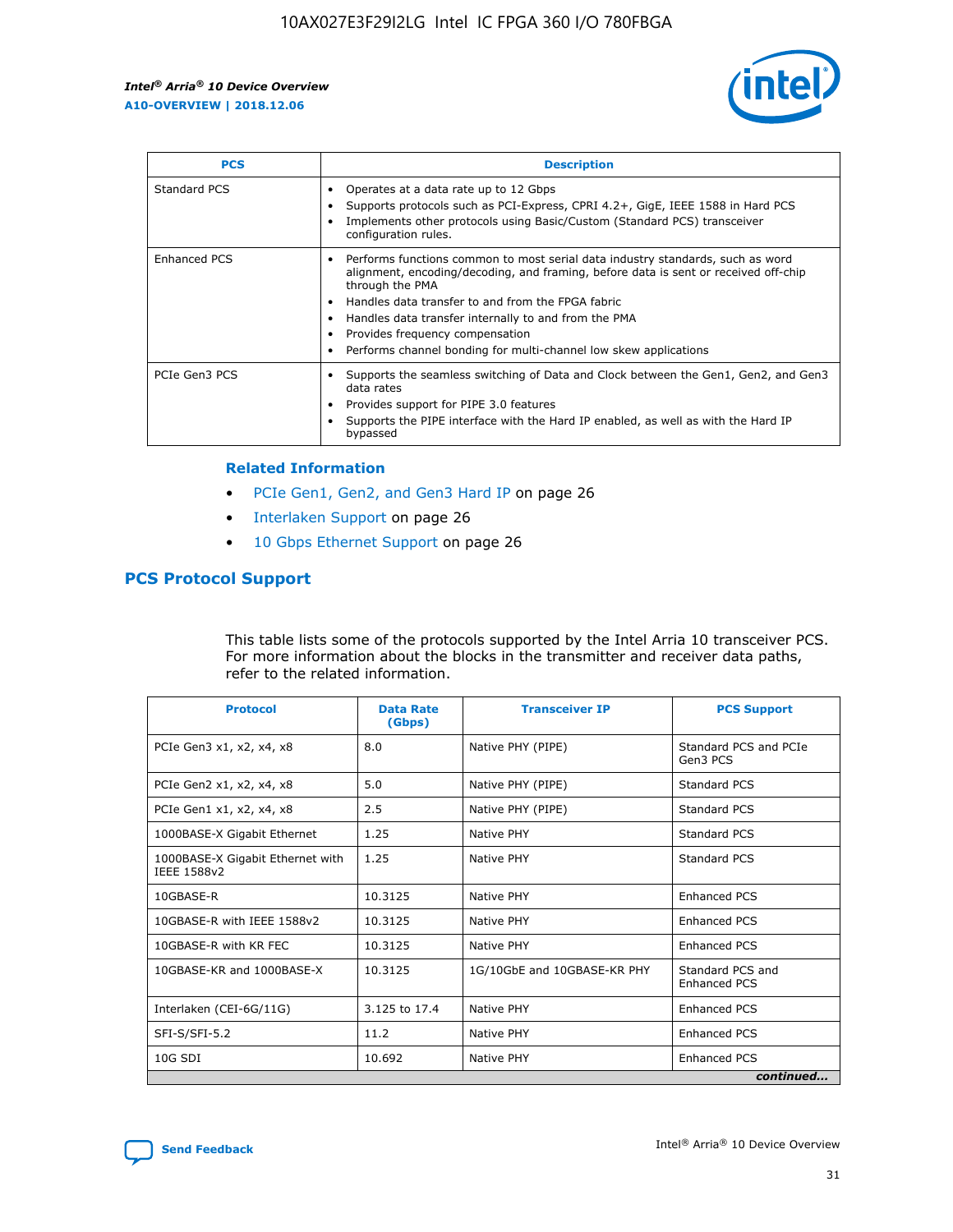

| <b>Protocol</b>      | <b>Data Rate</b><br>(Gbps) | <b>Transceiver IP</b> | <b>PCS Support</b> |
|----------------------|----------------------------|-----------------------|--------------------|
| CPRI 6.0 (64B/66B)   | 0.6144 to<br>10.1376       | Native PHY            | Enhanced PCS       |
| CPRI 4.2 (8B/10B)    | 0.6144 to<br>9.8304        | Native PHY            | Standard PCS       |
| OBSAI RP3 v4.2       | 0.6144 to 6.144            | Native PHY            | Standard PCS       |
| SD-SDI/HD-SDI/3G-SDI | $0.143(12)$ to<br>2.97     | Native PHY            | Standard PCS       |

#### **Related Information**

#### [Intel Arria 10 Transceiver PHY User Guide](https://www.intel.com/content/www/us/en/programmable/documentation/nik1398707230472.html#nik1398707091164)

Provides more information about the supported transceiver protocols and PHY IP, the PMA architecture, and the standard, enhanced, and PCIe Gen3 PCS architecture.

## **SoC with Hard Processor System**

Each SoC device combines an FPGA fabric and a hard processor system (HPS) in a single device. This combination delivers the flexibility of programmable logic with the power and cost savings of hard IP in these ways:

- Reduces board space, system power, and bill of materials cost by eliminating a discrete embedded processor
- Allows you to differentiate the end product in both hardware and software, and to support virtually any interface standard
- Extends the product life and revenue through in-field hardware and software updates

 $(12)$  The 0.143 Gbps data rate is supported using oversampling of user logic that you must implement in the FPGA fabric.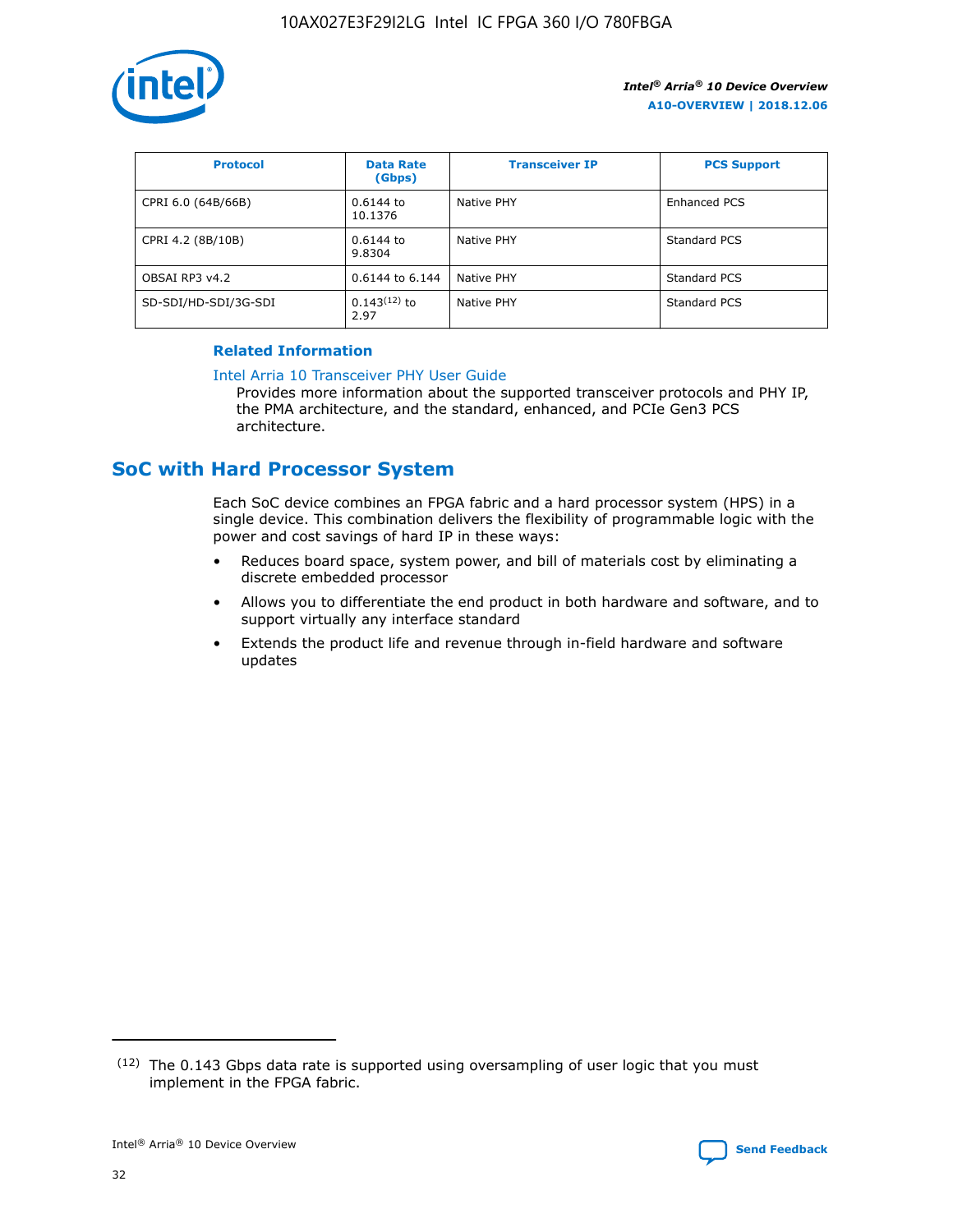

#### **Figure 9. HPS Block Diagram**

This figure shows a block diagram of the HPS with the dual ARM Cortex-A9 MPCore processor.



## **Key Advantages of 20-nm HPS**

The 20-nm HPS strikes a balance between enabling maximum software compatibility with 28-nm SoCs while still improving upon the 28-nm HPS architecture. These improvements address the requirements of the next generation target markets such as wireless and wireline communications, compute and storage equipment, broadcast and military in terms of performance, memory bandwidth, connectivity via backplane and security.

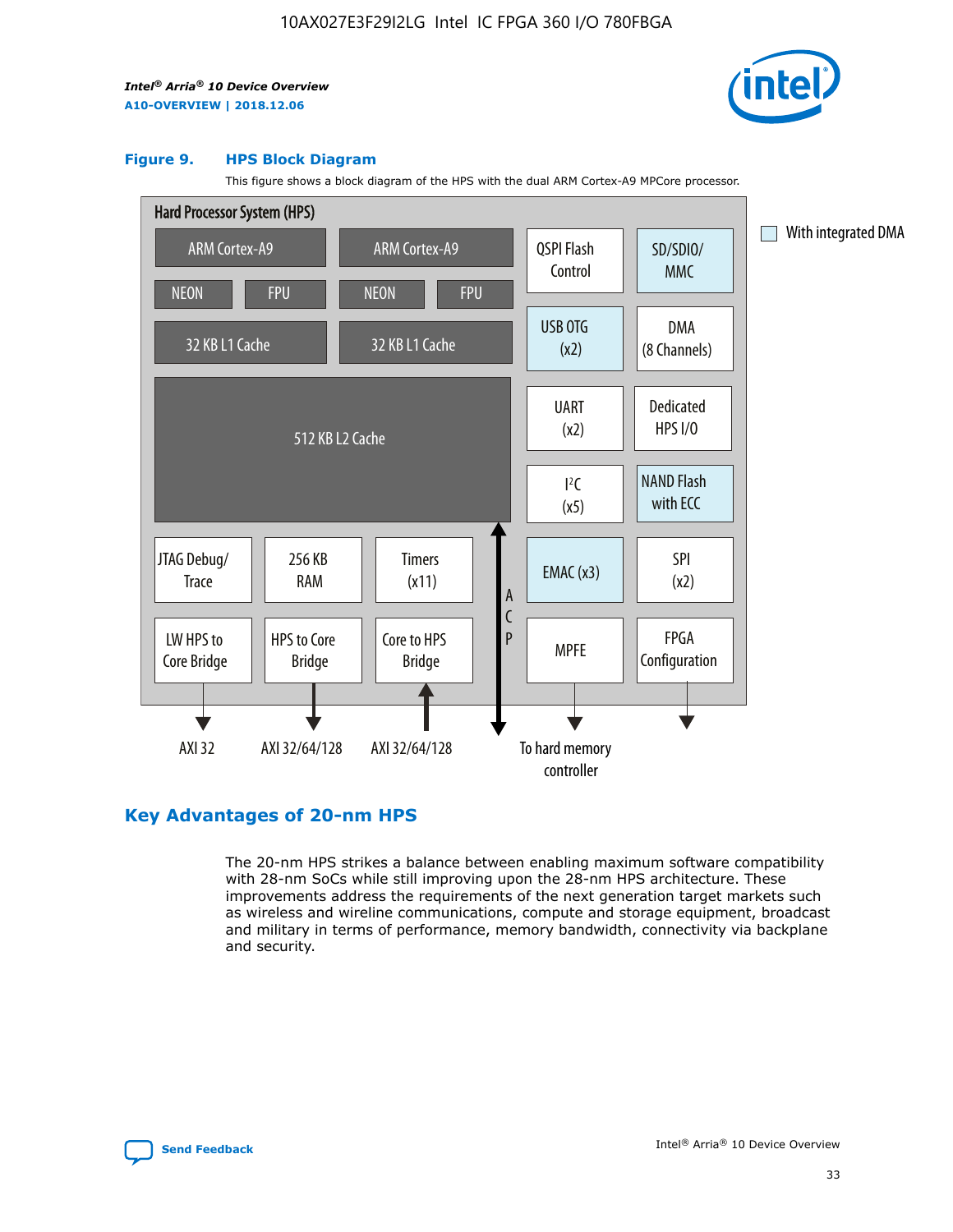

#### **Table 24. Improvements in 20 nm HPS**

This table lists the key improvements of the 20 nm HPS compared to the 28 nm HPS.

| Advantages/<br><b>Improvements</b>                          | <b>Description</b>                                                                                                                                                                                                                                                                                                                                                                                                                                                                                                                                                                                                                                                                                                                                                                                                                                                                                                                   |
|-------------------------------------------------------------|--------------------------------------------------------------------------------------------------------------------------------------------------------------------------------------------------------------------------------------------------------------------------------------------------------------------------------------------------------------------------------------------------------------------------------------------------------------------------------------------------------------------------------------------------------------------------------------------------------------------------------------------------------------------------------------------------------------------------------------------------------------------------------------------------------------------------------------------------------------------------------------------------------------------------------------|
| Increased performance and<br>overdrive capability           | While the nominal processor frequency is 1.2 GHz, the 20 nm HPS offers an "overdrive"<br>feature which enables a higher processor operating frequency. This requires a higher supply<br>voltage value that is unique to the HPS and may require a separate regulator.                                                                                                                                                                                                                                                                                                                                                                                                                                                                                                                                                                                                                                                                |
| Increased processor memory<br>bandwidth and DDR4<br>support | Up to 64-bit DDR4 memory at 2,400 Mbps support is available for the processor. The hard<br>memory controller for the HPS comprises a multi-port front end that manages connections<br>to a single port memory controller. The multi-port front end allows logic core and the HPS<br>to share ports and thereby the available bandwidth of the memory controller.                                                                                                                                                                                                                                                                                                                                                                                                                                                                                                                                                                     |
| Flexible I/O sharing                                        | An advanced I/O pin muxing scheme allows improved sharing of I/O between the HPS and<br>the core logic. The following types of I/O are available for SoC:<br>17 dedicated I/Os-physically located inside the HPS block and are not accessible to<br>logic within the core. The 17 dedicated I/Os are used for HPS clock, resets, and<br>interfacing with boot devices, QSPI, and SD/MMC.<br>48 direct shared I/O-located closest to the HPS block and are ideal for high speed HPS<br>$\bullet$<br>peripherals such as EMAC, USB, and others. There is one bank of 48 I/Os that supports<br>direct sharing where the 48 I/Os can be shared 12 I/Os at a time.<br>Standard (shared) I/O—all standard I/Os can be shared by the HPS peripherals and any<br>logic within the core. For designs where more than 48 I/Os are required to fully use all<br>the peripherals in the HPS, these I/Os can be connected through the core logic. |
| <b>EMAC</b> core                                            | Three EMAC cores are available in the HPS. The EMAC cores enable an application to<br>support two redundant Ethernet connections; for example, backplane, or two EMAC cores<br>for managing IEEE 1588 time stamp information while allowing a third EMAC core for debug<br>and configuration. All three EMACs can potentially share the same time stamps, simplifying<br>the 1588 time stamping implementation. A new serial time stamp interface allows core<br>logic to access and read the time stamp values. The integrated EMAC controllers can be<br>connected to external Ethernet PHY through the provided MDIO or I <sup>2</sup> C interface.                                                                                                                                                                                                                                                                               |
| On-chip memory                                              | The on-chip memory is updated to 256 KB support and can support larger data sets and<br>real time algorithms.                                                                                                                                                                                                                                                                                                                                                                                                                                                                                                                                                                                                                                                                                                                                                                                                                        |
| <b>ECC</b> enhancements                                     | Improvements in L2 Cache ECC management allow identification of errors down to the<br>address level. ECC enhancements also enable improved error injection and status reporting<br>via the introduction of new memory mapped access to syndrome and data signals.                                                                                                                                                                                                                                                                                                                                                                                                                                                                                                                                                                                                                                                                    |
| HPS to FPGA Interconnect<br>Backbone                        | Although the HPS and the Logic Core can operate independently, they are tightly coupled<br>via a high-bandwidth system interconnect built from high-performance ARM AMBA AXI bus<br>bridges. IP bus masters in the FPGA fabric have access to HPS bus slaves via the FPGA-to-<br>HPS interconnect. Similarly, HPS bus masters have access to bus slaves in the core fabric<br>via the HPS-to-FPGA bridge. Both bridges are AMBA AXI-3 compliant and support<br>simultaneous read and write transactions. Up to three masters within the core fabric can<br>share the HPS SDRAM controller with the processor. Additionally, the processor can be used<br>to configure the core fabric under program control via a dedicated 32-bit configuration port.                                                                                                                                                                               |
| FPGA configuration and HPS<br>booting                       | The FPGA fabric and HPS in the SoCs are powered independently. You can reduce the clock<br>frequencies or gate the clocks to reduce dynamic power.<br>You can configure the FPGA fabric and boot the HPS independently, in any order, providing<br>you with more design flexibility.                                                                                                                                                                                                                                                                                                                                                                                                                                                                                                                                                                                                                                                 |
| Security                                                    | New security features have been introduced for anti-tamper management, secure boot,<br>encryption (AES), and authentication (SHA).                                                                                                                                                                                                                                                                                                                                                                                                                                                                                                                                                                                                                                                                                                                                                                                                   |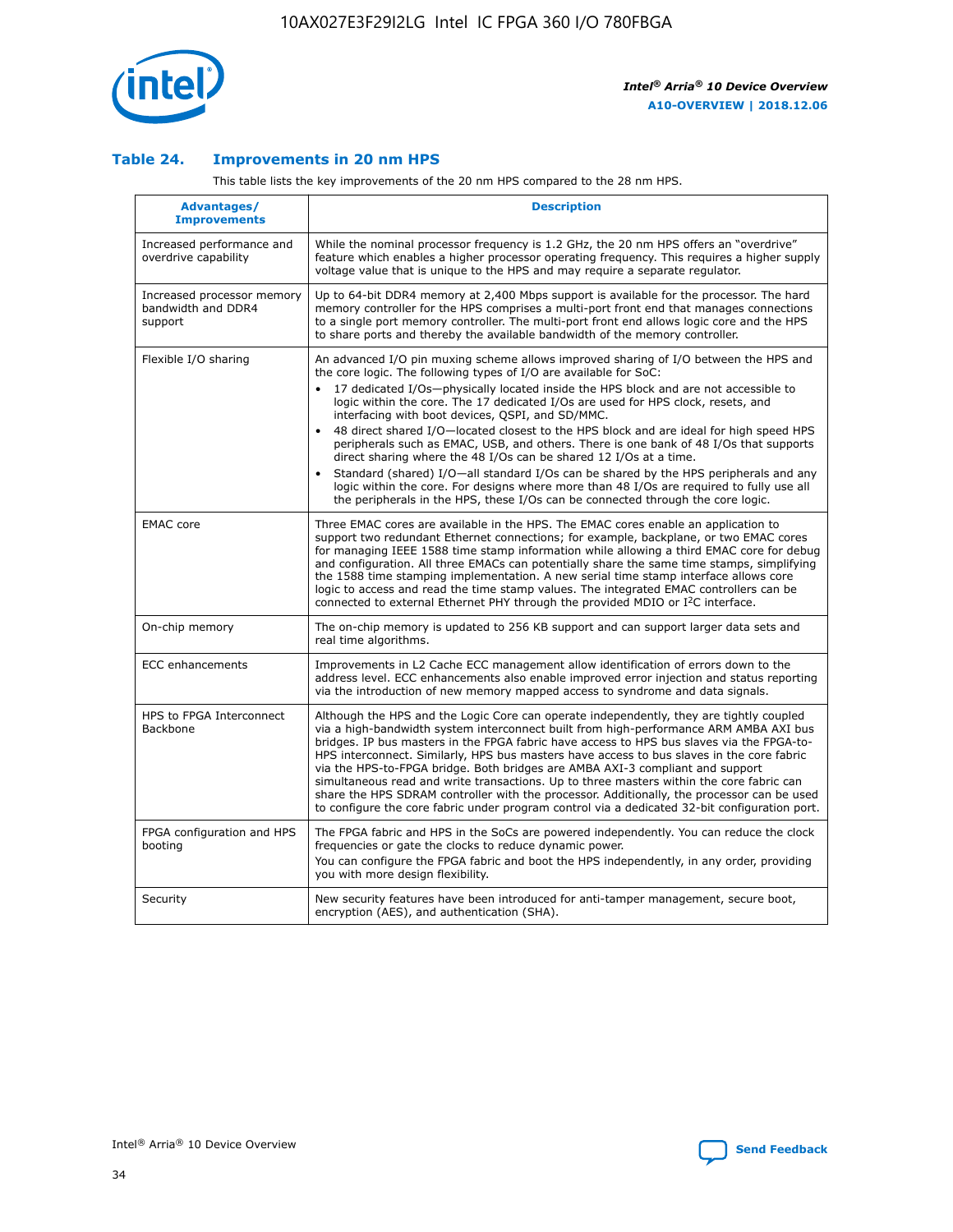

## **Features of the HPS**

The HPS has the following features:

- 1.2-GHz, dual-core ARM Cortex-A9 MPCore processor with up to 1.5-GHz via overdrive
	- ARMv7-A architecture that runs 32-bit ARM instructions, 16-bit and 32-bit Thumb instructions, and 8-bit Java byte codes in Jazelle style
	- Superscalar, variable length, out-of-order pipeline with dynamic branch prediction
	- Instruction Efficiency 2.5 MIPS/MHz, which provides total performance of 7500 MIPS at 1.5 GHz
- Each processor core includes:
	- 32 KB of L1 instruction cache, 32 KB of L1 data cache
	- Single- and double-precision floating-point unit and NEON media engine
	- CoreSight debug and trace technology
	- Snoop Control Unit (SCU) and Acceleration Coherency Port (ACP)
- 512 KB of shared L2 cache
- 256 KB of scratch RAM
- Hard memory controller with support for DDR3, DDR4 and optional error correction code (ECC) support
- Multiport Front End (MPFE) Scheduler interface to the hard memory controller
- 8-channel direct memory access (DMA) controller
- QSPI flash controller with SIO, DIO, QIO SPI Flash support
- NAND flash controller (ONFI 1.0 or later) with DMA and ECC support, updated to support 8 and 16-bit Flash devices and new command DMA to offload CPU for fast power down recovery
- Updated SD/SDIO/MMC controller to eMMC 4.5 with DMA with CE-ATA digital command support
- 3 10/100/1000 Ethernet media access control (MAC) with DMA
- 2 USB On-the-Go (OTG) controllers with DMA
- $\bullet$  5 I<sup>2</sup>C controllers (3 can be used by EMAC for MIO to external PHY)
- 2 UART 16550 Compatible controllers
- 4 serial peripheral interfaces (SPI) (2 Master, 2 Slaves)
- 62 programmable general-purpose I/Os, which includes 48 direct share I/Os that allows the HPS peripherals to connect directly to the FPGA I/Os
- 7 general-purpose timers
- 4 watchdog timers
- Anti-tamper, Secure Boot, Encryption (AES) and Authentication (SHA)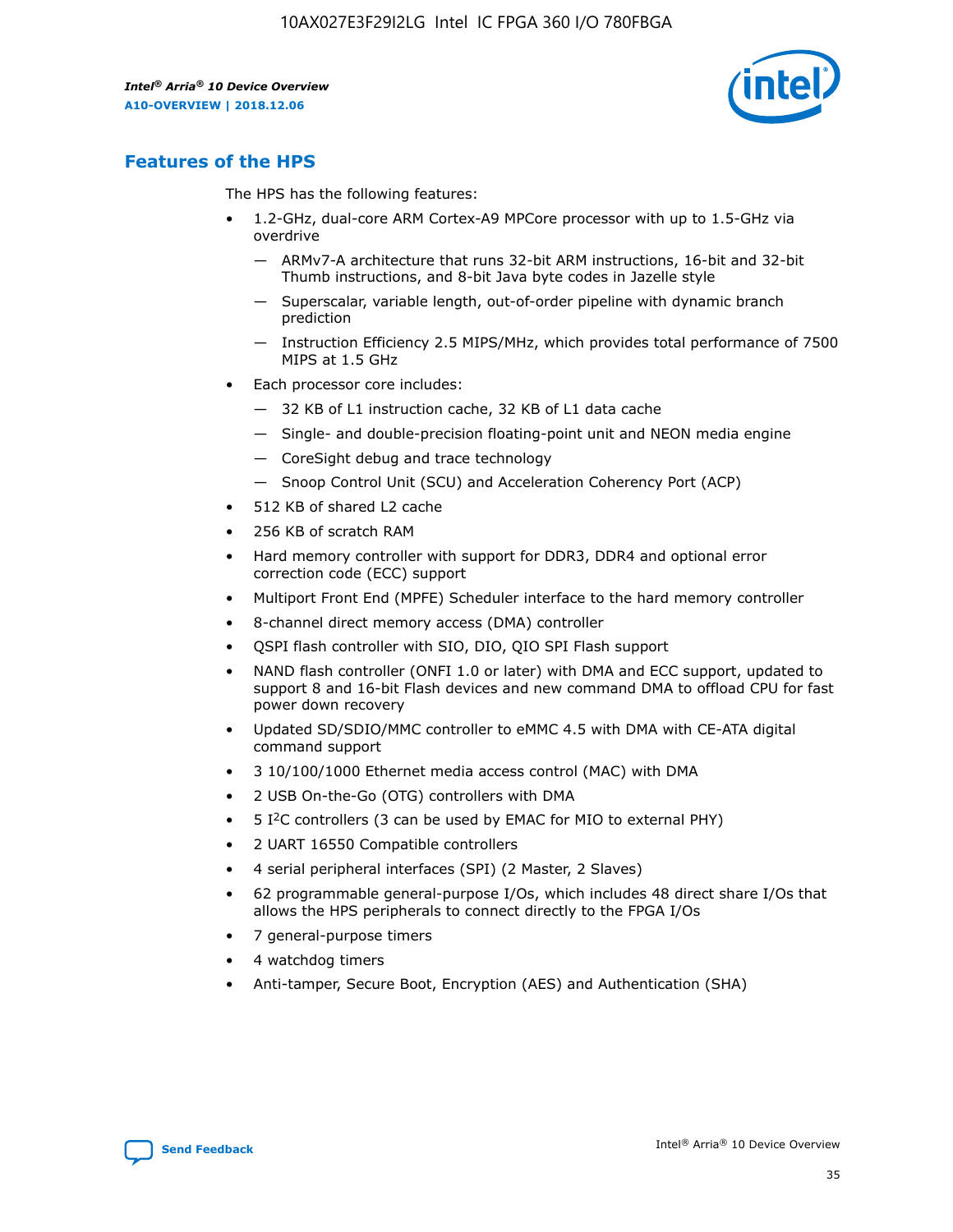

#### **System Peripherals and Debug Access Port**

Each Ethernet MAC, USB OTG, NAND flash controller, and SD/MMC controller module has an integrated DMA controller. For modules without an integrated DMA controller, an additional DMA controller module provides up to eight channels of high-bandwidth data transfers. Peripherals that communicate off-chip are multiplexed with other peripherals at the HPS pin level. This allows you to choose which peripherals interface with other devices on your PCB.

The debug access port provides interfaces to industry standard JTAG debug probes and supports ARM CoreSight debug and core traces to facilitate software development.

#### **HPS–FPGA AXI Bridges**

The HPS–FPGA bridges, which support the Advanced Microcontroller Bus Architecture (AMBA) Advanced eXtensible Interface (AXI™) specifications, consist of the following bridges:

- FPGA-to-HPS AMBA AXI bridge—a high-performance bus supporting 32, 64, and 128 bit data widths that allows the FPGA fabric to issue transactions to slaves in the HPS.
- HPS-to-FPGA Avalon/AMBA AXI bridge—a high-performance bus supporting 32, 64, and 128 bit data widths that allows the HPS to issue transactions to slaves in the FPGA fabric.
- Lightweight HPS-to-FPGA AXI bridge—a lower latency 32 bit width bus that allows the HPS to issue transactions to soft peripherals in the FPGA fabric. This bridge is primarily used for control and status register (CSR) accesses to peripherals in the FPGA fabric.

The HPS–FPGA AXI bridges allow masters in the FPGA fabric to communicate with slaves in the HPS logic, and vice versa. For example, the HPS-to-FPGA AXI bridge allows you to share memories instantiated in the FPGA fabric with one or both microprocessors in the HPS, while the FPGA-to-HPS AXI bridge allows logic in the FPGA fabric to access the memory and peripherals in the HPS.

Each HPS–FPGA bridge also provides asynchronous clock crossing for data transferred between the FPGA fabric and the HPS.

#### **HPS SDRAM Controller Subsystem**

The HPS SDRAM controller subsystem contains a multiport SDRAM controller and DDR PHY that are shared between the FPGA fabric (through the FPGA-to-HPS SDRAM interface), the level 2 (L2) cache, and the level 3 (L3) system interconnect. The FPGA-to-HPS SDRAM interface supports AMBA AXI and Avalon® Memory-Mapped (Avalon-MM) interface standards, and provides up to six individual ports for access by masters implemented in the FPGA fabric.

The HPS SDRAM controller supports up to 3 masters (command ports), 3x 64-bit read data ports and 3x 64-bit write data ports.

To maximize memory performance, the SDRAM controller subsystem supports command and data reordering, deficit round-robin arbitration with aging, and high-priority bypass features.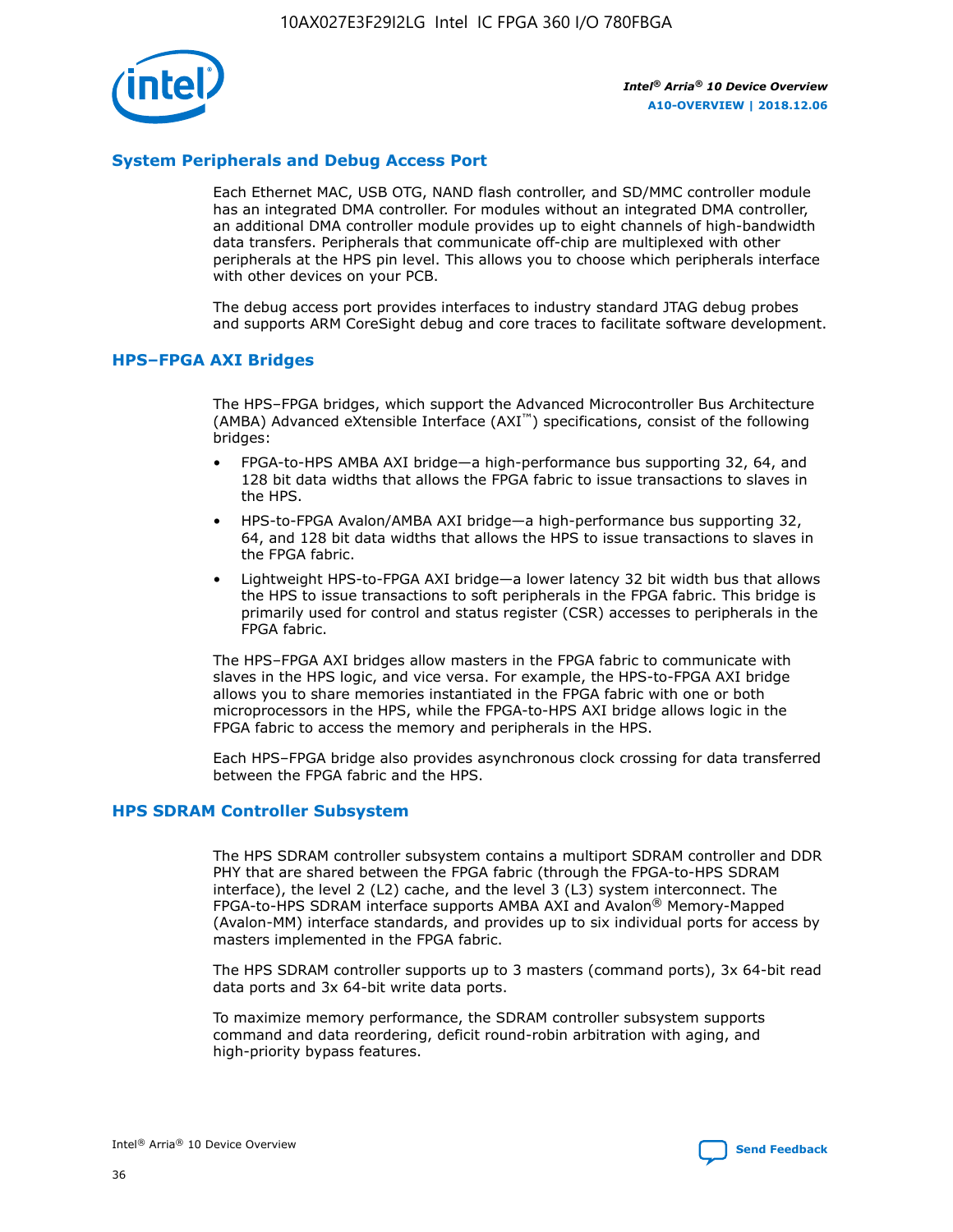

## **FPGA Configuration and HPS Booting**

The FPGA fabric and HPS in the SoC FPGA must be powered at the same time. You can reduce the clock frequencies or gate the clocks to reduce dynamic power.

Once powered, the FPGA fabric and HPS can be configured independently thus providing you with more design flexibility:

- You can boot the HPS independently. After the HPS is running, the HPS can fully or partially reconfigure the FPGA fabric at any time under software control. The HPS can also configure other FPGAs on the board through the FPGA configuration controller.
- Configure the FPGA fabric first, and then boot the HPS from memory accessible to the FPGA fabric.

#### **Hardware and Software Development**

For hardware development, you can configure the HPS and connect your soft logic in the FPGA fabric to the HPS interfaces using the Platform Designer system integration tool in the Intel Quartus Prime software.

For software development, the ARM-based SoC FPGA devices inherit the rich software development ecosystem available for the ARM Cortex-A9 MPCore processor. The software development process for Intel SoC FPGAs follows the same steps as those for other SoC devices from other manufacturers. Support for Linux\*, VxWorks\*, and other operating systems are available for the SoC FPGAs. For more information on the operating systems support availability, contact the Intel FPGA sales team.

You can begin device-specific firmware and software development on the Intel SoC FPGA Virtual Target. The Virtual Target is a fast PC-based functional simulation of a target development system—a model of a complete development board. The Virtual Target enables the development of device-specific production software that can run unmodified on actual hardware.

## **Dynamic and Partial Reconfiguration**

The Intel Arria 10 devices support dynamic and partial reconfiguration. You can use dynamic and partial reconfiguration simultaneously to enable seamless reconfiguration of both the device core and transceivers.

## **Dynamic Reconfiguration**

You can reconfigure the PMA and PCS blocks while the device continues to operate. This feature allows you to change the data rates, protocol, and analog settings of a channel in a transceiver bank without affecting on-going data transfer in other transceiver banks. This feature is ideal for applications that require dynamic multiprotocol or multirate support.

## **Partial Reconfiguration**

Using partial reconfiguration, you can reconfigure some parts of the device while keeping the device in operation.

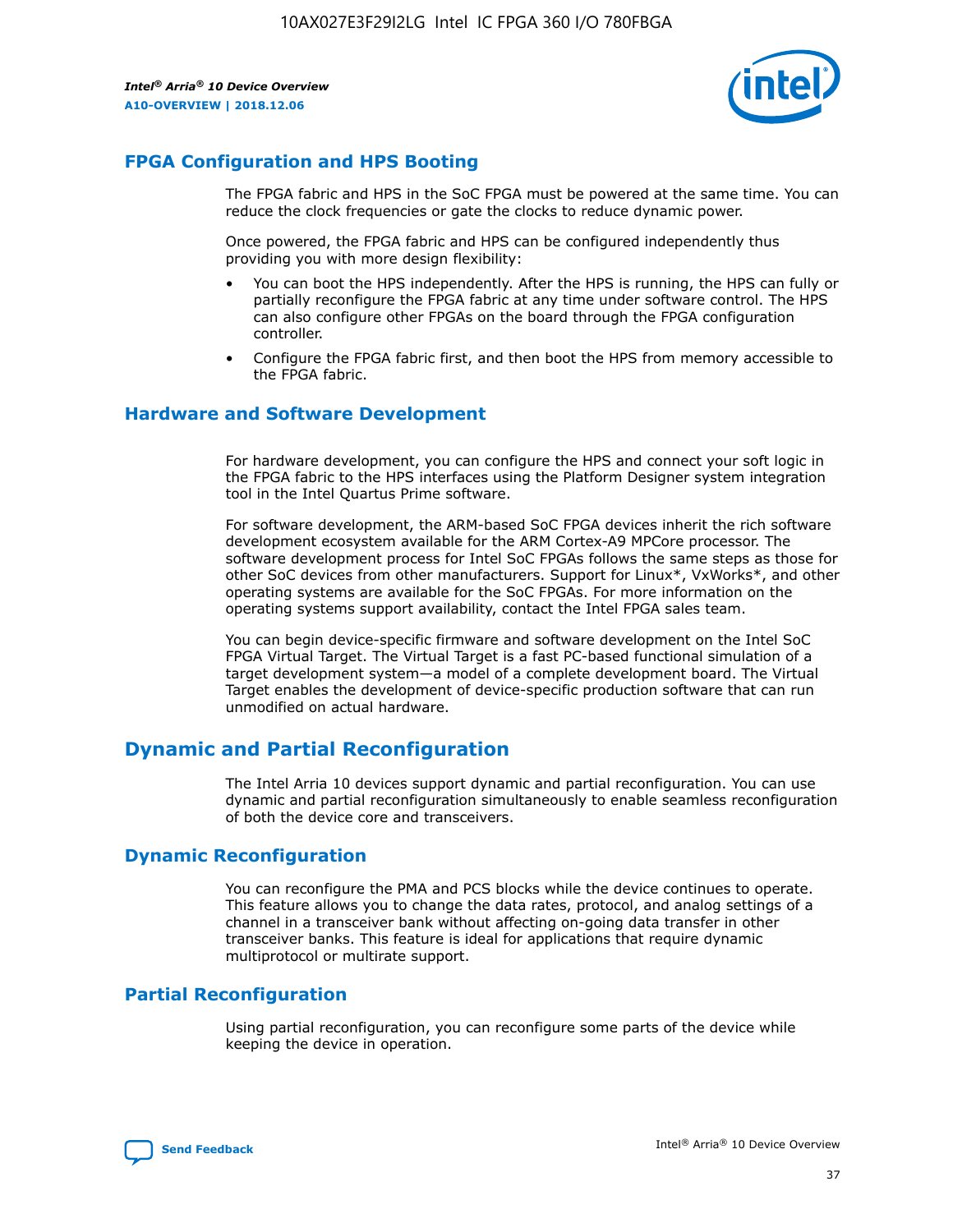

Instead of placing all device functions in the FPGA fabric, you can store some functions that do not run simultaneously in external memory and load them only when required. This capability increases the effective logic density of the device, and lowers cost and power consumption.

In the Intel solution, you do not have to worry about intricate device architecture to perform a partial reconfiguration. The partial reconfiguration capability is built into the Intel Quartus Prime design software, making such time-intensive task simple.

Intel Arria 10 devices support partial reconfiguration in the following configuration options:

- Using an internal host:
	- All supported configuration modes where the FPGA has access to external memory devices such as serial and parallel flash memory.
	- Configuration via Protocol [CvP (PCIe)]
- Using an external host—passive serial (PS), fast passive parallel (FPP) x8, FPP x16, and FPP x32 I/O interface.

## **Enhanced Configuration and Configuration via Protocol**

#### **Table 25. Configuration Schemes and Features of Intel Arria 10 Devices**

Intel Arria 10 devices support 1.8 V programming voltage and several configuration schemes.

| <b>Scheme</b>                                                          | <b>Data</b><br><b>Width</b> | <b>Max Clock</b><br>Rate<br>(MHz) | <b>Max Data</b><br>Rate<br>(Mbps)<br>(13) | <b>Decompression</b> | <b>Design</b><br>Security <sup>(1</sup><br>4) | <b>Partial</b><br>Reconfiguration<br>(15) | <b>Remote</b><br><b>System</b><br><b>Update</b> |
|------------------------------------------------------------------------|-----------------------------|-----------------------------------|-------------------------------------------|----------------------|-----------------------------------------------|-------------------------------------------|-------------------------------------------------|
| <b>JTAG</b>                                                            | 1 bit                       | 33                                | 33                                        |                      |                                               | Yes <sup>(16)</sup>                       |                                                 |
| Active Serial (AS)<br>through the<br>EPCO-L<br>configuration<br>device | 1 bit,<br>4 bits            | 100                               | 400                                       | Yes                  | Yes                                           | $Y_{PS}(16)$                              | Yes                                             |
| Passive serial (PS)<br>through CPLD or<br>external<br>microcontroller  | 1 bit                       | 100                               | 100                                       | Yes                  | Yes                                           | Yes(16)                                   | Parallel<br>Flash<br>Loader<br>(PFL) IP<br>core |
|                                                                        |                             |                                   |                                           |                      |                                               |                                           | continued                                       |

<sup>(13)</sup> Enabling either compression or design security features affects the maximum data rate. Refer to the Intel Arria 10 Device Datasheet for more information.

<sup>(14)</sup> Encryption and compression cannot be used simultaneously.

 $<sup>(15)</sup>$  Partial reconfiguration is an advanced feature of the device family. If you are interested in</sup> using partial reconfiguration, contact Intel for support.

 $(16)$  Partial configuration can be performed only when it is configured as internal host.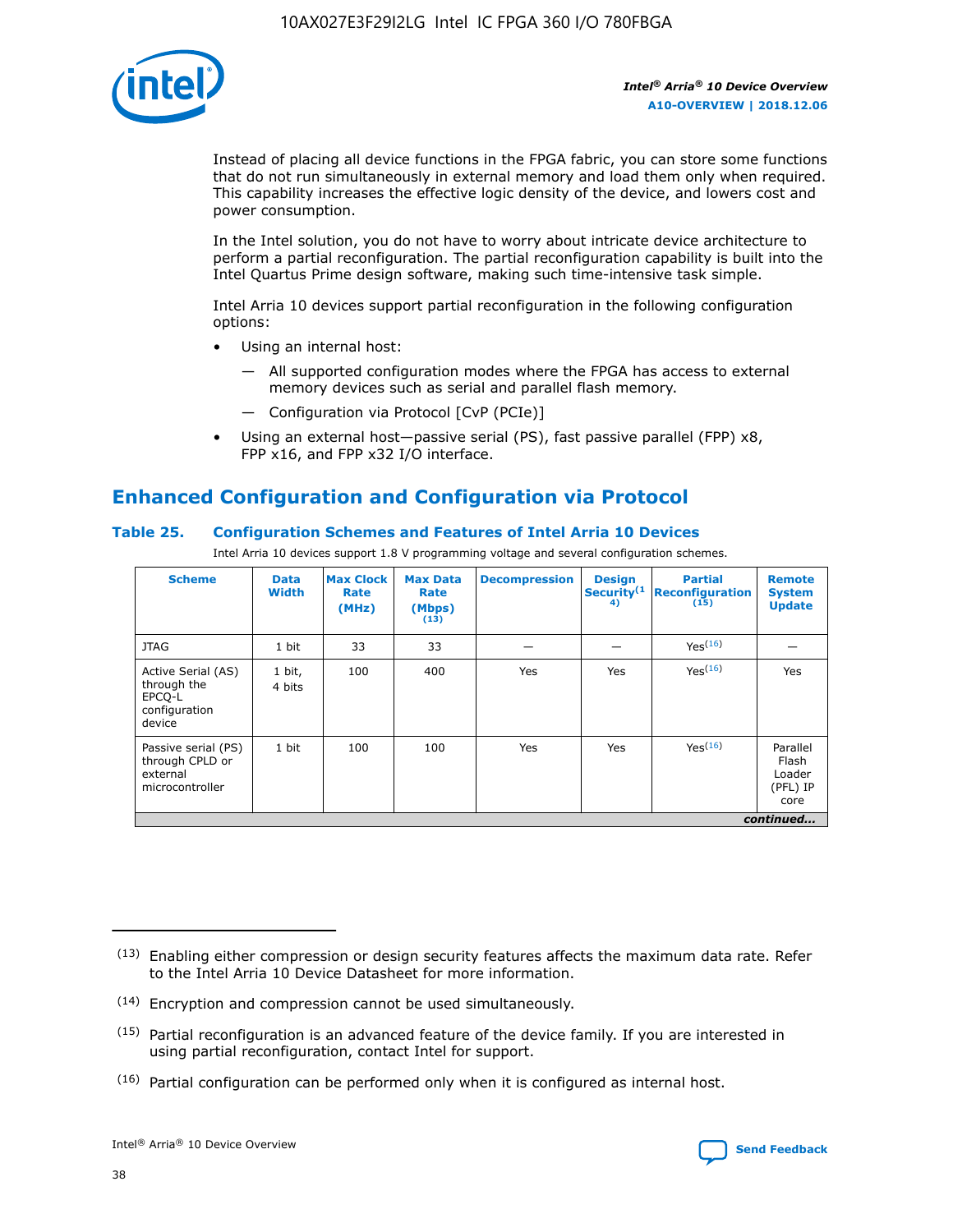

| <b>Scheme</b>                                   | <b>Data</b><br><b>Width</b> | <b>Max Clock</b><br>Rate<br>(MHz) | <b>Max Data</b><br>Rate<br>(Mbps)<br>(13) | <b>Decompression</b> | <b>Design</b><br>Security <sup>(1</sup><br>4) | <b>Partial</b><br><b>Reconfiguration</b><br>(15) | <b>Remote</b><br><b>System</b><br><b>Update</b> |
|-------------------------------------------------|-----------------------------|-----------------------------------|-------------------------------------------|----------------------|-----------------------------------------------|--------------------------------------------------|-------------------------------------------------|
| Fast passive                                    | 8 bits                      | 100                               | 3200                                      | Yes                  | Yes                                           | Yes(17)                                          | PFL IP                                          |
| parallel (FPP)<br>through CPLD or               | 16 bits                     |                                   |                                           | Yes                  | Yes                                           |                                                  | core                                            |
| external<br>microcontroller                     | 32 bits                     |                                   |                                           | Yes                  | Yes                                           |                                                  |                                                 |
| Configuration via                               | 16 bits                     | 100                               | 3200                                      | Yes                  | Yes                                           | Yes <sup>(17)</sup>                              |                                                 |
| <b>HPS</b>                                      | 32 bits                     |                                   |                                           | Yes                  | Yes                                           |                                                  |                                                 |
| Configuration via<br>Protocol [CvP<br>$(PCIe*)$ | x1, x2,<br>x4, x8<br>lanes  |                                   | 8000                                      | Yes                  | Yes                                           | Yes(16)                                          |                                                 |

You can configure Intel Arria 10 devices through PCIe using Configuration via Protocol (CvP). The Intel Arria 10 CvP implementation conforms to the PCIe 100 ms power-up-to-active time requirement.

#### **Related Information**

[Configuration via Protocol \(CvP\) Implementation in Intel FPGAs User Guide](https://www.intel.com/content/www/us/en/programmable/documentation/dsu1441819344145.html#dsu1442269728522) Provides more information about the CvP configuration scheme.

## **SEU Error Detection and Correction**

Intel Arria 10 devices offer robust and easy-to-use single-event upset (SEU) error detection and correction circuitry.

The detection and correction circuitry includes protection for Configuration RAM (CRAM) programming bits and user memories. The CRAM is protected by a continuously running CRC error detection circuit with integrated ECC that automatically corrects one or two errors and detects higher order multi-bit errors. When more than two errors occur, correction is available through reloading of the core programming file, providing a complete design refresh while the FPGA continues to operate.

The physical layout of the Intel Arria 10 CRAM array is optimized to make the majority of multi-bit upsets appear as independent single-bit or double-bit errors which are automatically corrected by the integrated CRAM ECC circuitry. In addition to the CRAM protection, the M20K memory blocks also include integrated ECC circuitry and are layout-optimized for error detection and correction. The MLAB does not have ECC.

(14) Encryption and compression cannot be used simultaneously.

<sup>(17)</sup> Supported at a maximum clock rate of 100 MHz.



 $(13)$  Enabling either compression or design security features affects the maximum data rate. Refer to the Intel Arria 10 Device Datasheet for more information.

 $(15)$  Partial reconfiguration is an advanced feature of the device family. If you are interested in using partial reconfiguration, contact Intel for support.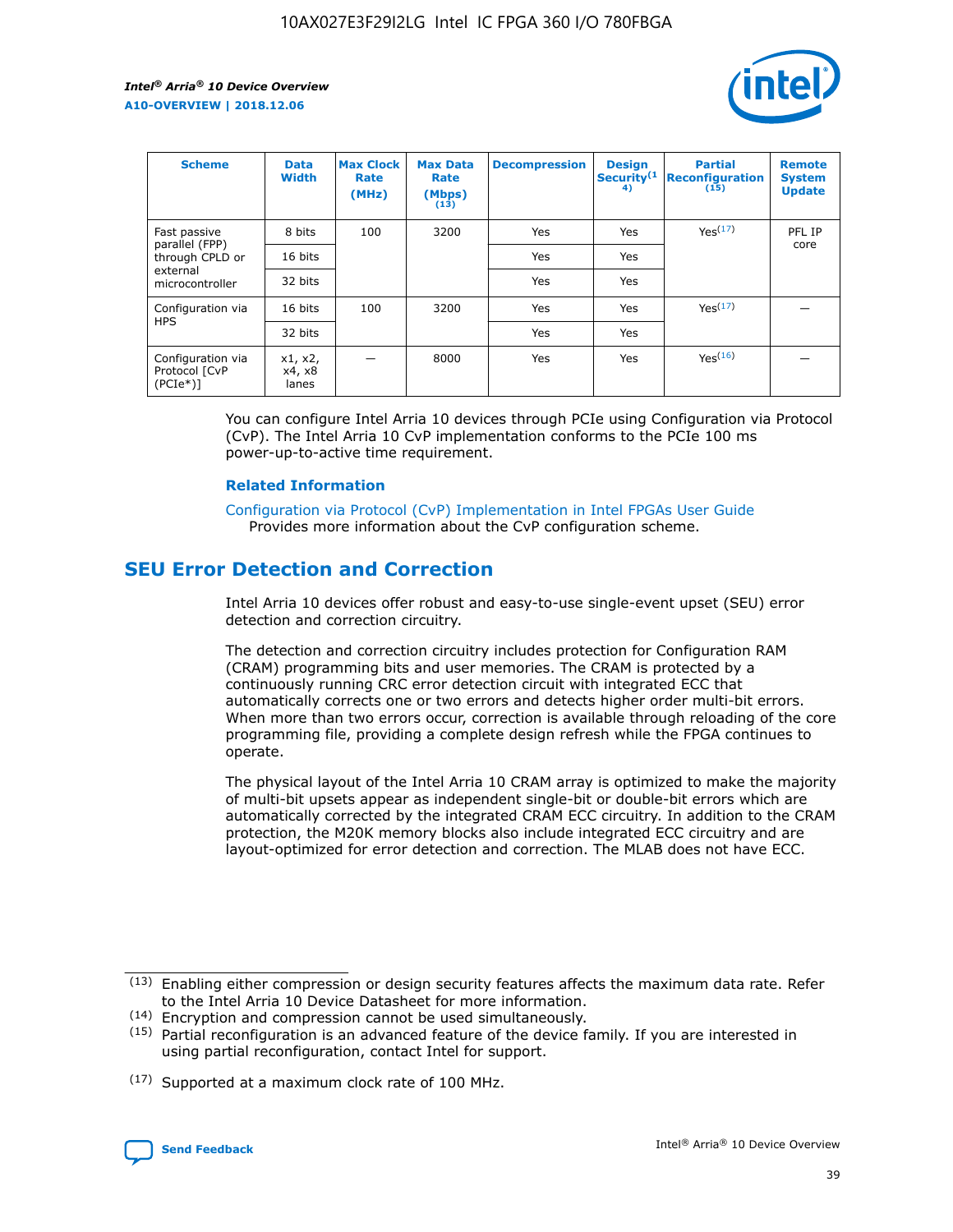

## **Power Management**

Intel Arria 10 devices leverage the advanced 20 nm process technology, a low 0.9 V core power supply, an enhanced core architecture, and several optional power reduction techniques to reduce total power consumption by as much as 40% compared to Arria V devices and as much as 60% compared to Stratix V devices.

The optional power reduction techniques in Intel Arria 10 devices include:

- **SmartVID**—a code is programmed into each device during manufacturing that allows a smart regulator to operate the device at lower core  $V_{CC}$  while maintaining performance
- **Programmable Power Technology**—non-critical timing paths are identified by the Intel Quartus Prime software and the logic in these paths is biased for low power instead of high performance
- **Low Static Power Options**—devices are available with either standard static power or low static power while maintaining performance

Furthermore, Intel Arria 10 devices feature Intel's industry-leading low power transceivers and include a number of hard IP blocks that not only reduce logic resources but also deliver substantial power savings compared to soft implementations. In general, hard IP blocks consume up to 90% less power than the equivalent soft logic implementations.

## **Incremental Compilation**

The Intel Quartus Prime software incremental compilation feature reduces compilation time and helps preserve performance to ease timing closure. The incremental compilation feature enables the partial reconfiguration flow for Intel Arria 10 devices.

Incremental compilation supports top-down, bottom-up, and team-based design flows. This feature facilitates modular, hierarchical, and team-based design flows where different designers compile their respective design sections in parallel. Furthermore, different designers or IP providers can develop and optimize different blocks of the design independently. These blocks can then be imported into the top level project.

## **Document Revision History for Intel Arria 10 Device Overview**

| <b>Document</b><br><b>Version</b> | <b>Changes</b>                                                                                                                                                                                                                                                              |
|-----------------------------------|-----------------------------------------------------------------------------------------------------------------------------------------------------------------------------------------------------------------------------------------------------------------------------|
| 2018.12.06                        | Added links to Intel Arria 10 device errata documents.<br>Removed automotive temperature option from the Intel Arria 10 GX devices.<br>Removed -3 fabric speed grade from the Intel Arria 10 GT devices.<br>Updated power options for the Intel Arria 10 GX and GT devices. |
| 2018.04.09                        | Updated the lowest $V_{CC}$ from 0.83 V to 0.82 V in the topic listing a summary of the device features.                                                                                                                                                                    |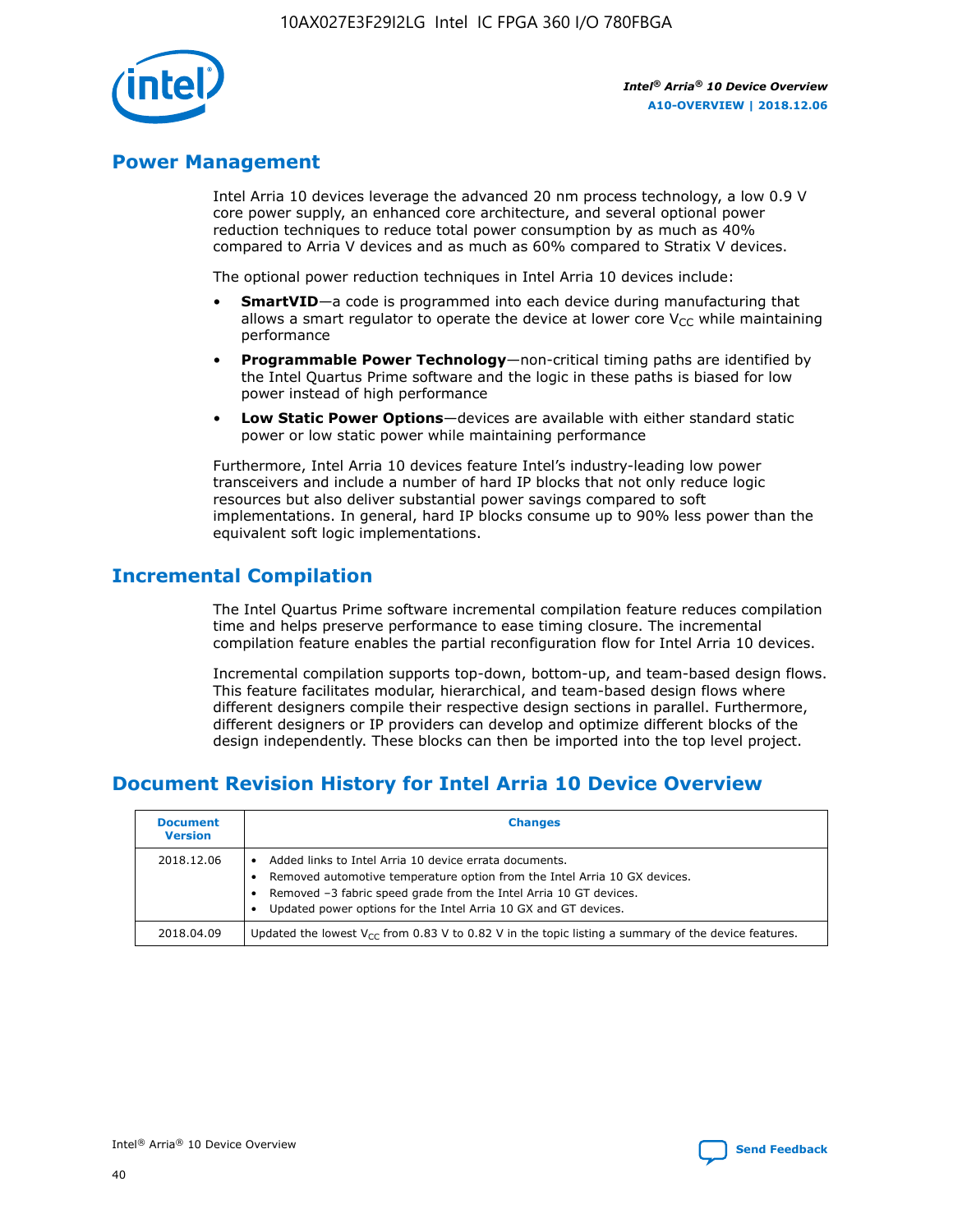

| <b>Date</b>    | <b>Version</b> | <b>Changes</b>                                                                                                                                                                                                                                                                                                                                                                                                                                                                                                                                                                                                                                                                                                                                                                                                                                                                                                                                                                         |
|----------------|----------------|----------------------------------------------------------------------------------------------------------------------------------------------------------------------------------------------------------------------------------------------------------------------------------------------------------------------------------------------------------------------------------------------------------------------------------------------------------------------------------------------------------------------------------------------------------------------------------------------------------------------------------------------------------------------------------------------------------------------------------------------------------------------------------------------------------------------------------------------------------------------------------------------------------------------------------------------------------------------------------------|
| January 2018   | 2018.01.17     | Updated the maximum data rate for HPS (Intel Arria 10 SX devices<br>external memory interface DDR3 controller from 2,166 Mbps to 2,133<br>Mbps.<br>Updated maximum frequency supported for half rate QDRII and QDRII<br>+ SRAM to 633 MHz in Memory Standards Supported by the Soft<br>Memory Controller table.<br>Updated transceiver backplane capability to 12.5 Gbps.<br>$\bullet$<br>Removed transceiver speed grade 5 in Sample Ordering Core and<br>$\bullet$<br>Available Options for Intel Arria 10 GX Devices figure.<br>Removed package code 40, low static power, SmartVID, industrial, and<br>military operating temperature support from Sample Ordering Core and<br>Available Options for Intel Arria 10 GT Devices figure.<br>Updated short reach transceiver rate for Intel Arria 10 GT devices to<br>25.8 Gbps.<br>Removed On-Die Instrumentation - EyeQ and Jitter Margin Tool<br>support from PMA Features of the Transceivers in Intel Arria 10 Devices<br>table. |
| September 2017 | 2017.09.20     | Updated the maximum speed of the DDR4 external memory interface from<br>1,333 MHz/2,666 Mbps to 1,200 MHz/2,400 Mbps.                                                                                                                                                                                                                                                                                                                                                                                                                                                                                                                                                                                                                                                                                                                                                                                                                                                                  |
| July 2017      | 2017.07.13     | Corrected the automotive temperature range in the figure showing the<br>available options for the Intel Arria 10 GX devices from "-40°C to 100°C"<br>to "-40°C to 125°C".                                                                                                                                                                                                                                                                                                                                                                                                                                                                                                                                                                                                                                                                                                                                                                                                              |
| July 2017      | 2017.07.06     | Added automotive temperature option to Intel Arria 10 GX device family.                                                                                                                                                                                                                                                                                                                                                                                                                                                                                                                                                                                                                                                                                                                                                                                                                                                                                                                |
| May 2017       | 2017.05.08     | Corrected protocol names with "1588" to "IEEE 1588v2".<br>$\bullet$<br>Updated the vertical migration table to remove vertical migration<br>$\bullet$<br>between Intel Arria 10 GX and Intel Arria 10 SX device variants.<br>Removed all "Preliminary" marks.<br>$\bullet$                                                                                                                                                                                                                                                                                                                                                                                                                                                                                                                                                                                                                                                                                                             |
| March 2017     | 2017.03.15     | Removed the topic about migration from Intel Arria 10 to Intel Stratix<br>$\bullet$<br>10 devices.<br>Rebranded as Intel.<br>$\bullet$                                                                                                                                                                                                                                                                                                                                                                                                                                                                                                                                                                                                                                                                                                                                                                                                                                                 |
| October 2016   | 2016.10.31     | Removed package F36 from Intel Arria 10 GX devices.<br>Updated Intel Arria 10 GT sample ordering code and maximum GX<br>$\bullet$<br>transceiver count. Intel Arria 10 GT devices are available only in the<br>SF45 package option with a maximum of 72 transceivers.                                                                                                                                                                                                                                                                                                                                                                                                                                                                                                                                                                                                                                                                                                                  |
| May 2016       | 2016.05.02     | Updated the FPGA Configuration and HPS Booting topic.<br>$\bullet$<br>Remove V <sub>CC</sub> PowerManager from the Summary of Features, Power<br>Management and Arria 10 Device Variants and packages topics. This<br>feature is no longer supported in Arria 10 devices.<br>Removed LPDDR3 from the Memory Standards Supported by the HPS<br>Hard Memory Controller table in the Memory Standards Supported by<br>Intel Arria 10 Devices topic. This standard is only supported by the<br>FPGA.<br>Removed transceiver speed grade 5 from the Device Variants and<br>Packages topic for Arria 10 GX and SX devices.                                                                                                                                                                                                                                                                                                                                                                   |
| February 2016  | 2016.02.11     | Changed the maximum Arria 10 GT datarate to 25.8 Gbps and the<br>minimum datarate to 1 Gbps globally.<br>Revised the state for Core clock networks in the Summary of Features<br>$\bullet$<br>topic.<br>• Changed the transceiver parameters in the "Summary of Features for<br>Arria 10 Devices" table.<br>• Changed the transceiver parameters in the "Maximum Resource Counts<br>for Arria 10 GT Devices" table.<br>Changed the package availability for GT devices in the "Package Plan<br>for Arria 10 GT Devices" table.<br>Changed the package configurations for GT devices in the "Migration"<br>Capability Across Arria 10 Product Lines" figure.<br>continued                                                                                                                                                                                                                                                                                                               |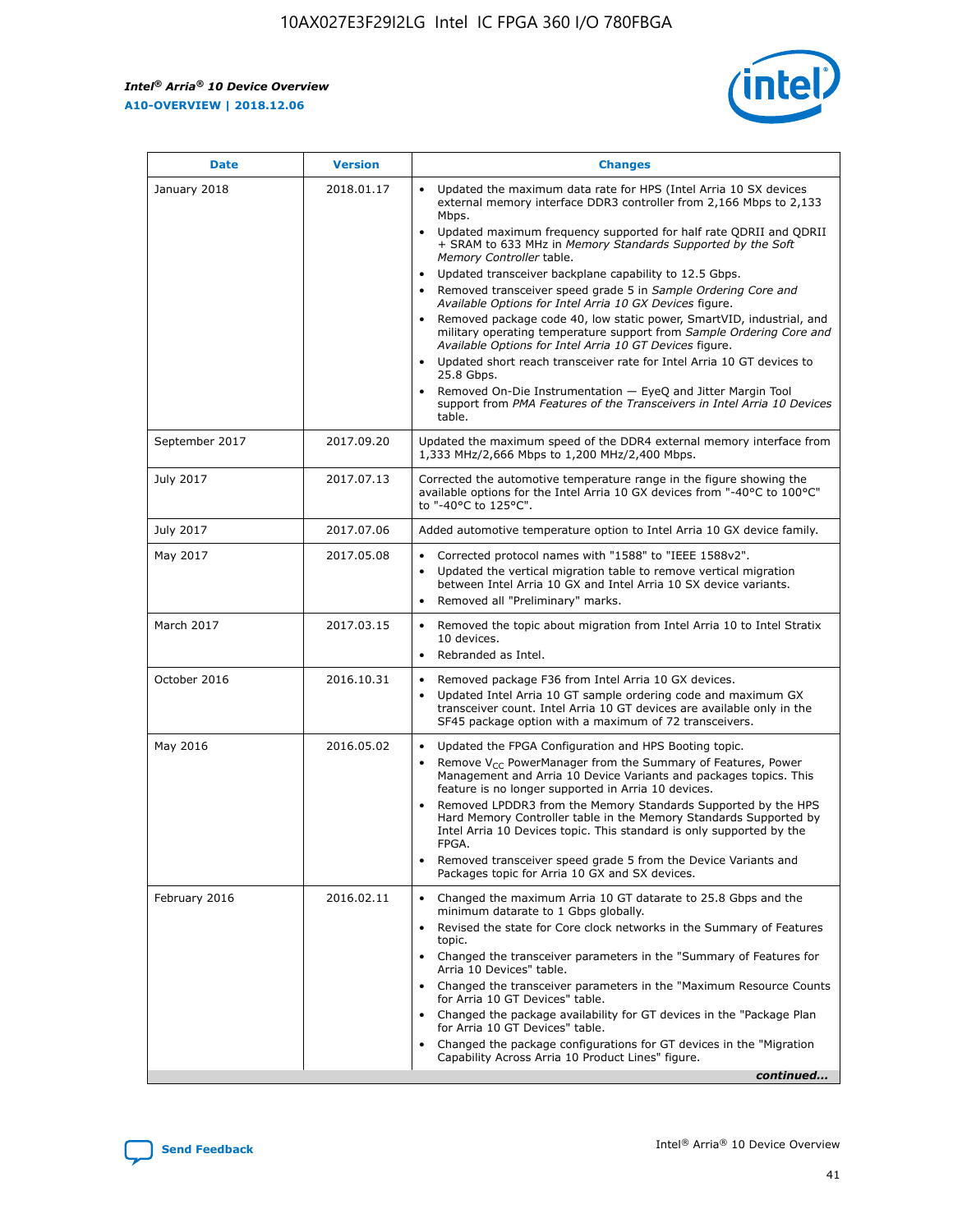

| <b>Date</b>   | <b>Version</b> | <b>Changes</b>                                                                                                                                                                   |
|---------------|----------------|----------------------------------------------------------------------------------------------------------------------------------------------------------------------------------|
|               |                | • Changed transceiver parameters in the "Low Power Serial Transceivers"<br>section.                                                                                              |
|               |                | • Changed the transceiver descriptions in the "Device Variants for the<br>Arria 10 Device Family" table.                                                                         |
|               |                | Changed the "Sample Ordering Code and Available Options for Arria 10<br>GT Devices" figure.                                                                                      |
|               |                | Changed the datarates for GT devices in the "PMA Features" section.                                                                                                              |
|               |                | Changed the datarates for GT devices in the "PCS Features" section.<br>$\bullet$                                                                                                 |
| December 2015 | 2015.12.14     | Updated the number of M20K memory blocks for Arria 10 GX 660 from<br>$\bullet$<br>2133 to 2131 and corrected the total RAM bit from 48,448 Kb to<br>48,408 Kb.                   |
|               |                | Corrected the number of DSP blocks for Arria 10 GX 660 from 1688 to<br>$\bullet$<br>1687 in the table listing floating-point arithmetic resources.                               |
| November 2015 | 2015.11.02     | Updated the maximum resources for Arria 10 GX 220, GX 320, GX 480,<br>$\bullet$<br>GX 660, SX 220, SX 320, SX 480, and SX 660.                                                   |
|               |                | Updated resource count for Arria 10 GX 320, GX 480, GX 660, SX 320,<br>$\bullet$<br>SX 480, a SX 660 devices in Number of Multipliers in Intel Arria 10<br><b>Devices</b> table. |
|               |                | Updated the available options for Arria 10 GX, GT, and SX.<br>$\bullet$                                                                                                          |
|               |                | Changed instances of Quartus II to Quartus Prime.<br>$\bullet$                                                                                                                   |
| June 2015     | 2015.06.15     | Corrected label for Intel Arria 10 GT product lines in the vertical migration<br>figure.                                                                                         |
| May 2015      | 2015.05.15     | Corrected the DDR3 half rate and quarter rate maximum frequencies in the<br>table that lists the memory standards supported by the Intel Arria 10 hard<br>memory controller.     |
| May 2015      | 2015.05.04     | • Added support for 13.5G JESD204b in the Summary of Features table.<br>• Added a link to Arria 10 GT Channel Usage in the Arria 10 GT Package<br>Plan topic.                    |
|               |                | • Added a note to the table, Maximum Resource Counts for Arria 10 GT<br>devices.                                                                                                 |
|               |                | Updated the power requirements of the transceivers in the Low Power<br>Serial Transceivers topic.                                                                                |
| January 2015  | 2015.01.23     | • Added floating point arithmetic features in the Summary of Features<br>table.                                                                                                  |
|               |                | • Updated the total embedded memory from 38.38 megabits (Mb) to<br>65.6 Mb.                                                                                                      |
|               |                | • Updated the table that lists the memory standards supported by Intel<br>Arria 10 devices.                                                                                      |
|               |                | Removed support for DDR3U, LPDDR3 SDRAM, RLDRAM 2, and DDR2.                                                                                                                     |
|               |                | Moved RLDRAM 3 support from hard memory controller to soft memory<br>controller. RLDRAM 3 support uses hard PHY with soft memory<br>controller.                                  |
|               |                | Added soft memory controller support for QDR IV.                                                                                                                                 |
|               |                | Updated the maximum resource count table to include the number of<br>hard memory controllers available in each device variant.                                                   |
|               |                | Updated the transceiver PCS data rate from 12.5 Gbps to 12 Gbps.<br>$\bullet$                                                                                                    |
|               |                | Updated the max clock rate of PS, FPP x8, FPP x16, and Configuration<br>via HPS from 125 MHz to 100 MHz.                                                                         |
|               |                | Added a feature for fractional synthesis PLLs: PLL cascading.                                                                                                                    |
|               |                | Updated the HPS programmable general-purpose I/Os from 54 to 62.                                                                                                                 |
|               |                | continued                                                                                                                                                                        |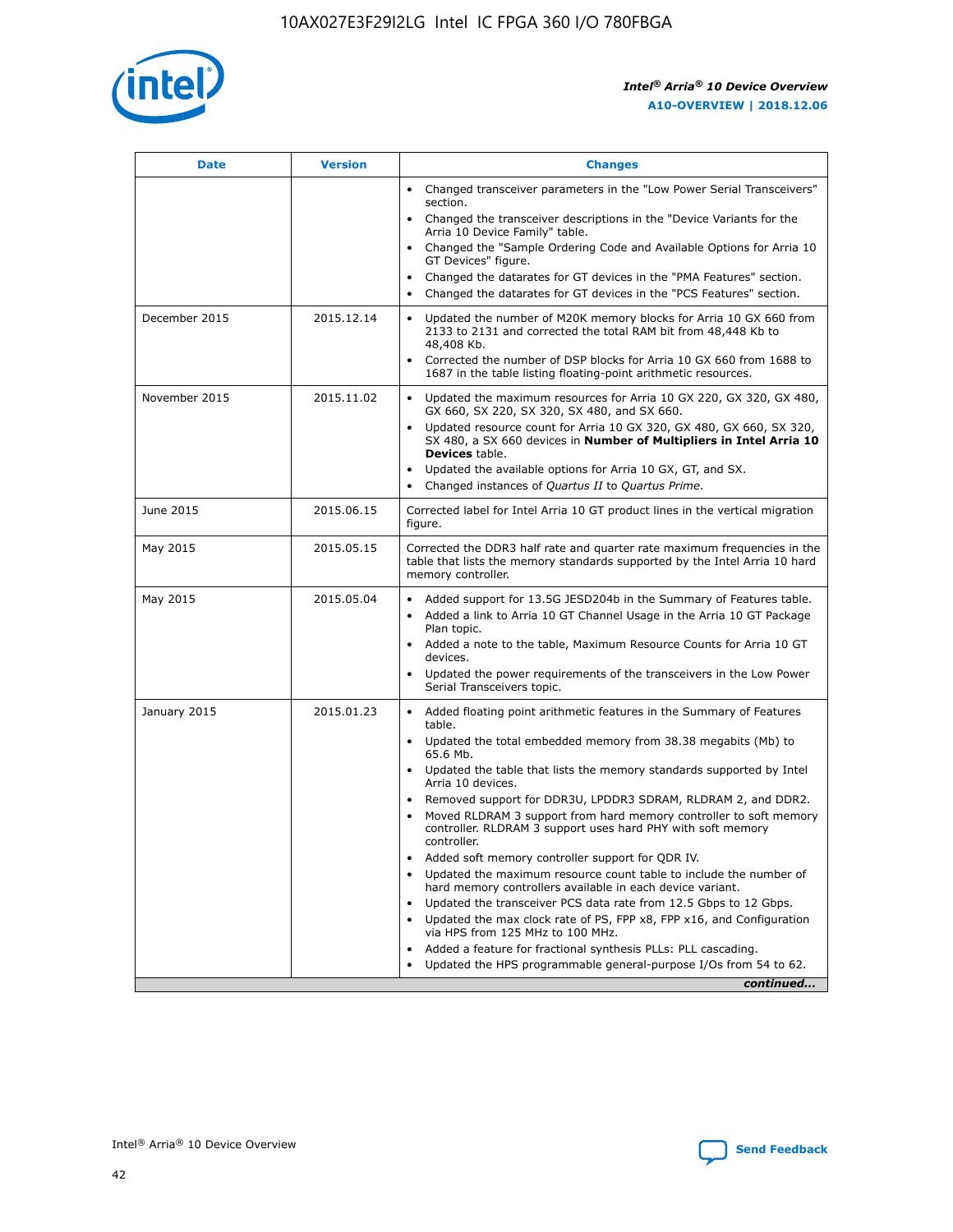

| <b>Date</b>    | <b>Version</b> | <b>Changes</b>                                                                                                                                                                                                                                                                                                                                                                                                                                                                                                                                                   |
|----------------|----------------|------------------------------------------------------------------------------------------------------------------------------------------------------------------------------------------------------------------------------------------------------------------------------------------------------------------------------------------------------------------------------------------------------------------------------------------------------------------------------------------------------------------------------------------------------------------|
| September 2014 | 2014.09.30     | Corrected the 3 V I/O and LVDS I/O counts for F35 and F36 packages<br>$\bullet$<br>of Arria 10 GX.<br>Corrected the 3 V I/O, LVDS I/O, and transceiver counts for the NF40<br>$\bullet$<br>package of the Arria GX 570 and 660.<br>Removed 3 V I/O, LVDS I/O, and transceiver counts for the NF40<br>$\bullet$<br>package of the Arria GX 900 and 1150. The NF40 package is not<br>available for Arria 10 GX 900 and 1150.                                                                                                                                       |
| August 2014    | 2014.08.18     | Updated Memory (Kb) M20K maximum resources for Arria 10 GX 660<br>$\bullet$<br>devices from 42,660 to 42,620.<br>Added GPIO columns consisting of LVDS I/O Bank and 3V I/O Bank in<br>$\bullet$<br>the Package Plan table.<br>Added how to use memory interface clock frequency higher than 533<br>$\bullet$<br>MHz in the I/O vertical migration.<br>Added information to clarify that RLDRAM3 support uses hard PHY with<br>$\bullet$<br>soft memory controller.<br>Added variable precision DSP blocks support for floating-point<br>$\bullet$<br>arithmetic. |
| June 2014      | 2014.06.19     | Updated number of dedicated I/Os in the HPS block to 17.                                                                                                                                                                                                                                                                                                                                                                                                                                                                                                         |
| February 2014  | 2014.02.21     | Updated transceiver speed grade options for GT devices in Figure 2.                                                                                                                                                                                                                                                                                                                                                                                                                                                                                              |
| February 2014  | 2014.02.06     | Updated data rate for Arria 10 GT devices from 28.1 Gbps to 28.3 Gbps.                                                                                                                                                                                                                                                                                                                                                                                                                                                                                           |
| December 2013  | 2013.12.10     | Updated the HPS memory standards support from LPDDR2 to LPDDR3.<br>$\bullet$<br>Updated HPS block diagram to include dedicated HPS I/O and FPGA<br>$\bullet$<br>Configuration blocks as well as repositioned SD/SDIO/MMC, DMA, SPI<br>and NAND Flash with ECC blocks.                                                                                                                                                                                                                                                                                            |
| December 2013  | 2013.12.02     | Initial release.                                                                                                                                                                                                                                                                                                                                                                                                                                                                                                                                                 |